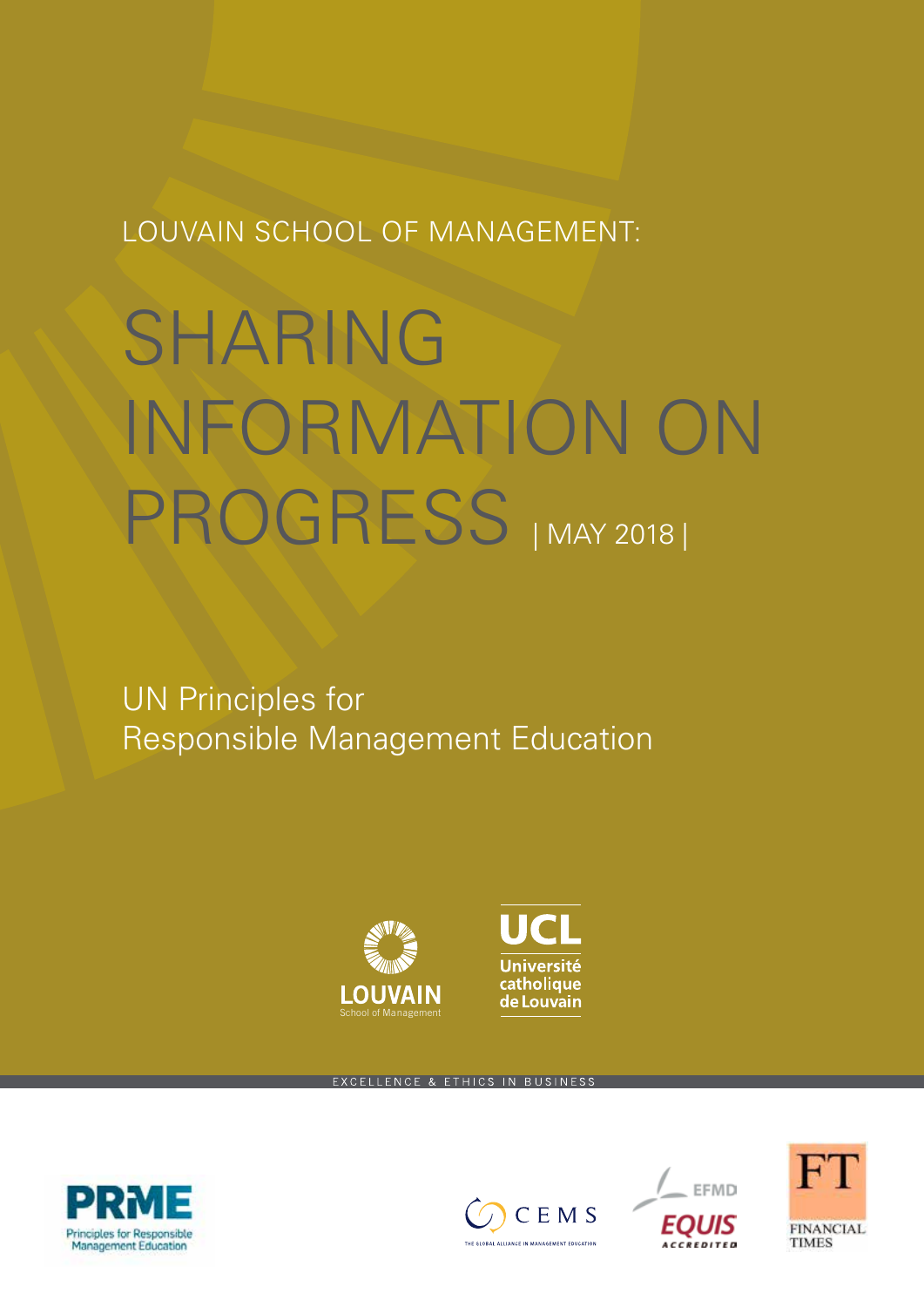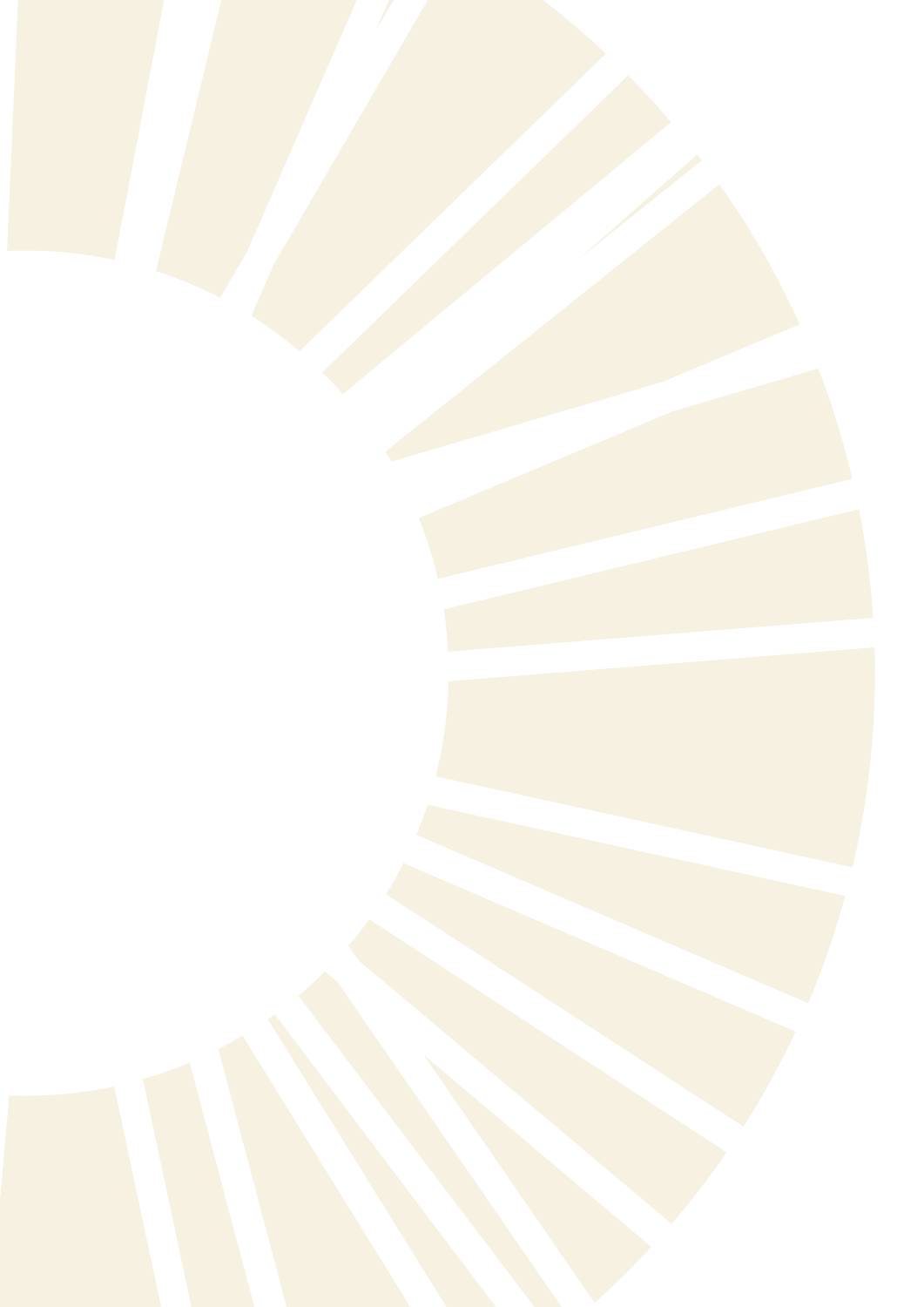# 2016-2018 : two noteworthy innovations

This Sharing Information on Progress (SIP) report on the United Nations Global Compact (UNGC), Principles for Responsible Management Education (PRME), illustrates how the Louvain School of Management addresses the six PRME principles through our achievements, research, education and events. In particular this year, we would like to highlight two noteworthy innovations:

#### *1. The successful launching of the Philippe de Woot Major in Corporate Sustainable Management*

In September 2017, we launched the Philippe de Woot Major in Corporate Sustainable Management, an option of six courses offered in our two Master programmes – the Master in Management and the Master in Business Engineering. This major is named in honour of LSM emeritus professor Philippe de Woot, who during 40 years at the School was a precursor of the grounds well embodied today in the commitment to CSR among the best enterprises and management educators.

This multidisciplinary major aims to develop competent and responsible leaders with a transversal view of the different management fields (leadership, strategy, entrepreneurship, human resource, finance, marketing, accounting, audit, supply chain). This major offers a solid understanding of the complex dilemmas and the tools to develop agile and responsible organizational cultures and to implement effective compliance, business ethics and corporate sustainable management programmes.

In 2017-2018, nearly 20% of students from the Master in Management and 11% of students from the Master in Business Engineering chose this major during their first year of Master.

#### *2. The successful launching of Massive Open Online Course*

In February 2016, we launched the first edition of a Massive Open Online Course (MOOC) on Communication Corporate Social Responsibility. The MOOC addresses CSR in two ways: (1) as a reflection of corporate selfawareness; and (2) as a source of innovation and a means to deal with heightened competitiveness, demands for sustainable development, and shifts in international governance. By presenting insights from CSR experts, from both academia and practice, this MOOC provides a way for managers, consumers, and citizens to acquire in-depth insights and critical perspectives on companies' CSR activities and communications. The multi-industry case study structure of this MOOC enables participants to confront the challenges facing today's managers as they seek to develop and communicate their own CSR initiatives. Dedicated discussion forums also are available for participants to present personalized CSR cases.

Next September, we will launch the fifth edition of this MOOC. On average, 3200 participants coming from more than 130 different countries registered to the four previous editions.

#### **Enjoy the reading!**

**Valérie Swaen** Professor, Head of the Louvain CSR network, LSM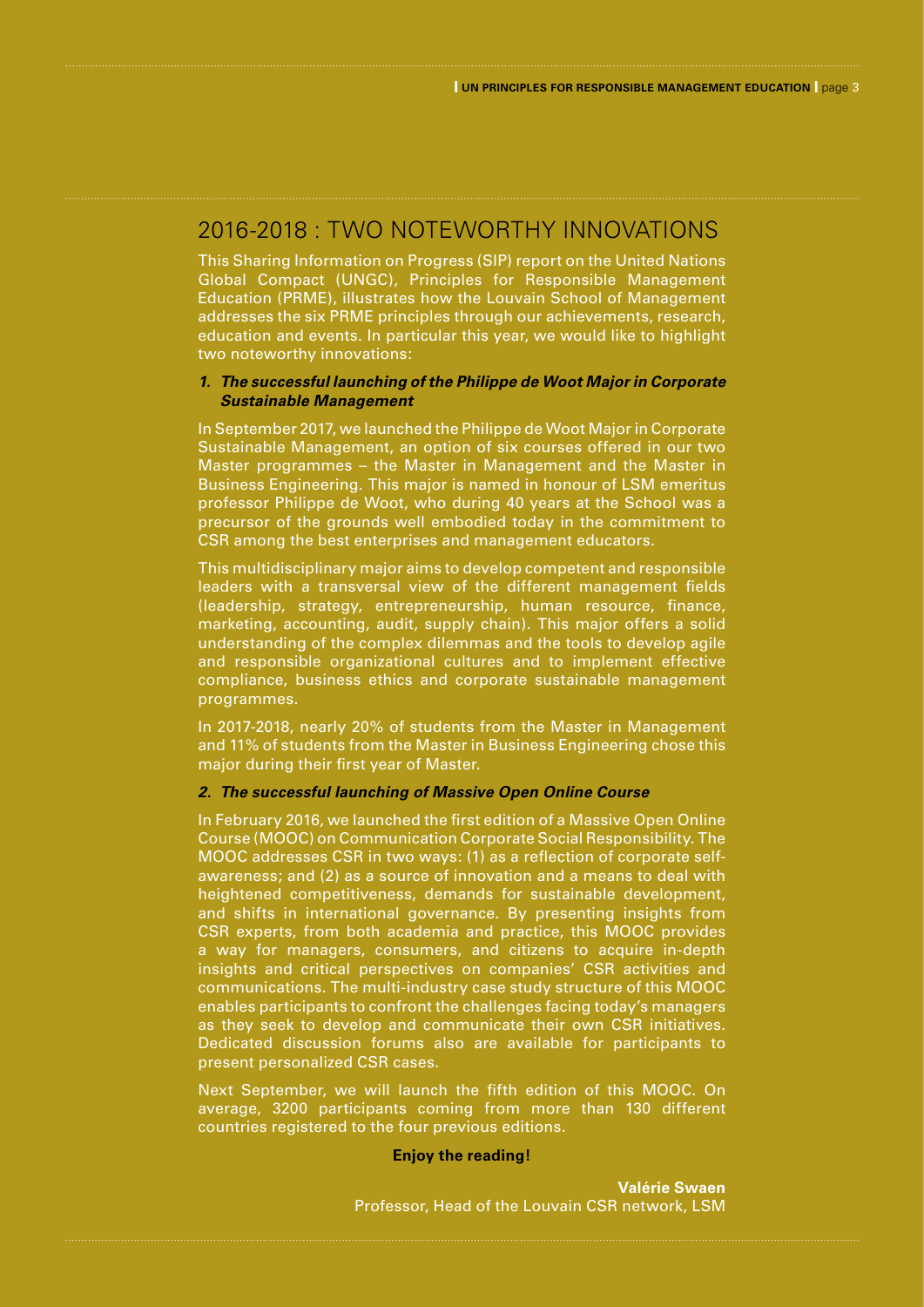page 4 **I UN Principles for Responsible Management education I**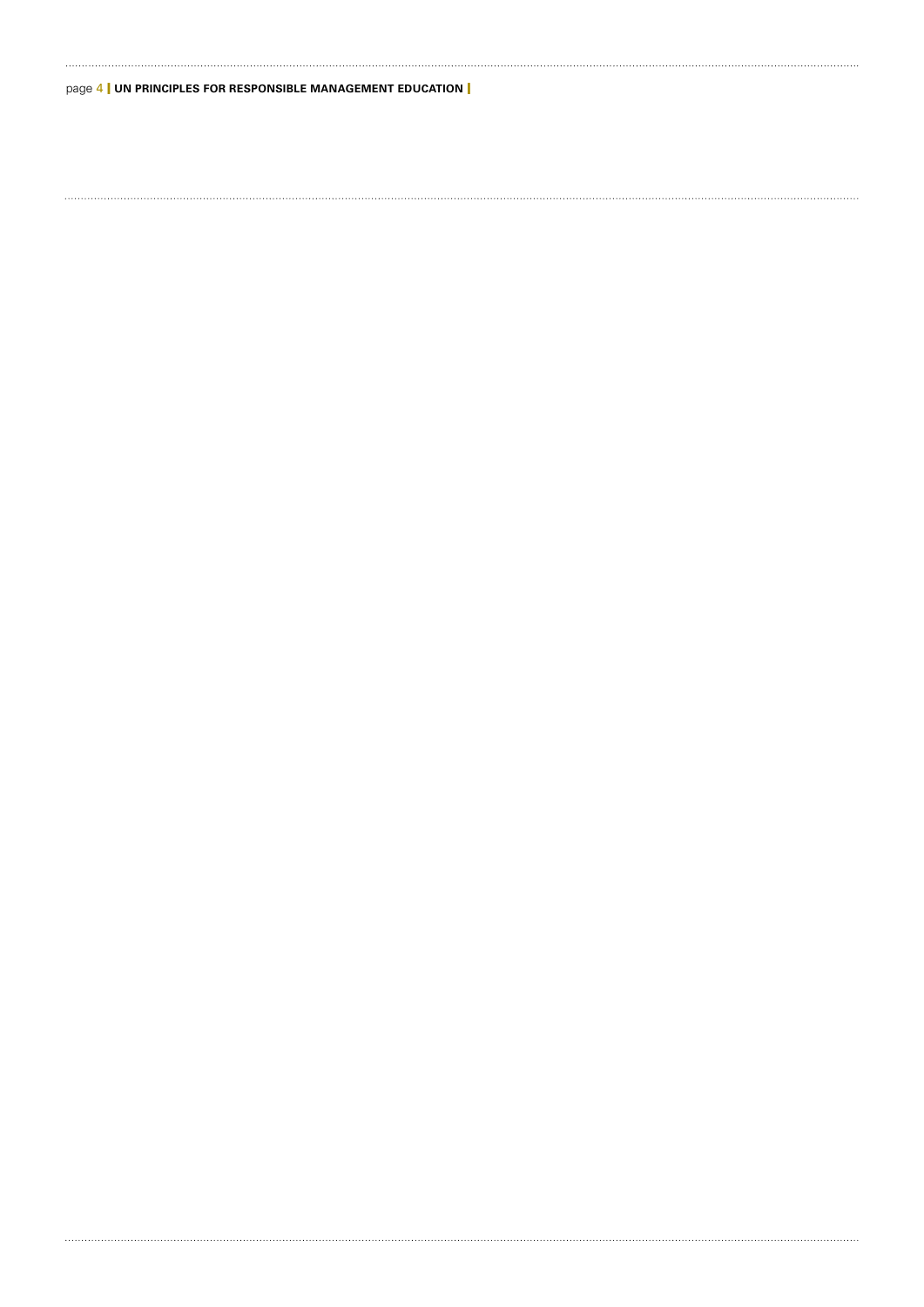# **CONTENTS**

| Message from the dean of the Louvain School of Management  | 7  |
|------------------------------------------------------------|----|
| The Louvain School of Management                           | 8  |
| The Principles for Responsible Management Education at LSM | 12 |
| Principle 1: Purpose                                       | 13 |
| Principle 2: Values                                        | 20 |
| Principle 3: Method                                        | 26 |
| Principle 4: Research                                      | 28 |
| Principle 5: Partnership                                   | 31 |
| Principle 6: Dialogue                                      | 33 |
| The road ahead                                             | 35 |
| <b>Contact information</b>                                 | 37 |
| Appendices                                                 | 39 |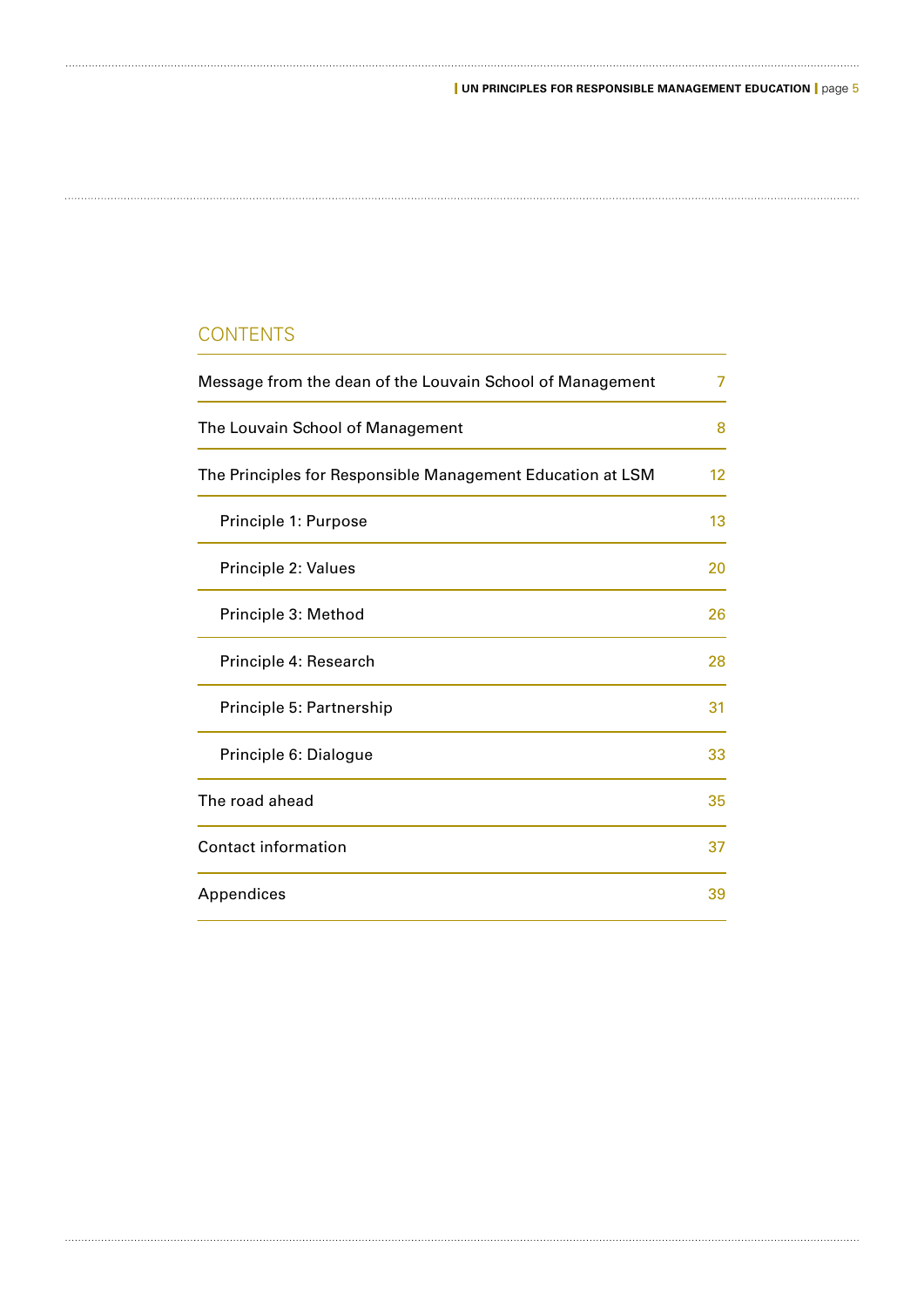page 6 **I UN Principles for Responsible Management education I**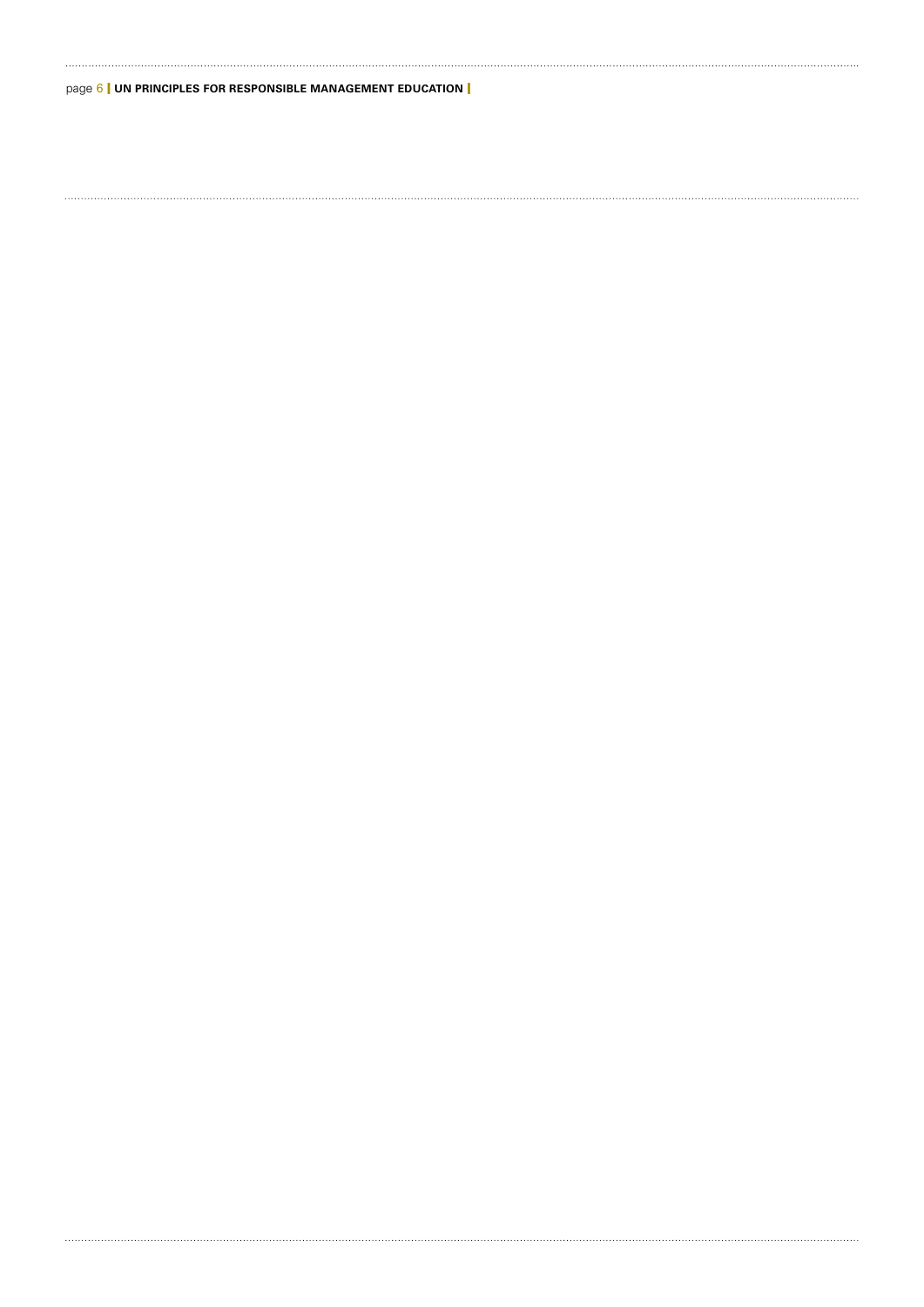#### Message from the Dean of the Louvain School of Management

The Louvain School of Management (LSM) - the management school of the Université catholique de Louvain - graduates hundreds of young people each year from both its Belgian sites (Louvain-la-Neuve and Mons).

Many of our programmes involve collaborative graduations with foreign universities and earn high rankings in prestigious lists (e.g., *Financial Times*, *Eduniversal*). Moreover, LSM is the only Belgian institution to offer the famous CEMS Master in International Management, ranking among the best in the world. Our 240 core faculty and lecturers are partly sponsored by chairs, funded by external corporate donors.

In all these developments, we are motivated by reaching certified, measurable excellence and innovation goals.

We all know the huge demographic, fiscal and even populist challenges that the "Old Europe" is facing. Our best response is to develop innovation, entrepreneurship, excellence, and quality, in all aspects of management, not just for profit-based companies but also for non-profit organizations and public authorities.

In this context, LSM continues to embrace the objectives of the UN Principles for Responsible Management Education (i.e. Purpose, Values, Method, Research, Partnership and Dialogue).

With this in mind, I have personally taken part to the PRME Conference in New York in July 2017, where LSM could contribute with other motivated members to a Final Declaration that confirms our commitment to the UN Sustainable Development Goals.

If you need further information about our activities, please do not hesitate to contact me (michel.dewolf@uclouvain.be) or Valérie Swaen, Professor of Corporate Social Responsibility and head of the Louvain CSR Network (valerie.swaen@uclouvain.be).



**Dean of LSM Prof. Dr. Michel De Wolf**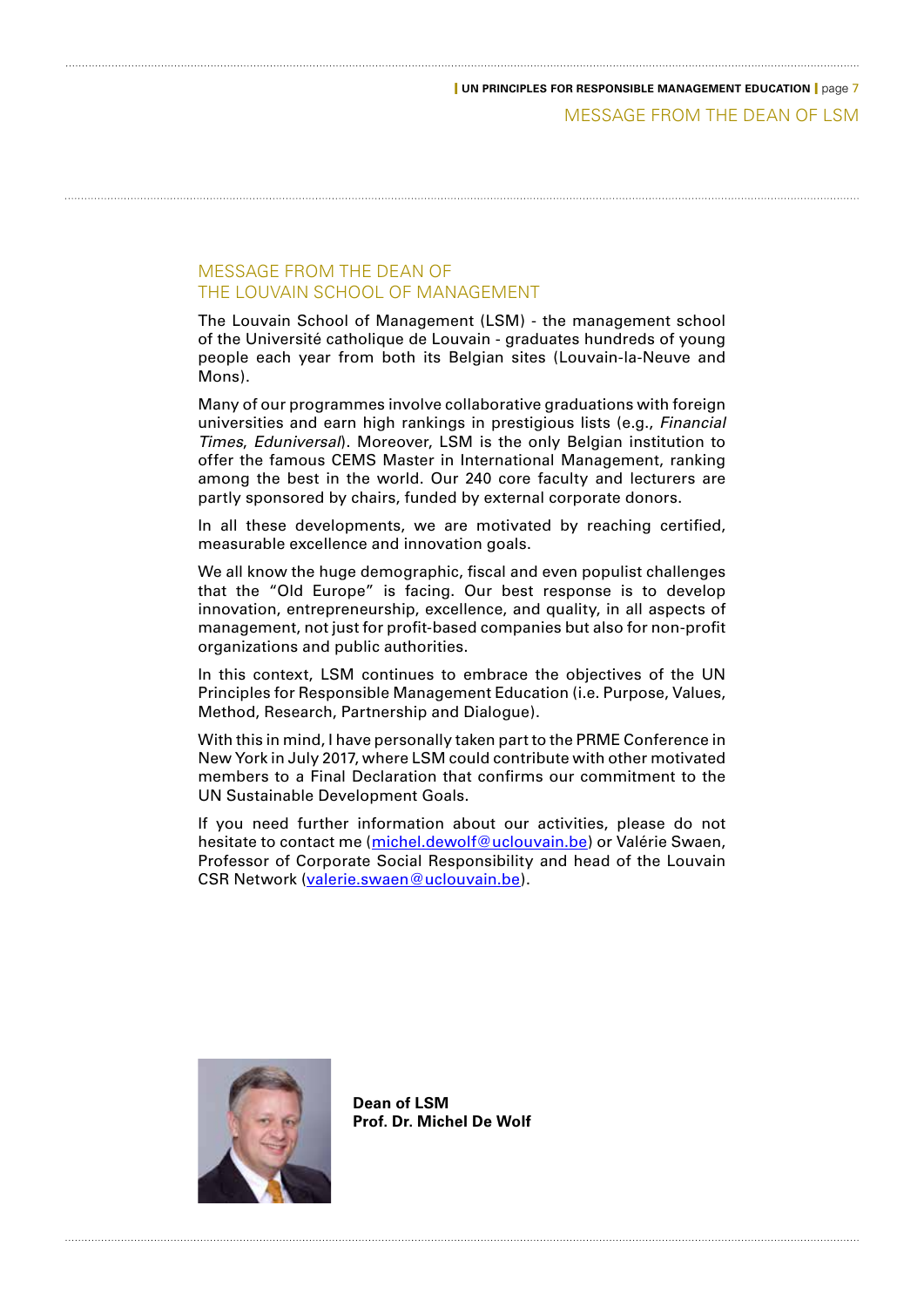# page 8 **I UN Principles for Responsible Management education I The Louvain School of Management (LSM)**

Located in Louvain-la-Neuve and in Mons, the Louvain School of Management (LSM) offers two bilingual (French-English) Master Programmes (Master in Management and Master in Business Engineering); three international premium programmes: CEMS Master in International Management, Double Degree and International Business; a PhD programme in Economics and Management Sciences; and executive education programmes. The LSM offers world-class courses and highly specialized options based on advanced research. It is the Faculty

of Management of the Université catholique de Louvain (UCL), one of the oldest universities in Europe, providing opportunities for interdisciplinary and multicultural experiences. LSM is focusing on excellence and on an ethical approach to business studies and business practices. LSM is accredited by the European Quality Improvement System (EQUIS) since 2006 and is the unique Belgian member of the Global Alliance in Management Education (CEMS).

#### **LSM Key figures**

- 55 core faculty & 100 visiting professors
- 1600 Master students
- 500 International Students
- 70 PhD Students
- **99** teaching and research assistants
- 200 Executive Education students
- 150 student exchange agreements
- 20000 Alumni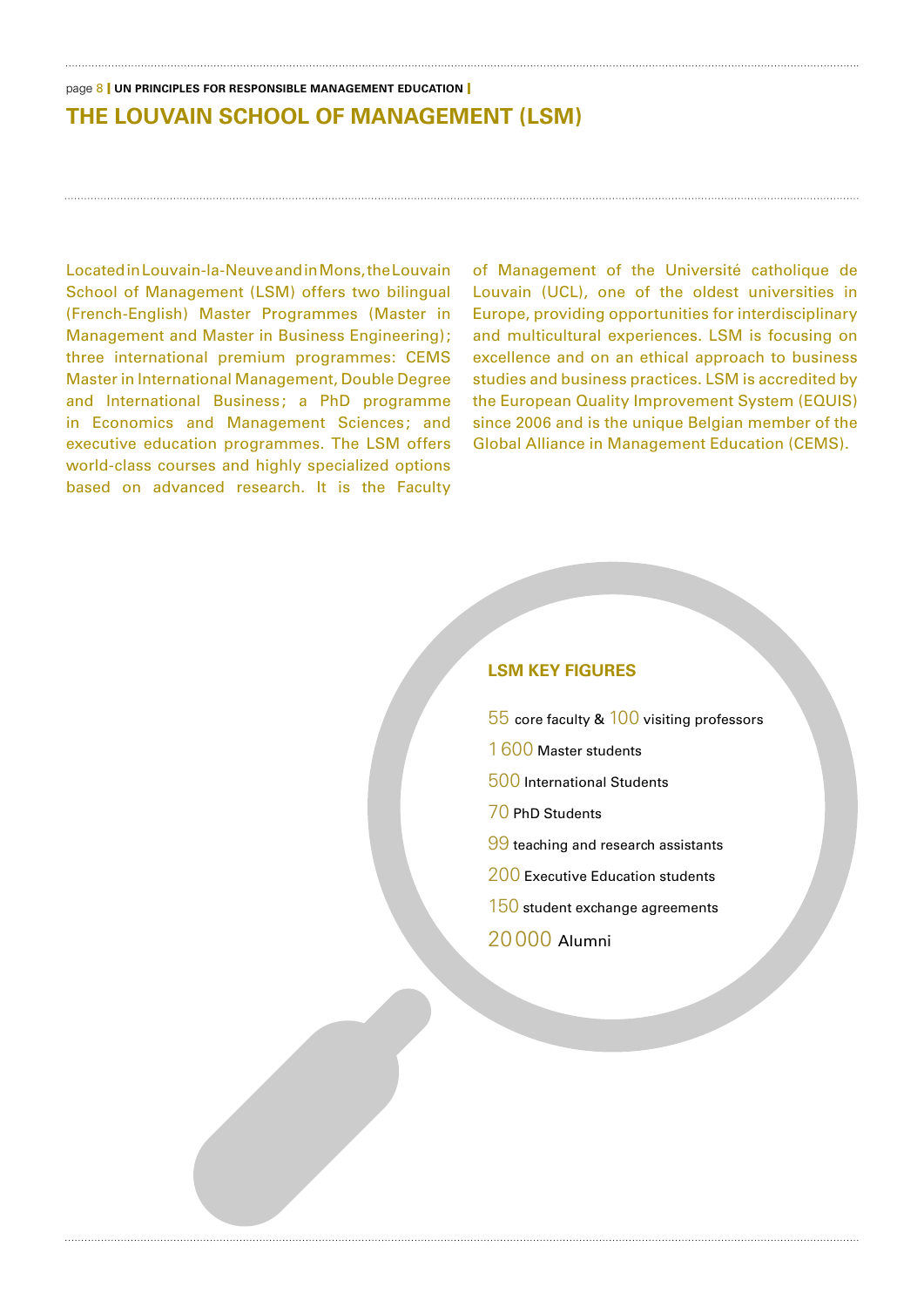**I UN Principles for Responsible Management education I** page 9 The Louvain School of Management (LSM)

# The LSM is present on two Belgian campuses : Louvain-la-Neuve and Mons.



#### **LSM in Louvain-la-Neuve**

Louvain-la-Neuve is a dedicated university town, only twenty minutes away from Brussels, the political capital of the European Union. Louvain-la-Neuve offers UCL's students and the town's growing population a wide variety of facilities and services, as well as cultural, sport and leisure activities (i.e. theatres, cinema, music halls, extensive sport facilities and one of the largest shopping malls in the region). A university community (students, professors, researchers) and a population from about 125 different countries live in Louvain-la-Neuve. This town is surrounded by woods and fields and is built on a unique architectural concept giving priority to pedestrians in the town's centre. Streets, squares, and green spaces intertwine, make it extraordinarily pleasant to live in. An impressive number of research centres and scientific activities have flourished around the town. The Louvainla-Neuve Science Park counts more than 200 companies; which include spinoffs of UCL and research centres of international companies (such as IBA, Abbott, Albemarle, KPMG, Lhoist, Mc- Kinsey, Nissan, Pfizer and Tractebel).

#### **LSM in Mons**

The campus of Mons is a green and friendly site at the edge of an open cultural city. Mons is a mediumsized town in the Southeast of Belgium, with about 100,000 inhabitants and with a rich history and patrimony. In addition to be the third largest town in Wallonia and legal center of the Province of Hainaut, Mons has been officially designated European Capital of Culture in 2015. The School is established at the edge of the town, close to highway access but in a quiet and green campus. The campus provides LSM with an ideal place to both live and study with everything you could need close at hand (i.e. auditoriums and classrooms, the library, the staff's offices, rooms for students, leisure facilities as well as a restaurant). Students can find an accommodation within the fifty furnished single rooms, 7 houses with 23 rooms and 24 apartments are located within a very short walking distance from the campus. This site welcomes about 1300 students that contribute to the friendly atmosphere of this second campus of the LSM.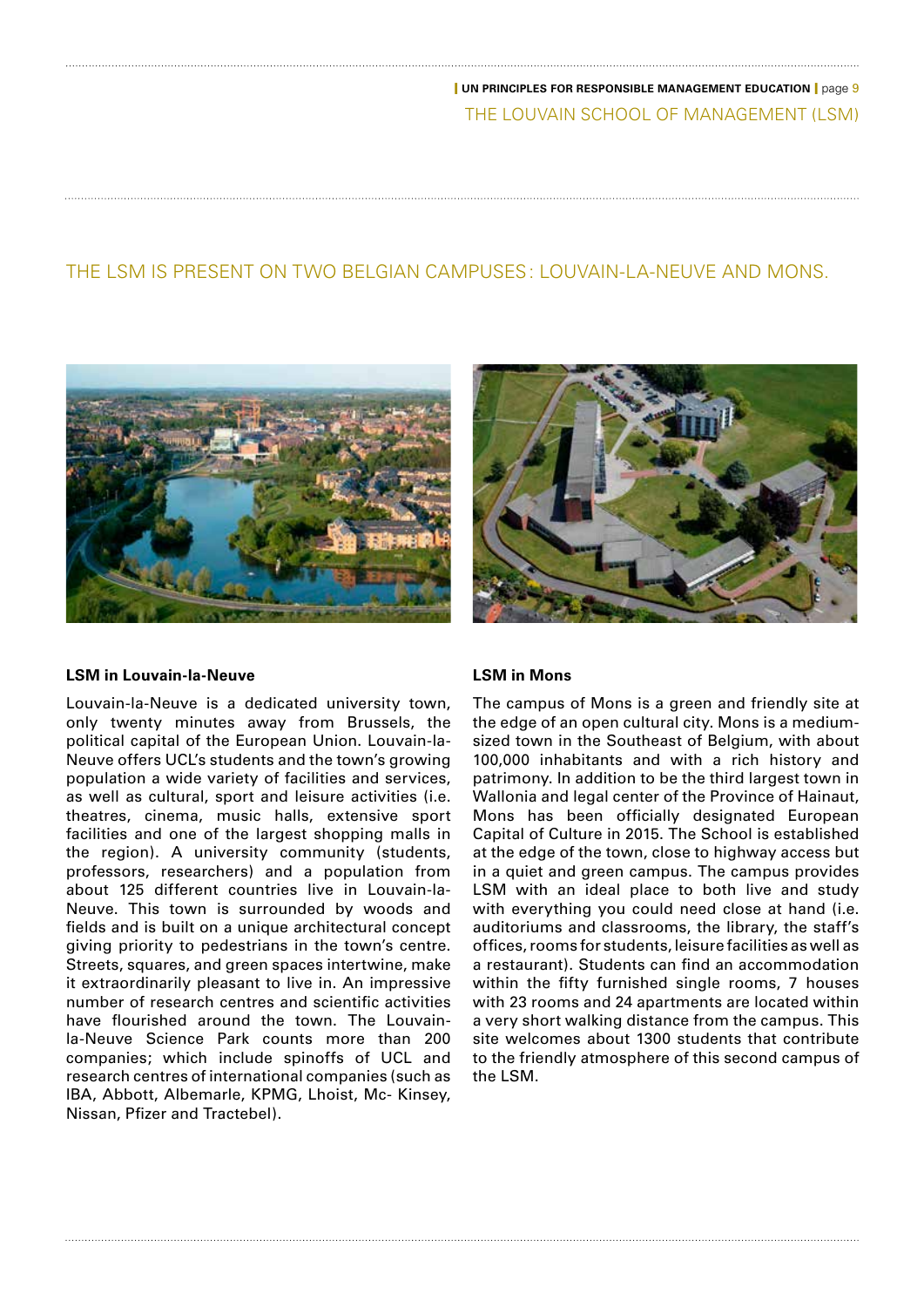page 10 **I UN Principles for Responsible Management education I** The Louvain School of Management (LSM)



# The LSM mission and vision

The mission of LSM is: *"To create and diffuse knowledge and best practices in the field of responsible management in an enriching and stimulating working environment to the benefit of our main stakeholders, our students, with the ultimate aim of developing the skills and competences that national and international private and public organizations need to thrive in terms of excellence and ethics in business."*

The School's ambition is to develop responsible, competent and inspiring leaders and entrepreneurs – people who are free, talented and respectful of the talents of others, profoundly honest and tolerant, and are also clear-sighted and have dynamic personalities. Convinced that behaviour is as important as know-how, we strive first of all to be an ethical organization in order also to be a role model for companies and future leaders.

The LSM vision is: "*To become the preferred international management school in Belgium and one of the leading responsible management schools in Europe focused on people and corporate citizenship, as well as an active player on the international scene*".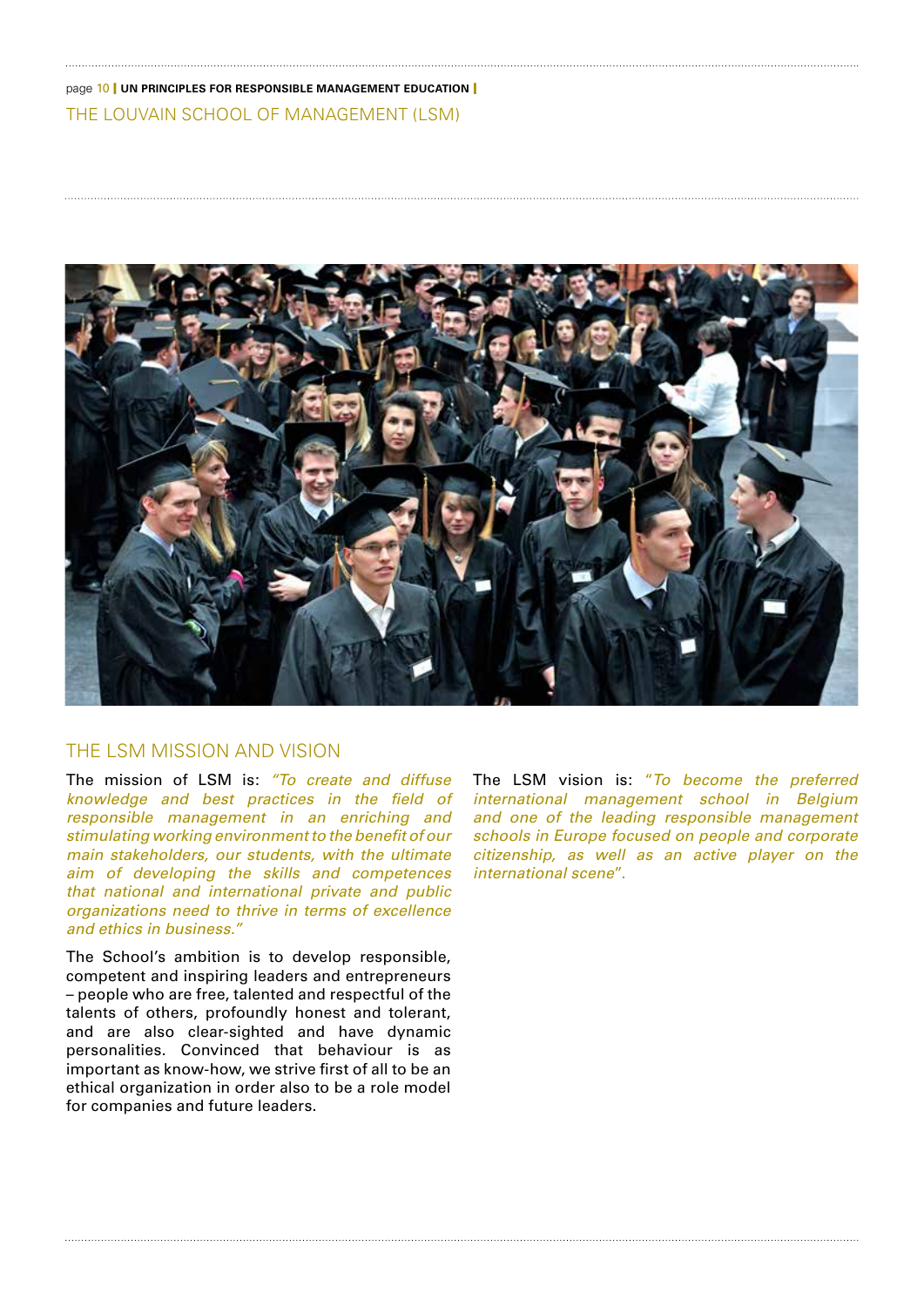**I UN Principles for Responsible Management education I** page 11 The Louvain School of Management (LSM)



# The LSM compass

To guide stakeholders in the practical implementation of the School's distinctive set of values, graduates, corporate representatives, faculty members, students and management education experts worked together to define our common objective in terms of the type of people we seek to be and develop. The result was a 9-point diagram of personal and professional traits, arranged in the form of a compass to help show the relationships between them. At the center is *"Corporate citizenship*", supported immediately by acquisition of "*knowledge and reasoning*", and commitment to "*a scientific and systematic approach*", and at another level, by 6 transversal personal skills and attitudes.

LSM understands *"corporate citizenship"* as *"acting consciously, aware of one's responsibilities, and placing human and ethical considerations at the heart of one's thinking and actions."* The Competency Framework breaks the notion down into three main aspects:

- 1 **Demonstrating independent reasoning**; providing evidence of creative and independent thinking; looking critically and consciously at acquired knowledge and managerial practices in light of emerging circumstances and their outcomes;
- $\bullet$  Incorporating into one's decisions and actions ethical and humanistic values, integrity, respect for laws and conventions, solidarity and civic action, and sustainable development; and
- **<sup>3</sup>** Deciding and acting responsibly and taking responsive decisions, taking into account the social, economic, and environmental outcomes in the short, medium, and long terms, for the various stakeholders.

This competency framework was used to renew the objectives and intended learning outcomes of all the school's programmes and courses. During the current review period, application of the LSM compass has been extended as a way to orient all stakeholders regarding our common identity, objectives, and attitudes, and as a guide for the overall strategic direction of the School.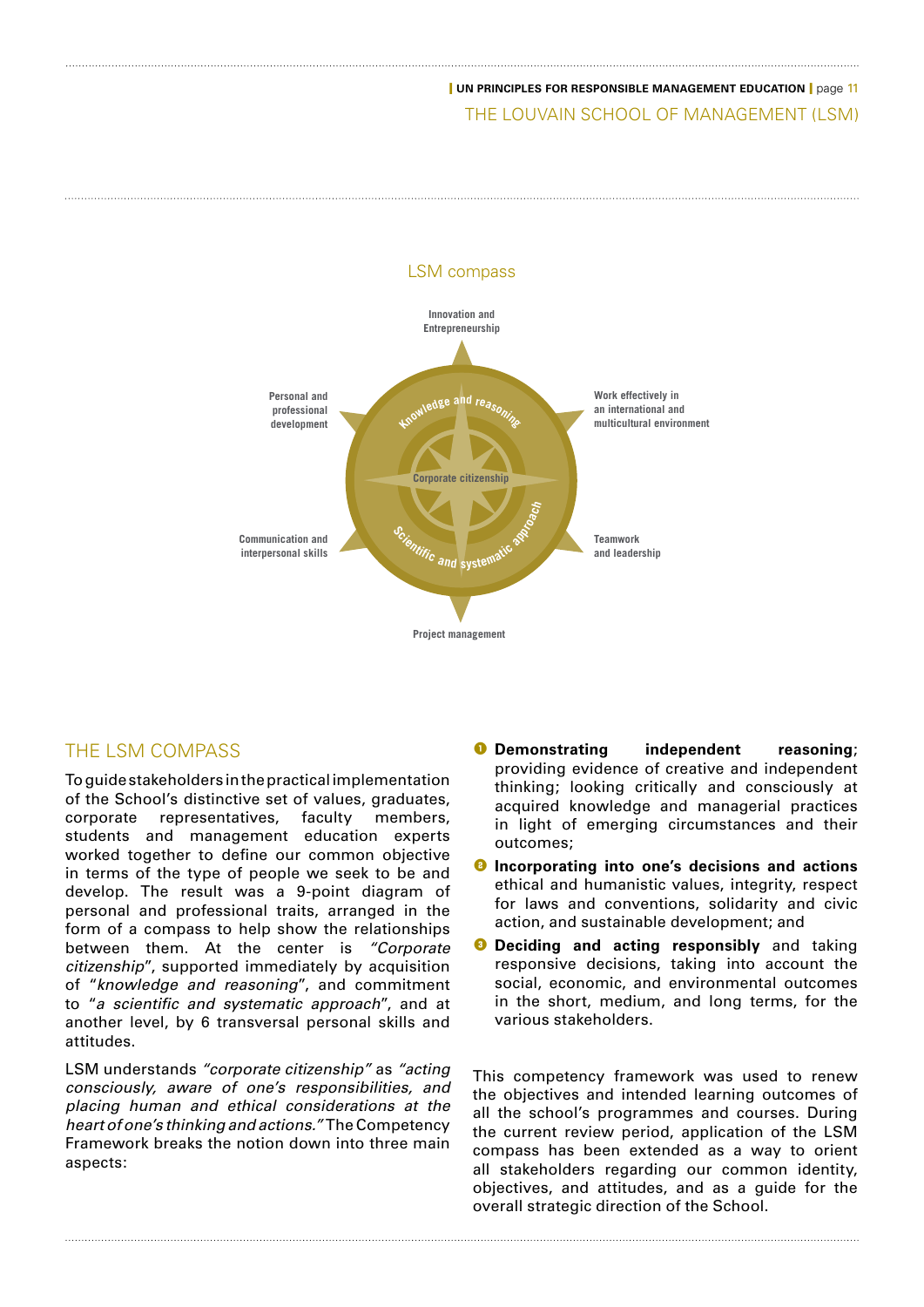# **The Principles for Responsible Management Education at LSM**

#### The Principles for Responsible Management Education at LSM

Through teaching, research and service to society, the School emphasizes international perspective, corporate exposure as well as corporate responsibility and sustainability. Students have access to the largest international exchange programmes of all competing business schools in Belgium. Our programmes offer numerous opportunities for input from practitioners as well as practical work through internships. Our Competency Framework provides students with a self-monitoring tool to develop their key professional competencies, which facilitates a more targeted recruitment. The School also encourages students to participate in social and cultural life or to develop extra-curriculum activities to contribute to the development of a better society.

The school and university pursue ethics, responsibility and sustainability in everything they do. First of all, this means human relationships that put people above various notions of "efficiency" and that welcome individuals in all their individuality as sources of mutual enrichment. We foster a working and learning environment in which all individuals are treated with *fairness and respect*, regardless of their rank, position of authority or area of activity. We admit no form of discrimination, whether social, religious, ethnic, sexual or otherwise, in education, research or social relations. We value *equality of opportunity* and support for those most vulnerable. Specific infrastructures are in place for disabled persons. Students can apply for financial assistance for studies, books, etc.

In faculty management processes, the school stresses respect for each academic's intellectual independence; *decision-making that is fair, transparent and collegial*; and a spirit of constant growth. We encourage faculty to dedicate up to 20% of their time to external service activities.

LSM views *Executive Education as service to society* and promotes its portfolio with the slogan "creating responsible leaders for a responsible world." We develop new programmes not so much on profitability criteria as on "societal or market gaps" that we can fill. We do not promote specific software or consulting methods in our programmes, will not "jump" on each new trend (such as crowdfunding or 3D printing) without serious analysis of the available body of knowledge, and will not recruit guest lecturers with "good connections" but only average expertise.

The School promotes *academic integrity* through clear codes of ethics ("charters") and ensures that young teachers and researchers know and understand them. The e-learning platform includes anti-plagiarism software.

Students are also educated on the requirements of *academic honesty* through explanations early in their studies and when thesis work begins. Every autumn a poster campaign on campus reminds and encourages students on these matters.

Thus, LSM remains deeply committed to social responsibility as a core value, an identity, to be lived, taught and promoted, not superficially, but always in ways that are research-based. The school participates actively in implementing UCL's strategy to embody the principles of CSR and sustainability based on the RIO+20 pledge that the University signed in 2012.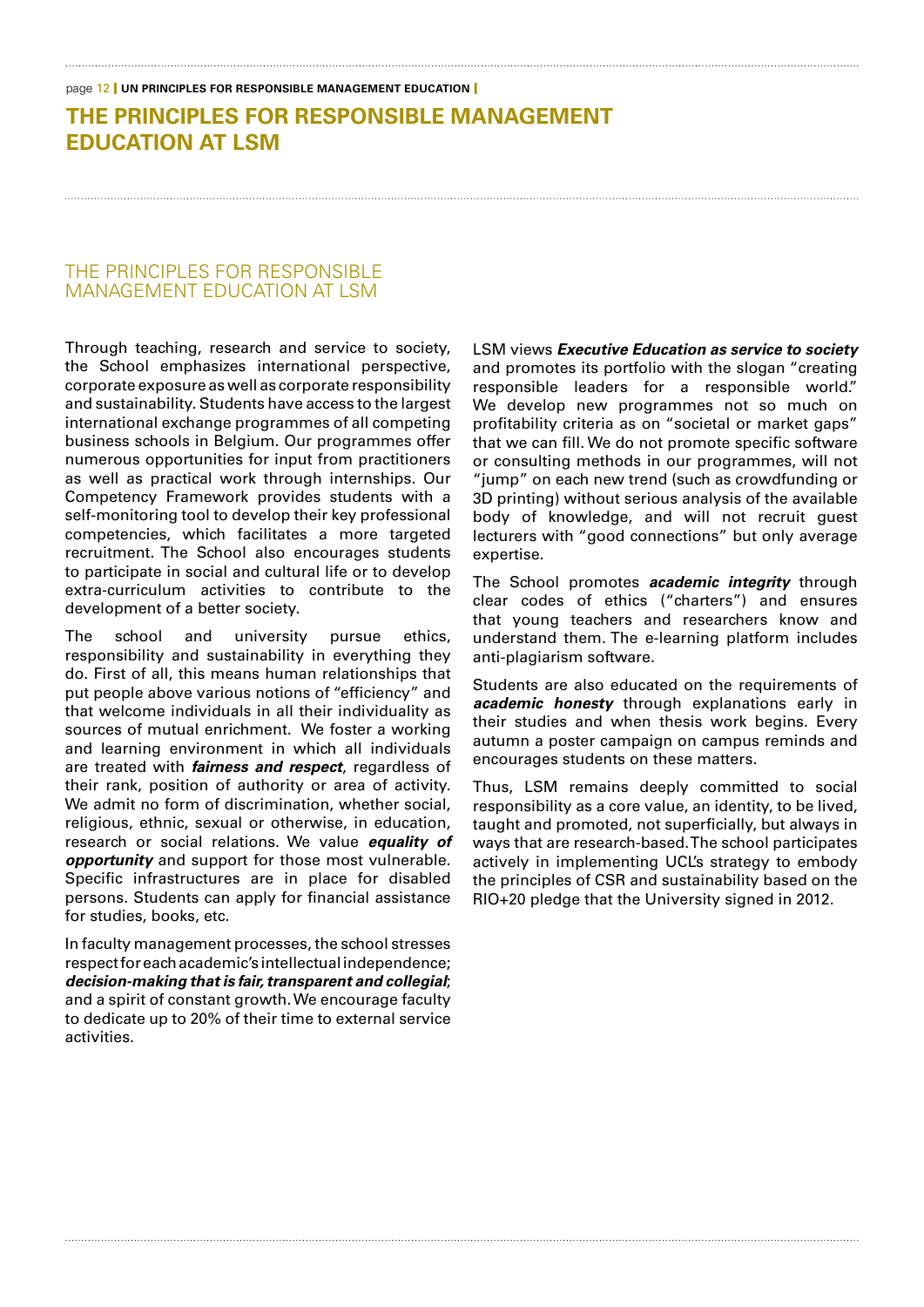The Principles for Responsible Management Education at LSM **O** PURPOSE

## PRINCIPLE <sup>1</sup> PURPOSE: **We develop students' capabilities to be future generators of sustainable value for business and society at large and to work for an inclusive and sustainable global economy.**

The LSM endeavours in all its programmes to promote critical thinking on the ethical, social and environmental issues raised by contemporary organizations. This is reflected both in dedicated programme content and the pedagogical approach adopted by the LSM. In doing so, we aim to provide students with analytical references enabling them to identify and assess the values of organizations, including their strategic dimension and philosophical foundations.

The different programmes help students adopt a critical and analytical thinking by solving diverse issues and engage in personal questioning regarding their own aspirations, perceptions and observations as citizens. The desired outcome of wrestling deeply with such issues is personal change and commitment which is able to drive positive transformation of organisations and society.

CSR-related programme developments have been intense during the review period (see below). Furthermore, many faculty members are actively involved in CSR-related research and practical activities -both within the School often in collaboration with the business community- and through their own independent initiatives. This activity clearly helps to enliven and keep practical the constant references to CSR matters in the classroom.

# **ON-SITE PROGRAMME ELEMENTS**

#### Mandatory CSR courses

Within their studies, all master students at the LSM (Louvain-la-Neuve and Mons campuses) must complete a course on the relevant principles and practices of Corporate Social Responsibility. This course is offered in English, French, and Dutch.

This course confronts students with dilemmas involving a holistic approach of the stakeholders where multiple perspectives must be integrated. Within the framework of an interdisciplinary approach and in continuous dialogue with the business world, these courses enable future managers to build and extend on existing knowledge, questions, tools, values, and behaviours to reconsider the interlinkages among economic, social, and environmental policies. We seek to engage students not only rationally, but with all of their senses and skills, in a 'whole person learning' approach. This prepares them as future leaders to discover more of their inner dimension, to face the intended and unintended consequences of their decisions within an entrepreneurial learning process.

Since September 2017, students registered in the CSR class in Louvain-la-Neuve are invited to participate to the Sustainability Literacy Test (Sulitest) as an opportunity to raise their awareness to the multiple challenges linked to sustainability (see under the Principle 3 – Methods).

Moreover, the School invites companies and organizations to propose strategic CSR issues to students. Working in teams, students analyse the problem from economic, social, environmental and ethical points of view. To gather information and account for all the diverse viewpoints, they arrange interviews or panel discussions with managers and other stakeholders. Then they must propose a viable solution and plan for its implementation. Not only students, but also project companies and organizations benefit from this action-oriented, experiential CSR learning. Companies appreciate the chance for external input from students who are immersed in CSR learning.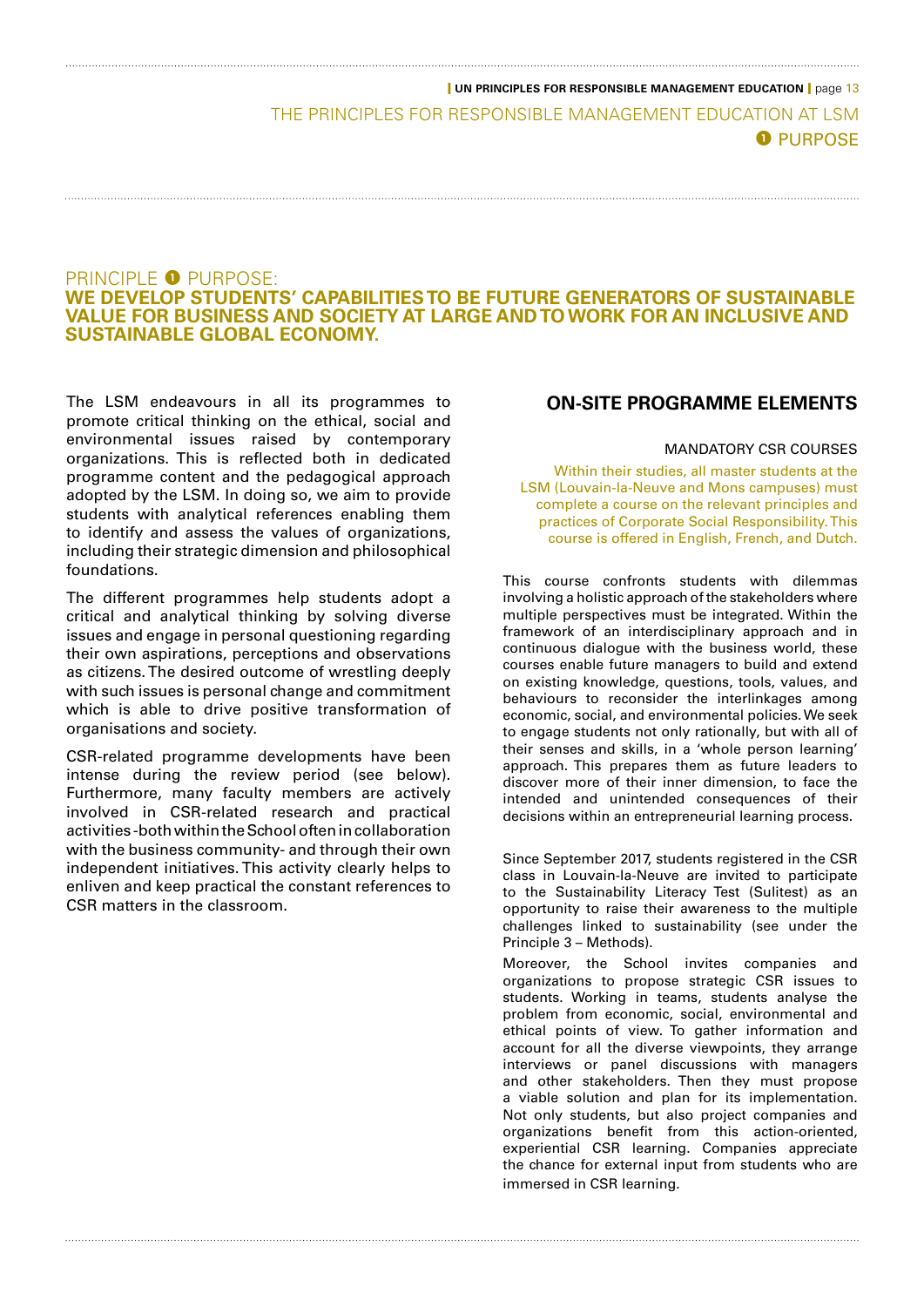THE PRINCIPLES FOR RESPONSIBLE MANAGEMENT EDUCATION AT LSM **O** PURPOSE

#### The Philippe de Woot Major in Corporate **SUSTAINABLE** Management

In September 2017, we launched the Philippe de Woot Major in Corporate **Sustainable** Management, an option of six courses offered in our two Master programmes – the Master in Management and the Master in Business Engineering. This major is named in honour of LSM emeritus professor Philippe de Woot, who during 40 years at the School was a precursor of the groundswell embodied today in the commitment to CSR among the best enterprises and management educators. The main goal was to keep alive his spirit and inspiring thought in the LSM.

# WHO WAS PROFESSOR PHILIPPE DE WOOT ?

Philippe de Woot (1930-2016), Doctor in Law an Economics, Professor Emeritus at LSM, UCL (1995). His research and teaching fields were strategic management, change in a turbulent environment, innovation, ethics and corporate social responsibility, in which he conducted pioneering work. He was the author of several major publications including "Pour une doctrine de l'entreprise" (1968), "Should Prometheus Be Bound?" (2005 - 2009), "Rethinking the Enterprise: Competitiveness, Technology and Society" (2014), "Responsible Innovation" (2016) and "Maîtriser le progrès économique et technique" (2016). He served on the boards of directors and advisory committees of several national and international corporations. In 2002 he was awarded the Prix Economique

de l'Institut de France (Prix Zerilli Marimo), which recognises work that highlights the role of the market economy in the progress of society and the future of human. He was a member of the Académie Royale de Belgique and correspondent of the Institut de France. He was the cofounder of the Louvain CSR Network and an active member of the Global Responsible Leadership Initiative (GRLI).



**The Philippe de Woot Major in Corporate Sustainable Management** is an option of six courses offered in our two Master programmes – the Master in Management and the Master in Business Engineering.

Those six courses are the following:

- **0** Business Ethics and Compliance Management
- **2** Sustainable Management & Value Chains
- **3** Finance & Responsible Investment Practices
- **<sup>4</sup>** Sustainable Human Resource Management & Leadership
- **6** Corporate Sustainability Reporting & Marketing Strategy
- **6** Social and sustainable entrepreneurship

*More detailed information about these six courses appear in appendix 1.*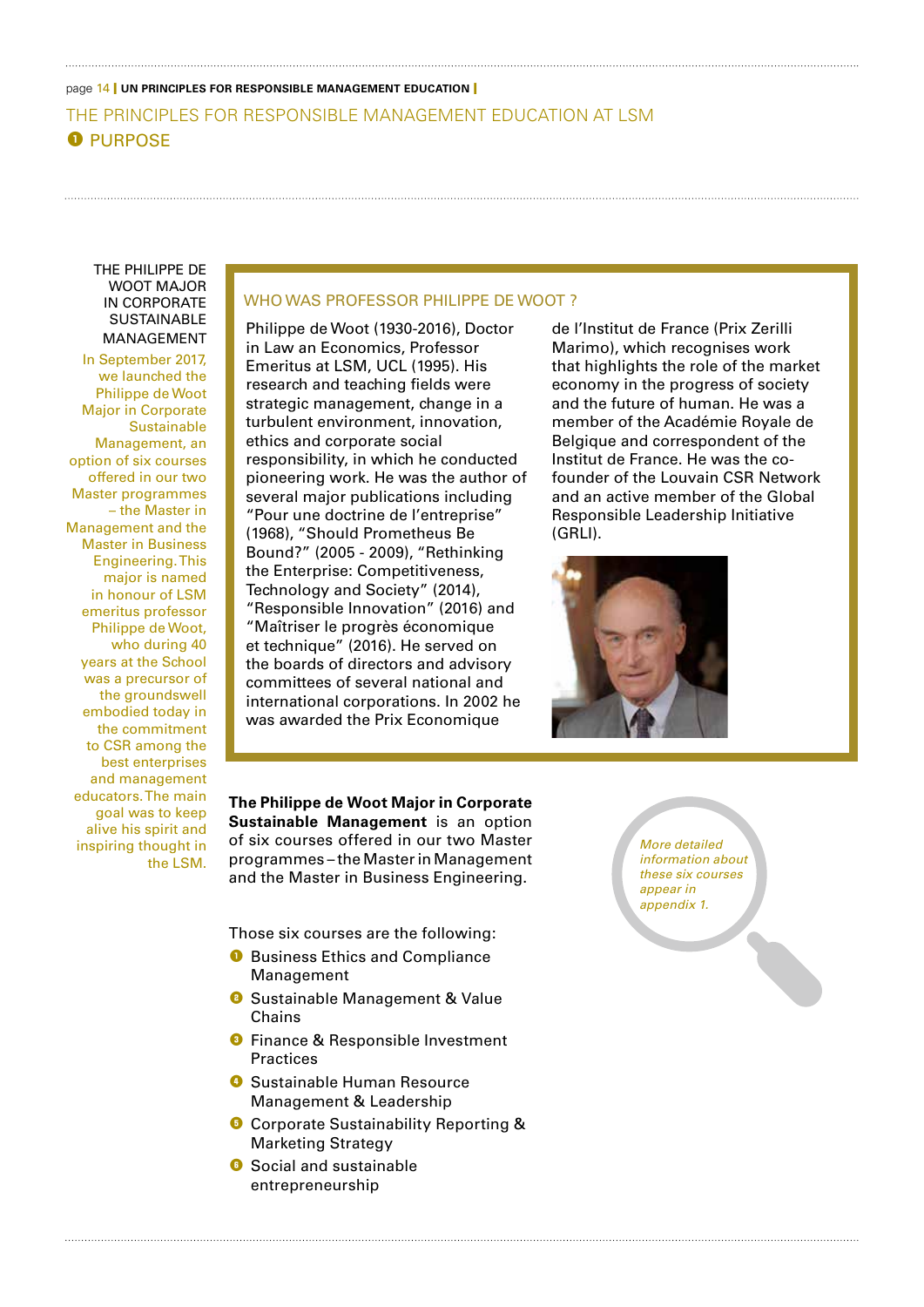THE PRINCIPLES FOR RESPONSIBLE MANAGEMENT EDUCATION AT LSM **O** PURPOSE

This multidisciplinary major aims to develop competent and responsible leaders with a transversal view of the different management fields (leadership, strategy, entrepreneurship, human resource, finance, marketing, accounting, audit, supply chain). This major offers a solid understanding of the complex dilemmas and the tools to develop agile and responsible organizational cultures and to implement effective compliance, business ethics and corporate sustainable management programmes. The objectives of this multidisciplinary major are

- to analyse how business organizations can learn how to use their resources not only efficiently but also in a sustainable and regenerative way and thus to integrate sustainability and responsibility thinking in corporate policies, strategies and practices,
- to identify how this fundamental paradigmatic change in thinking about management can contribute to addressing effectively economic,

environmental, societal and human sustainability challenges (such as climate change, human rights),

- to provide appropriate understanding of the management tools needed to develop policies, strategies and practices which contribute not only to corporate sustainability but also to societal sustainable welfare and how these tools can be implemented and dealt with on a daily basis,
- to stimulate students' critical thinking about their role in a society confronted with sustainability challenges and paradoxical choice situations as individuals, consumers, future employees and corporate leaders.

In 2017-2018, nearly 20% of students from the Master in Management and 11% of students from the Master in Business Engineering chose this major during their first year of Master, in addition to 51 students who followed the three courses of the first semester during their second year of Master.

#### LSM students received atraining on "Investing in renewable energy"

On December 4-5, 2017, the LSM students of the courses "Finance & responsible investing", "Real option", and "Advanced finance" received a sevenhour training on "Investing in renewable energy", accompanied by a case study. The speaker, Prof. Claudio Vescovo, presented an investment case in alternative energy, called "Renewable Energy Sources". The training is also given, among other places, at the University of Oxford, the Imperial College, and at the Said Business School and at the Chicago Booth Business school's executive training in valuation.

Claudio Vescovo (Glennmont partners) has a broad experience in the renewable energy sector, having operated both as an equity investor and a project financier since 2007. At Glennmont, he covers private equity investments across 4 different technologies (wind, solar photovoltaic, biomass and small-scale hydro) throughout Europe. Prof. Vescovo sits in the Scientific Committee of the Master in Management of Energy Renewables

Sources of Sole 24 Ore Business School. He is a fellow of the University of Oxford for teaching merits. He holds a Master's Degree in Economics and Business Administration from the University of Venice.

*"I was impressed by the LSM students. They have shown a reasoning capacity beyond my expectations. I was moved by the student's presentations: it was rewarding to see how well they had understood the concepts taught during the day. The Ph.D. students of Louvain Finance did a great job in supporting me. There is a very good team spirit!"*

Claudio Vescovo

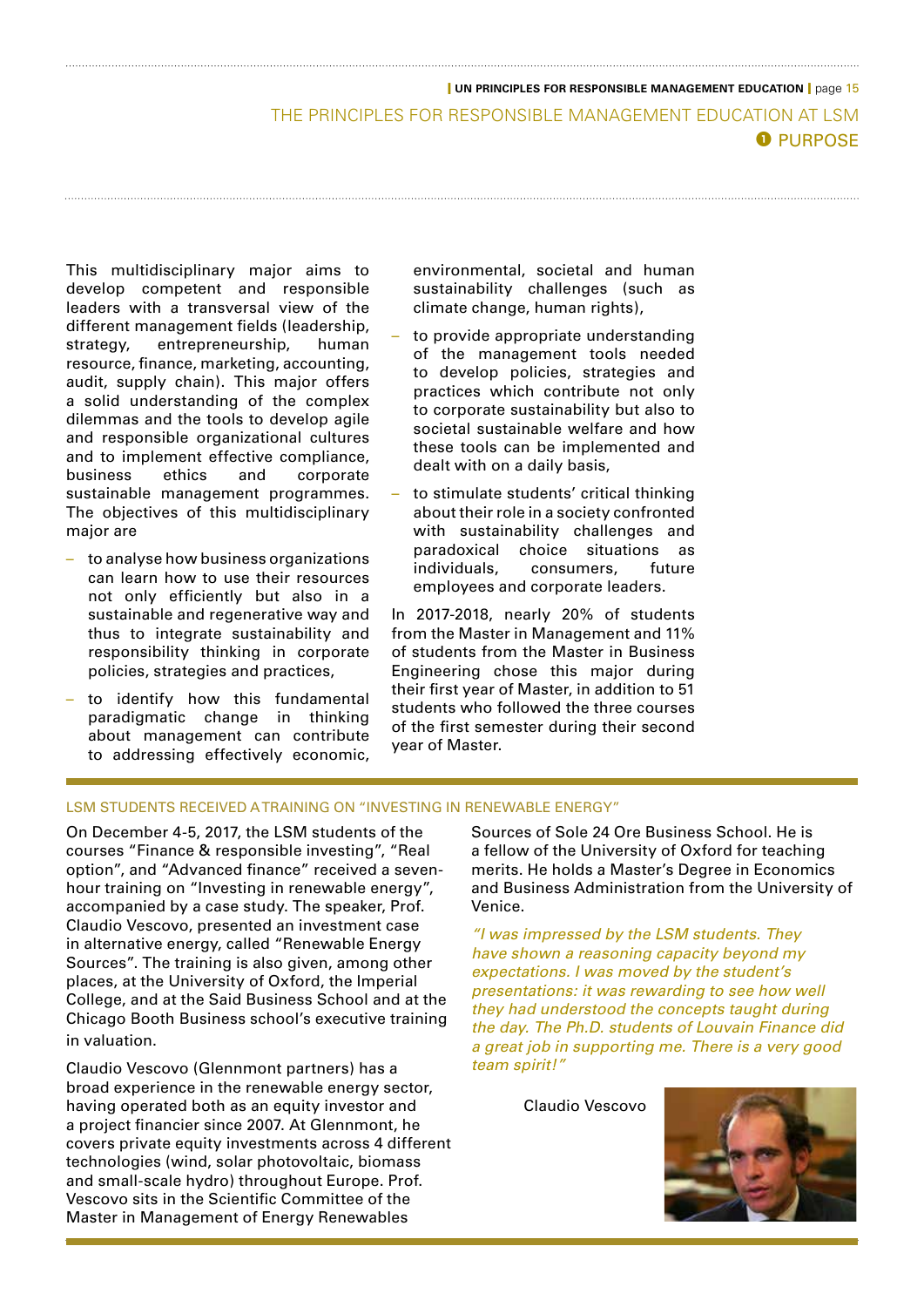#### page 16 **I UN Principles for Responsible Management education I**

# THE PRINCIPLES FOR RESPONSIBLE MANAGEMENT EDUCATION AT LSM **O** PURPOSE

# **ONLINE EDUCATION**



Communicating Corporate Social Responsibility (CSR)

In addition to the online CSR course offered since 2009 by the Campus Virtuel de Gestion - an online master in management in collaboration with HEC-Ecole de Gestion de l'Université de Liège and Solvay Brussels School of Economics and Management, we launched in February 2016 the first edition of a **Massive Open Online Course (MOOC) on Communicating Corporate Social Responsibility** (see appendix 2 for detailed information). This MOOC addresses CSR in two ways: (1) as a reflection of corporate self-awareness; and (2) as a source of innovation and a means to deal with heightened competitiveness, demands for sustainable development, and shifts in international governance. By presenting insights from CSR experts, from both academia and practice, this course provides a way for managers, consumers, and citizens to acquire in-depth insights and critical perspectives on companies' CSR activities and communications. The multi-industry case study structure of this MOOC enables participants to confront the challenges facing today's managers as they seek to develop and communicate their own CSR initiatives. Dedicated discussion forums also are available for participants to present personalized CSR cases.

We will launch the fifth edition of this MOOC in September 2018. On average, 3200 participants coming from more than 130 different countries registered to the four previous editions of this MOOC.

Moreover, since January 2017, the LSM proposes a **MicroMaster in Management**, which aims at developing skills in three fundamental areas of management:<br>corporate strategy, marketing and strategy, marketing and finance, with a focus on analysis and the stimulation of organizational changes aimed at improving CSR in relation to the missions and values of the LSM. The MicroMaster in Management consists of six MOOCs in French: Foundations of Corporate Strategy; Discover Marketing; Principles of Finance; Communication Corporate Social Responsibility (translated from the English version of the MOOC); Psychology of negotiation; and Econometrics.

The MicroMaster programme offers the advantage of constituting a springboard at all stages of the career. The skills that the participants will develop are undoubtedly essential for the manager of today and tomorrow. And for the learners who wish to go further, this MicroMaster will allow them to validate up to 30 credits in the various master programmes organized by the LSM.

> *More detailed information about this MOOC appears in appendix 2*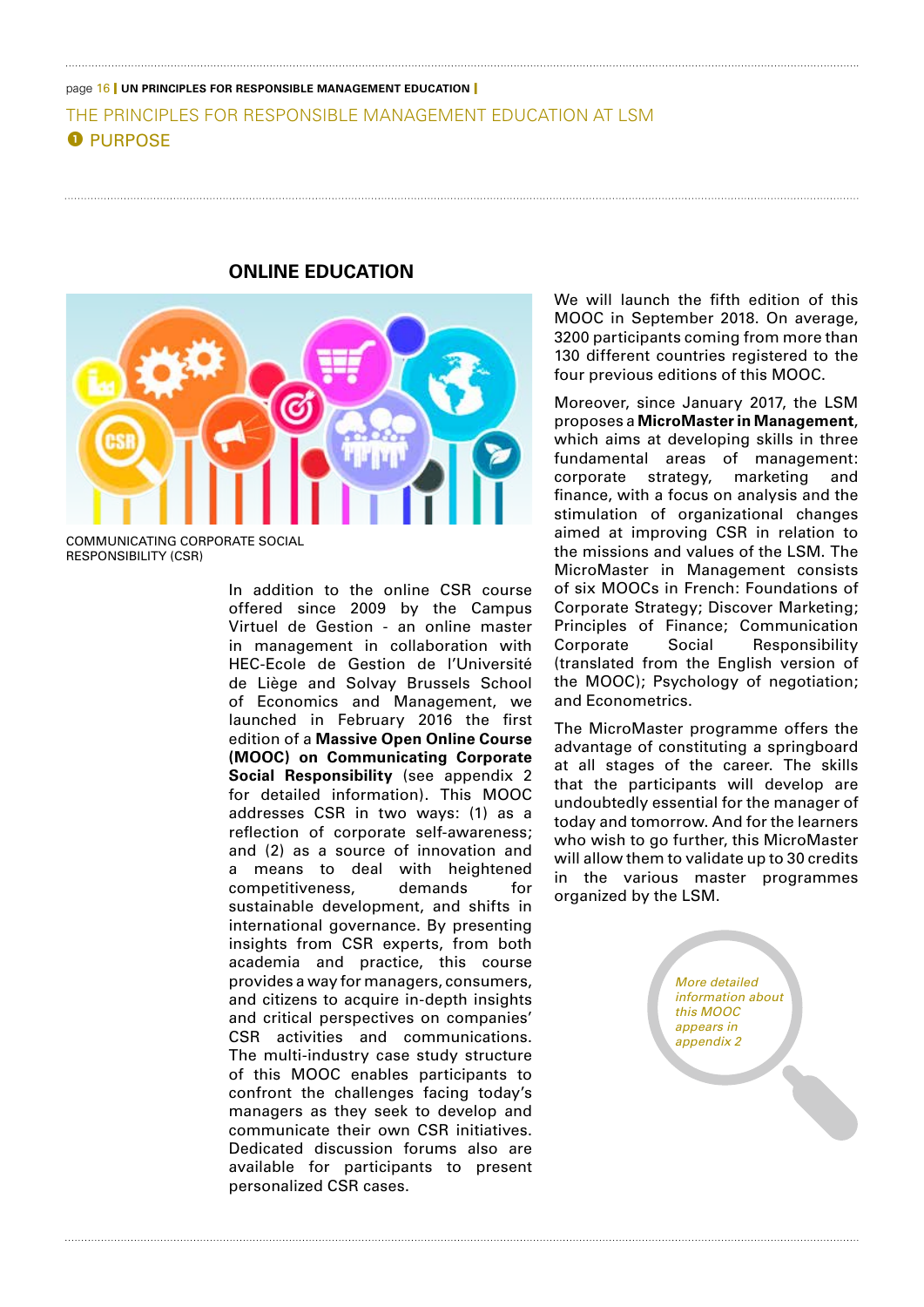THE PRINCIPLES FOR RESPONSIBLE MANAGEMENT EDUCATION AT LSM **O** PURPOSE

# **EXECUTIVE EDUCATION**

In September 2016, we launched the first edition of the **executive programme in Business Ethics and Compliance Management** dealing with governance models, codes of conduct, organizational culture, ethical leadership, CSR management, anticorruption, conflicts of Interests, money laundering, competition laws, human rights and data privacy. The second edition of this programme is under progress (September 2017-December 2018). The detailed description of this executive programme is in appendix 3.

Moreover, since 2013, our **executive programme in innovation management** has included a module (half-day) focused on "responsible innovation", developed in collaboration with Prof. X. Pavie from ESSEC Business School.



*More detailed information about the Business Ethics and Compliance Management Programme appears in appendix 3*

**BELGIUM** 

COMMITTEE

Testimonials aboutthe executive programme in Business Ethics and Compliance Management

*"A balanced combination between theory and practice allows me to absorb as much as possible about the profession, the difficulties to face and how to solve them"* 

(Jorge Payan, BBE Consulting BVBA, Participant of the first edition)

*"A very interesting program which provided me as a professional many new useful insights helping me define and benchmark a best-fit compliance approach within my company as well as the opportunity to expand my network with other compliance professionals"* 

(Vincent Van Bueren, Governance, risk & compliance associate, find administration officer, GIMV, Participant of the second edition)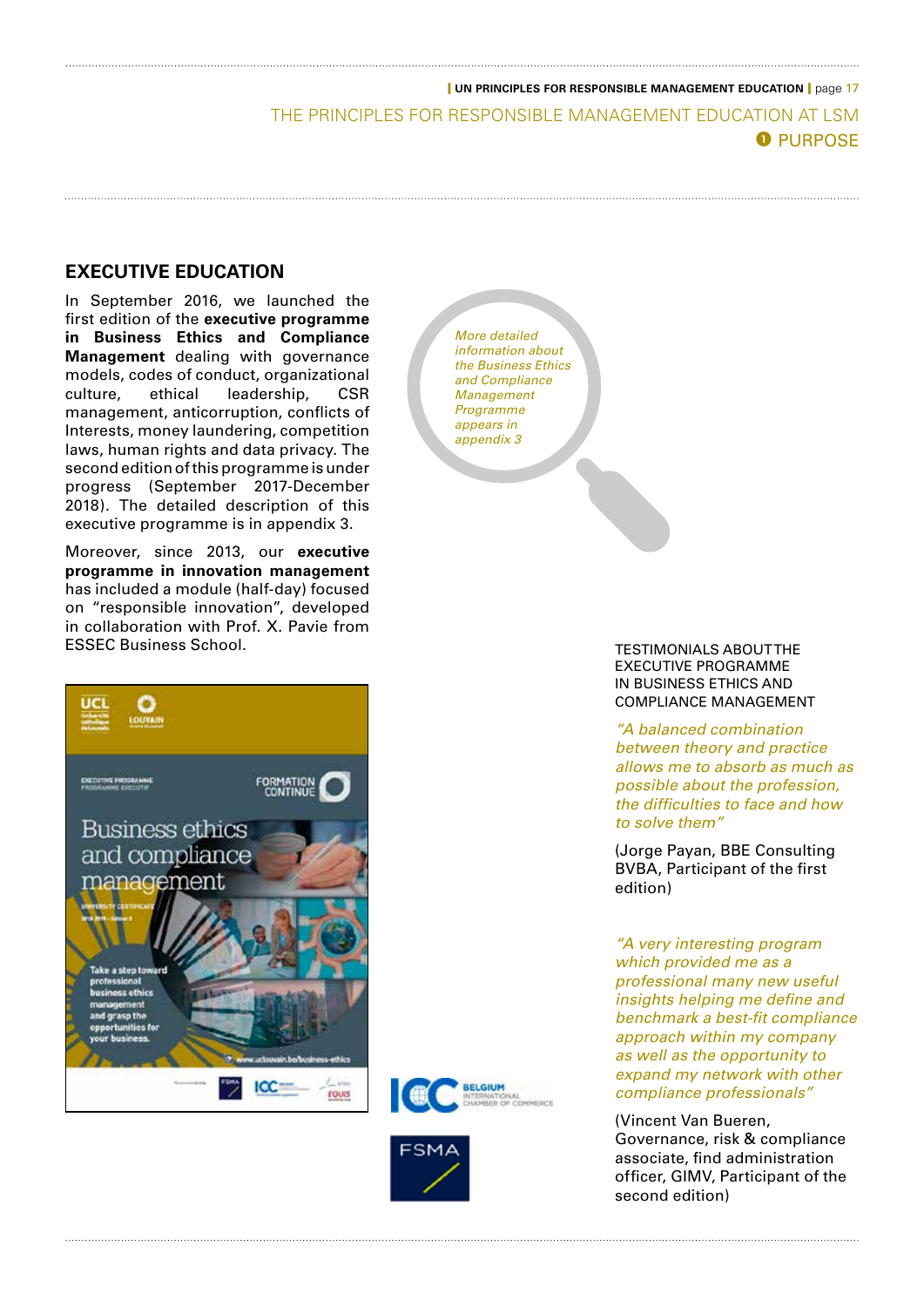THE PRINCIPLES FOR RESPONSIBLE MANAGEMENT EDUCATION AT LSM **O** PURPOSE

#### **OUTSIDE THE CLASSROOM**

LSM encourages students to take part in extra-curricular activities not only to develop managerial and leadership skills, but also to contribute to building a better society. In fact, attention to the broader good of society is at the heart of many associations and activities (further information under the principle 5).

In particular in 2018, students registered to the social and sustainable entrepreneurship course were invited to participate to the **Plan International Belgium's competition to develop an innovative partnership project between an NGO and the business world** *(SMEs)*. Garance Belvaux, Sabrina Courtois, Charles Houet and Yannick Ivanov entered

the competition and won the competition against three other Belgian universities. They have now started discussions with the Plan to see how to implement their project.

Moreover, as part of the compulsory CSR course in Mons, ten students had the opportunity to be part of the jury of the "**Hainaut Horizons**" awarding the Sustainable development Prize of the Province of Hainaut in Belgium.



GARANCE BELVAUX, SABRINA COURTOIS, CHARLES HOUET AND YANNICK IVANOV (LSM STUDENTS) atthe Plan International Belgium's competition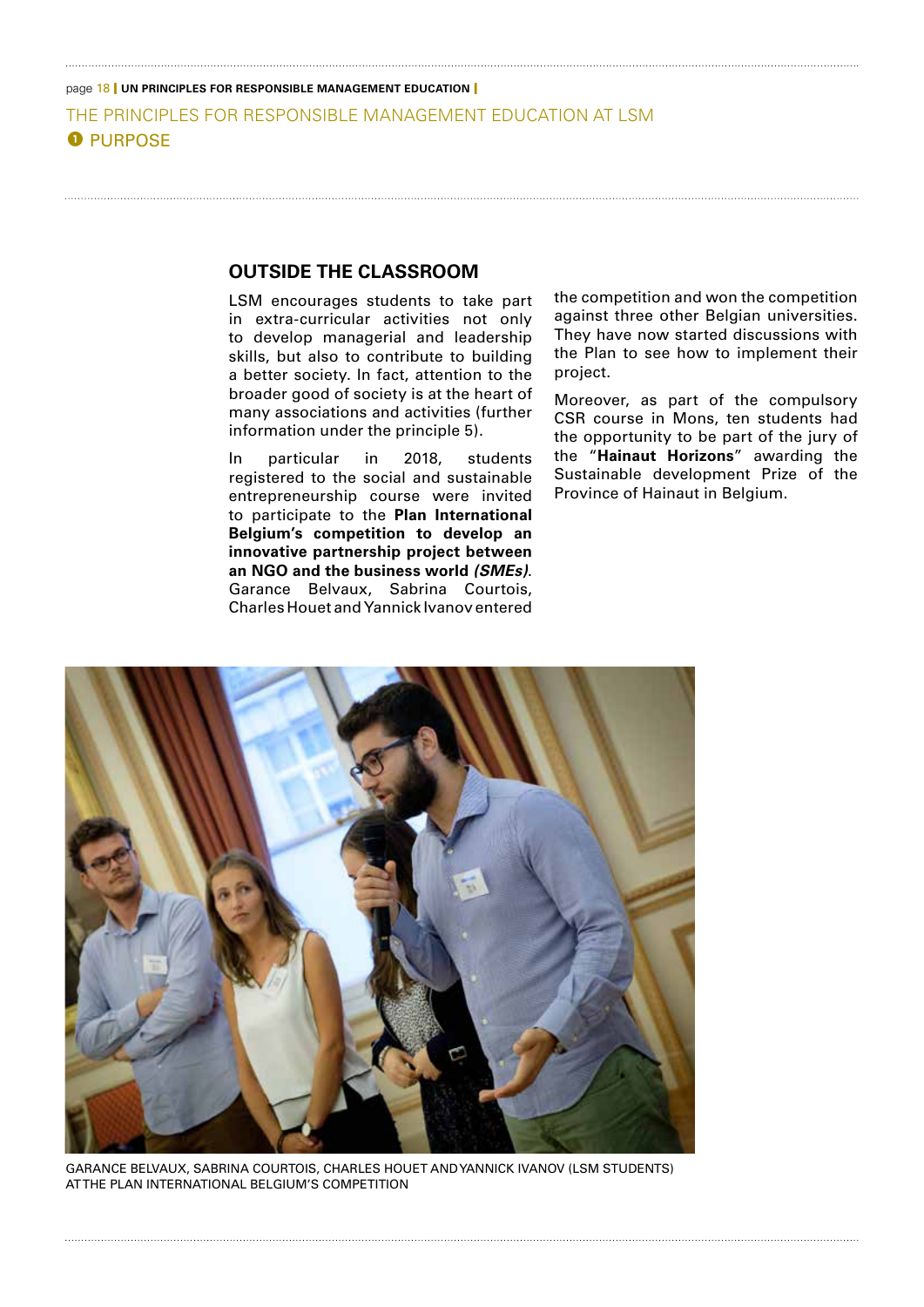The Principles for Responsible Management Education at LSM **O** PURPOSE

#### The 2018 Hainaut Horizons Sustainable Development Award

On March 8 was held the 5<sup>th</sup> award ceremony of "Hainaut" Horizons" awarding the Sustainable development Prize of the Province of Hainaut in Belgium. Ten students of the CSR course in Mons had the opportunity to be part of the jury and they elected the adapted work company "Nekto" which aims at guaranteeing a rewarding, adapted and stable job for adults with a mild mental, motor or sensory disability. According to students, this company "*respects several important points of sustainable development such as multidimensional management that takes into account the environment, the human aspect, a participative democracy and exemplary economic management*".

For Vincent Truyens, professor of the CSR course in Mons, student participation in this type of project was very rich in terms of discoveries:

*"Analyzing how these three exemplary companies of our region integrated the criteria of sustainable development was a very good introduction for the course of CSR. Students were able to discover less "classic" business and governance models and thus open up to a more "holistic" vision of the societal role of a company and its leaders. The exchanges in class or during meetings with the different people involved in this Horizons Prize have been very rich. By questioning their own responsibility as a future decision maker though concrete cases, the students were able to put into perspective the many challenges they will have to face."*



The **LSM cup** is another example of active involvement by the School's students and faculty in socially positive initiatives outside the classroom. This annual LSM Cup, initiated and organized by students, has become the biggest CSR business game in Europe. It is for second and third bachelor students and for Master students; they can apply their knowledge to the case studies offered by the sponsors companies. By team of four, the students selected have to solve three challenges in different fields of management that share a focus on CSR. Most of the teams are UCL students, most of them coming from the LSM, but also students from Namur, Mons, Brussels, Flemish universities and from abroad.

# The 2018 LSM cup



The 2018 LSM cup took place on March  $3<sup>rd</sup>$ , 2018. This year, the contest between 250 participants was held at the Axa headquarters, Place du Trône in Brussels. Axa is one of the three sponsors of the event with Coca-Cola and FedEx. It is the 7th edition of the Business Game, organized by LSM Conseil. The student teams had to solve three challenges in marketing, diversity management, and innovation. They share a focus on CSR.

Two LSM students won the trophy for the "Masters": Alexandra Cardenosa and Amélia Gangsted. In the category "Bachelors", Gabriel Bamba and Charlie McGahan (students from the Louvain School of Engineering) won the trophy.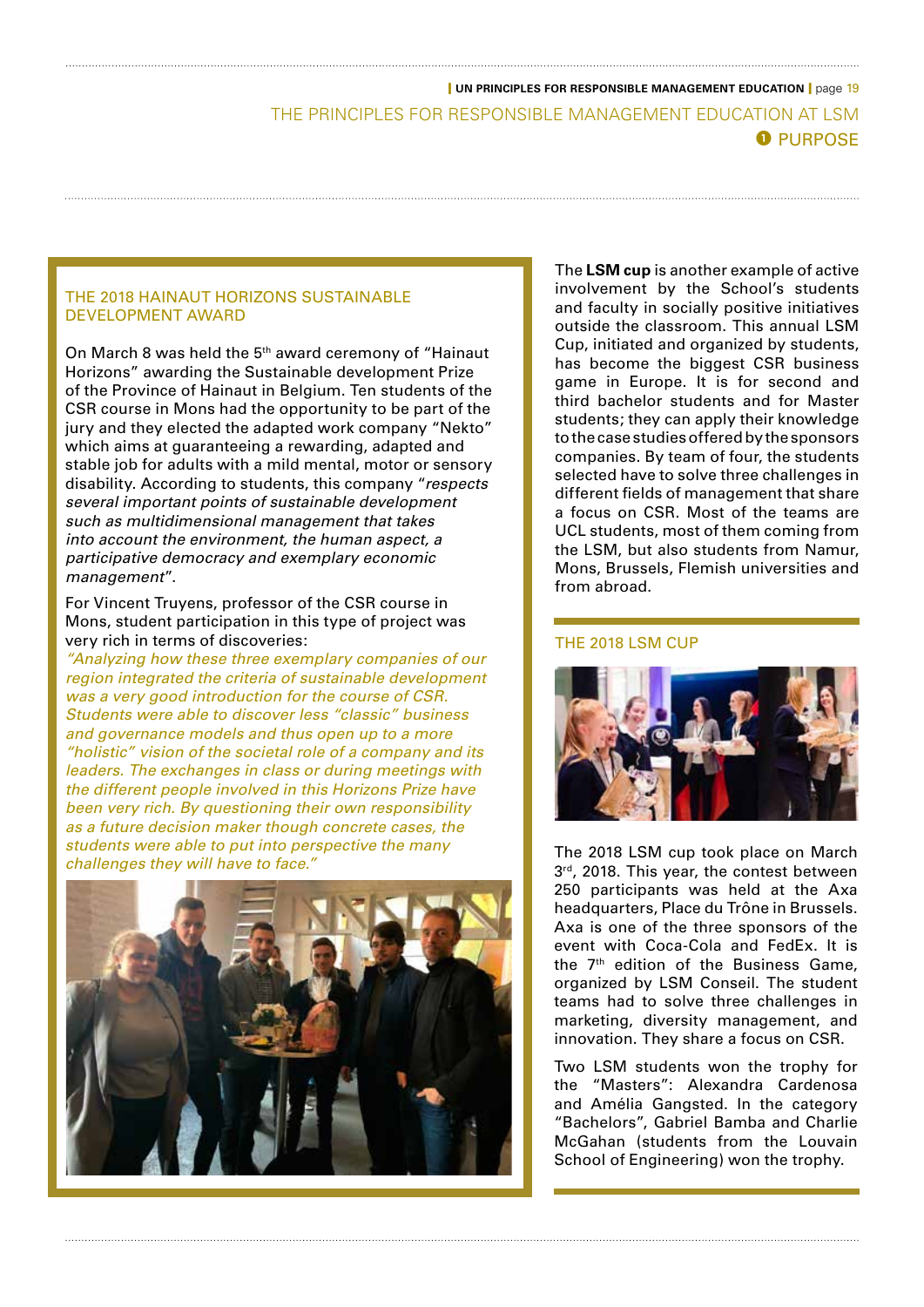The Principles for Responsible Management Education at LSM **<sup>2</sup>** values

# PRINCIPLE <sup>2</sup> VALUES:

# **We incorporate, into our academic activities and curricula, the values of global social responsibility as portrayed by international initiatives such as the United Nations Global Compact.**

The strategic capability of the School is based on three foundations and one overarching set of core values. The **foundations** are our position and brand within a leading comprehensive university (UCL); our regional leadership and our CEMS and PIM international networks. Our overarching set of **core values** is *"Excellence and Ethics in Business".*



#### **Within the Université catholique de Louvain (UCL)**

UCL is one of the oldest universities in Europe. Since its founding in 1425, UCL has contributed greatly to the development of science, as well as to the discussions of substantial philosophical and ethical issues that emerge as we confront the diverse changes brought about by progress in science, medicine, technology, and management. Among its alumni, UCL counts Erasmus, Mercator, Vesalius and, more recently, George Lemaitre father of the Big Bang Theory ; biochemist Christian de Duve who received the Nobel Prize for Medicine in 1974 and Professor Jean-Pascal van Ypersele, Vice-President of the Intergovernmental Panel on Climate Change (IPCC), which shared the Nobel Peace Prize with Al Gore in 2007.

In 2012, UCL joined the RIO+20 pledge by institutions of higher education around the world to recognize their responsibility for the future and act responsibly and in sustainable ways. The university adopted a formal sustainable development strategy for education, research and service to society, "L'UCL s'engage pour l'avenir" (UCL commits to the future), pledging to: (1) include sustainable development and social responsibility concepts throughout education and research programmes; (2) help and guide the university community's members by providing

inspiring tools and examples; (3) accentuate the relationship between academic commitments and the management of UCL; and (4) manage, in sustainable ways, UCL's assets, the development of its academic sites, and the development of its corporate science parks.

UCL also perpetuates a long tradition of international cooperation, particularly for sharing and solidarity with developing countries. LSM professors (M. Kolp, M. de Nanteuil, F. Janssen, among others) through the UCL Commission for Development are closely involved in such projects across the world: in Africa (Université catholique de Bukavu, Democratic Republic of Congo), in Asia (IFI Hanoi, Vietnam; ITC Phnom Penh, Cambodia; Banking University, Ho Chi Minh City, Vietnam et RMIT University Vietnam, Ho Chi Minh City, Vietnam), and in South America (Université catholique de Valparaiso, Chile).



#### **The Belgian CEMS partner**

Our school is the only Belgian partner of the CEMS, the Global Alliance in Management Education. CEMS is a strategic alliance of leading business schools and multinational companies. 31 Schools on every continent in the world collaborate together with over 73 corporate partners (multinational companies) and 7 social partners (NGOs) to offer international, postgraduate students a unique blend of high quality education and professional experience.

The CEMS Master in International Management (MIM) programme is an international joint degree of the CEMS schools, simultaneously taught at each member school.This programme consistently ranked in the top 10 of the FT Global Master in Management. In 2017, CEMS ranked 9<sup>th</sup>. It provides a select group of the best international students with the know-how and expertise needed to succeed in the new global business environment. Designed by both academic and business leaders, the CEMS MIM programme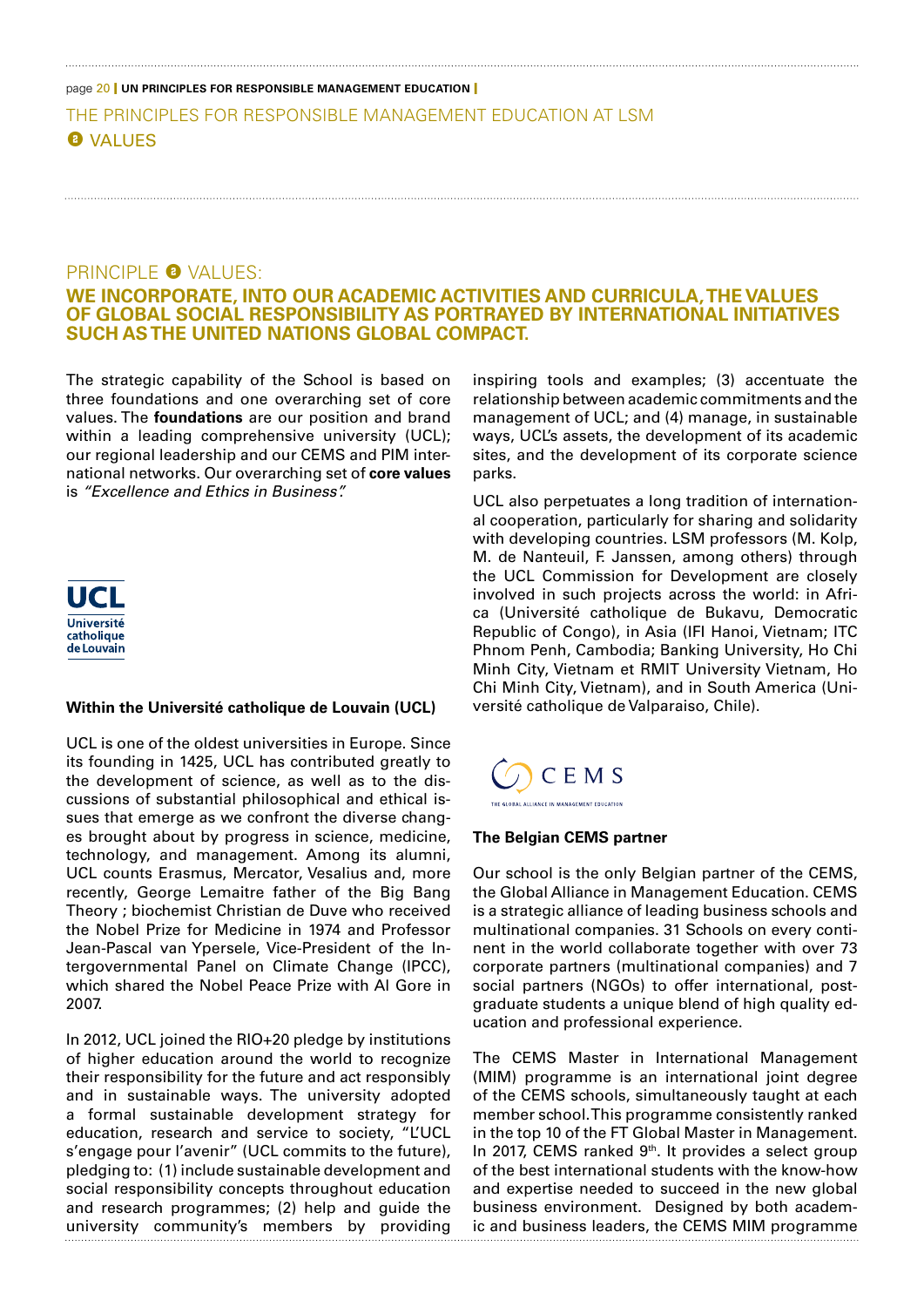THE PRINCIPLES FOR RESPONSIBLE MANAGEMENT EDUCATION AT LSM **8** VALUES

bridges university education and business expertise, offering thus keen insights into management best practices. Common to all activities in our organization, CEMS aims to promote global citizenship, ethical conduct, cultural diversity, respect and empathy. **Partnership in International Management**

#### 29th CEMS annual events & graduation 2017 - 26th Nov 2017 - 1st Dec 2017

The Annual Events and Graduation Ceremony draws together members of the CEMS community and offers a unique opportunity to network, collaborate and, most importantly, celebrate the achievements of our CEMS Master's in International Management students. This year it took part in Australia, hosted by The University of Sydney Business School. For the first time, the annual events and graduation are being held outside of Europe. This is a bold demonstration of the truly global nature of our Alliance, a gathering of more than 2,000 students, alumni, academic and corporate representatives from diverse backgrounds but with a shared commitment to outstanding global leadership.

The LSM was represented by the Dean, Prof. Michel De Wolf, the CEMS academic director, Prof. Philippe Grégoire (Vice-Dean), Ambra Cardinali (CEMS programme manager), Sandra Gilet (CEMS Corporate Affairs Manager) and Ophélie Luciano (LSM Communications Manager).





LSM is part of PIM (Partnership in International Management), which is a consortium of leading international business schools, founded in 1973. Each member institution (1) represents the highest degree of excellence in the fields of business administration and management, (2) demonstrates leadership in their geographic region and (3) delivers an MBA or a graduateequivalent degree in management. PIM facilitates the development of international cooperation among members, fostering the development of joint programmes, students and faculty exchange, joint research and cooperation among faculty members and researchers.

# THE LSM VALUES

The values behind the School's mission are summarized in its slogan of "*Excellence and Ethics in Business*". We define *"excellence"* in terms of scientific rigor, openness to the world and entrepreneurship. Our methods, tools and readings are based on established facts and principles, not 'fads' and quick fixes. *"Ethics"* for us refers to humanism, critical thinking and responsible citizenship – putting the good of individual persons and of society at the centre of decisionmaking. The ethical dimension emerges in all our actions, in respect for personal experience and diversity, in attention to social and economic sustainability, in dedication to the principles of scientific integrity. These values are very well known to, and shared by, all our stakeholders. They have long shaped the School's identity and continue bringing together and guiding our academic community.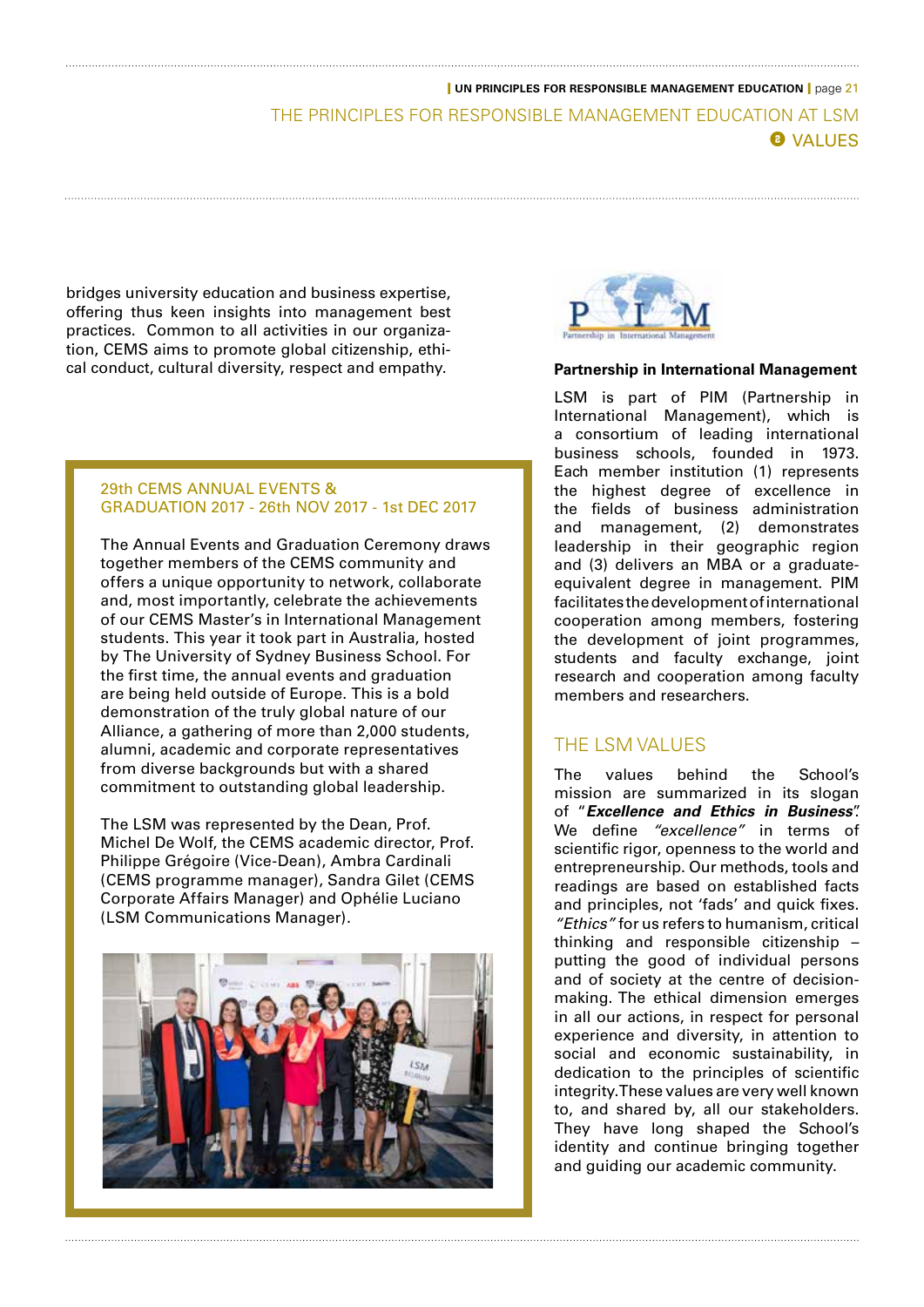#### page 22 **I UN Principles for Responsible Management education I**

The Principles for Responsible Management Education at LSM **8** VALUES

# The LSM values

#### Scientific rigor

The school focuses on high-level specialization and quality. We use active teaching methods (role play, in-company training, international exchanges, numerous professional testimonials, etc.). We stay in close contact with the practical needs of company life, and particularly with the need to work on a project basis and in teams.

#### Openness to the world (international, corporate, multidisciplinary)

The school is part of a full university environment that includes all disciplines, that is a dynamic setting favorable to multidisciplinary exchanges. Moreover, the school encourages international exposure of students and multiculturalism. We have built a global exchange network of more than 140 universities in 44 countries and on five continents. This internationalization enables many exchanges between professors and students. Finally, to support the matching between business needs and students' inspirations and ambitions, the school offers our students a very large panel of opportunities to get considerable feedback from the corporate world. Accordingly, our programme directly provide numerous opportunities for input from various practitioners as well as practical work, in particular through internships or business projects.

#### Entrepreneurship spirit and innovation

Entrepreneurs are the engines of regional development and social and economic progress as well. The goal of the school is to develop the spirit of entrepreneurship, innovation, and initiative. We have also set up several "entrepreneurship" programmes including the CPME programme that brings together management students with students from other faculties (lawyers, engineers, psychologists, etc.) to work on joint projects.

#### Humanism

Embedded in the UCL, we are part of a long tradition of open-mindedness and humanism.

#### Critical thinking:

We want to educate future responsible managers who are free, respectful of the talents of others, and deeply honest and tolerant. We want to promote dynamic people with vision who are highly motivated and whose sense of ethics goes well beyond mere integrity.

#### Responsible citizenship

We put equal emphasis on interpersonal skills and "know-how". Our objective is to educate managers who are conscious of their responsibilities. They should follow a set of values that places the business world in its proper perspective in society and seeks to promote sustainable development for the advancement of as many people as possible.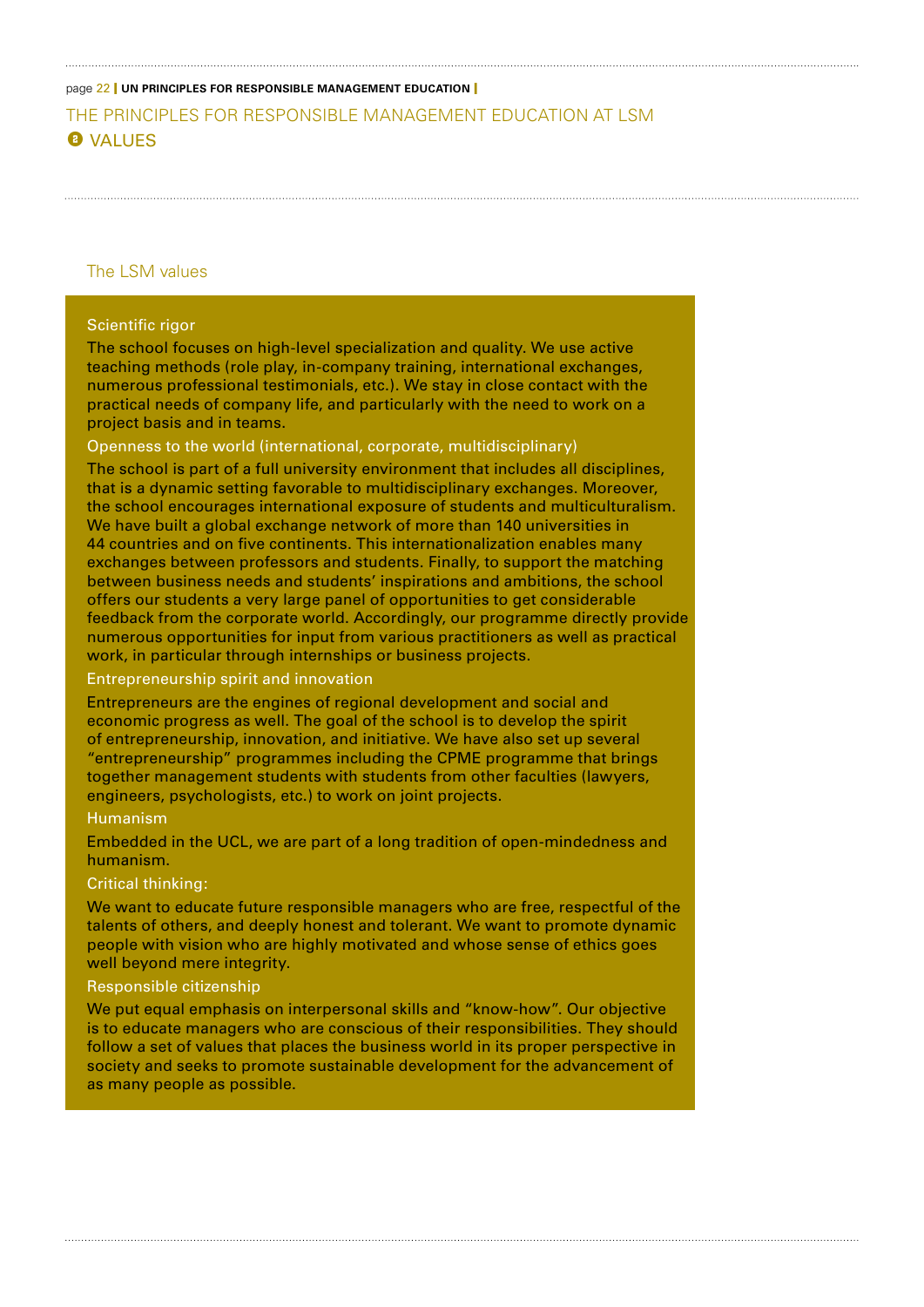The Principles for Responsible Management Education at LSM **<sup>2</sup>** VALUES

In an ever more changing world, creativity and entrepreneurship are key ingredients to develop. This is why the LSM aims to train **entrepreneurs (1), leaders (2) and statesmen (3).**

#### **1. Entrepreneurs**

Entrepreneurs are willing to launch innovative projects, solve complex problems by adopting a systemic perspective, and change business norms. The entrepreneurial capabilities of future managers that LSM seeks to develop include being able to develop a vision about possible innovation, convincing others to enter the new game, taking risks, and driving change.

Therefore, alongside courses that teach various techniques and tools (e.g., finance, marketing, control), students receive exposure to real entrepreneurs and innovative role models. In this area, LSM has been delivering various entrepreneurship courses since the early 1990s. In 1997, LSM launched an interdisciplinary program in entrepreneurship and firm creation, called **CPME** ("Formation Interdisciplinaire en Création de Petites et Moyennes Entreprises," or Interdisciplinary Education Program in SME Creation – more information in the 2016 LSM PRME Progress Report). This program combines engineering, law, and LSM students to enable them to exploit their entrepreneurship skills.

In 2016, UCL created the "**Minor in Entrepreneurial Spirit**" (6 courses) that is a complementary option for any UCL student in the context of his/her Bachelor programme. It brings to the student tools of understanding and an opening to the professional world of small and medium enterprises (SMEs). The enterprise is understood in the broad sense of the creation of activity / service whatever its legal status. Overall, the minor in Entrepreneurship Spirit aims to (1) develop students' awareness of the issues and facets of entrepreneurship, including taking into account the social responsibility of companies; (2) promoting entrepreneurship as a potential career path and allow students to position themselves in relation to different entrepreneurial profiles: to create links between their studies and their personal projects; (3) developing students' innovation and creativity capacities; (4) providing students with an understanding of the management functions of the SME; (5) developing the entrepreneurial skills of students through complex and authentic situations. In this minor, Prof. Philippe Lambrecht and Amélie Jacquemain (LSM) teach the course "Challenges and facets of entrepreneurship" where they sensitize students to five issues (globalization of the economy, values, risk taking, entrepreneurial support, and the myths of entrepreneurship) and five topics (business, forms of entrepreneurship, NTIC, women entrepreneurship, research). In each course session, students receive exposure to real entrepreneurs and innovative role models. For instance, in 2017, Thomas Spitaels (TF Group) and Pascal Lizin (GSK Biologicals) were invited to discuss issues related to ethics, values and entrepreneurship research.

Professor Marine Falize teaches the course « Functioning of the SME ». During this course, students conduct strategic diagnosis of concrete cases of SMEs. Each group, in collaboration with the chosen entrepreneur, develop a particular problematic of the management of the SME. At the end of the course, they present their analysis and recommandations in front of their classmates and the concerned entrepreneur in order to open the debate. Besides the theoretical classes, such exercise requires coaching by the professor, many contacts with the entrepreneur, as well as « work on the field ».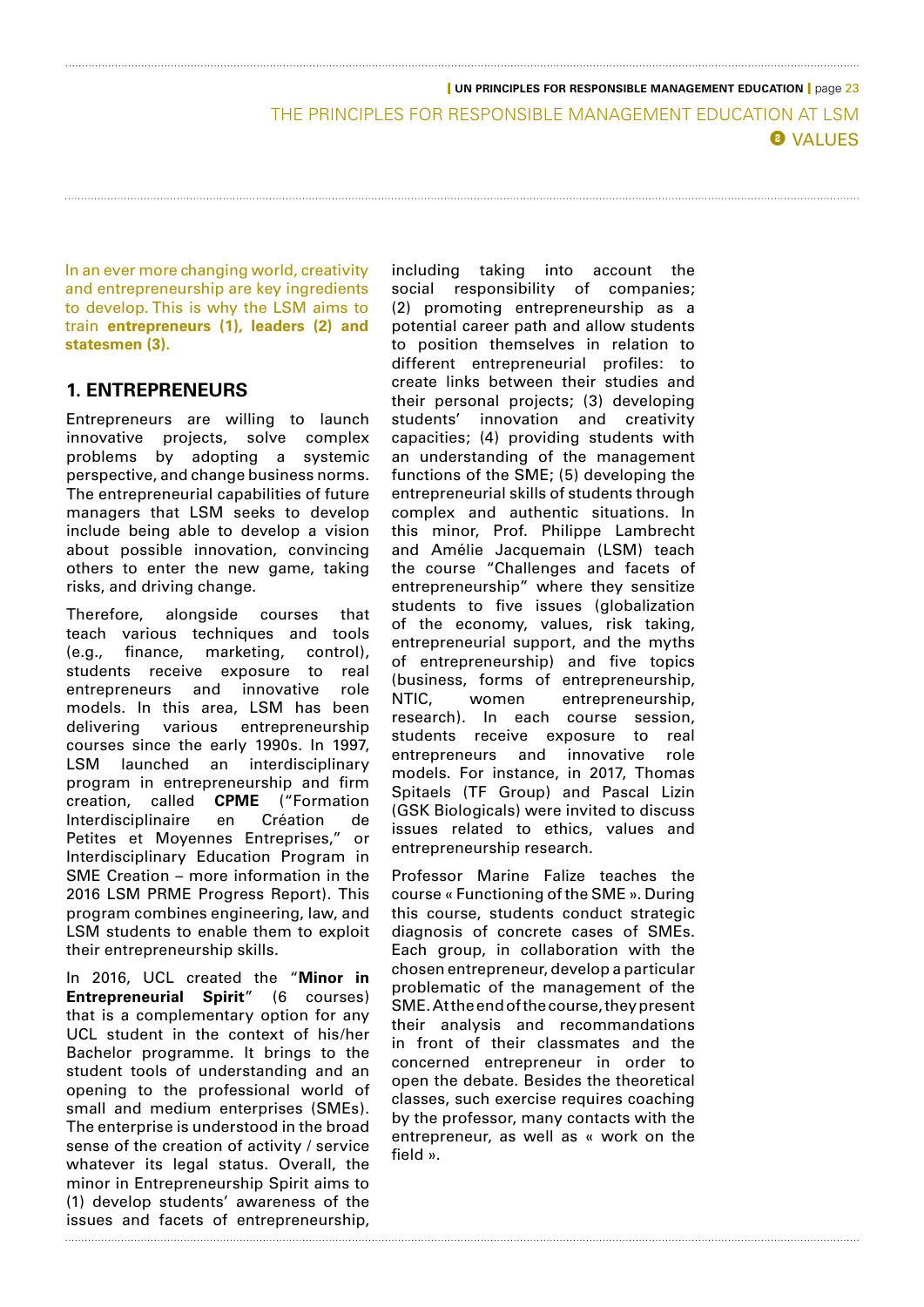# page 24 **I UN Principles for Responsible Management education I** The Principles for Responsible Management Education at LSM **<sup>2</sup>** VALUES

Finally, UCL developed a new student "status": **student entrepreneurs/ business creators**. The purpose of this status of student entrepreneurs/ business creators is to encourage, support and guide students who wish to simultaneously develop a business activity and to enable them to combine academic success and business development; to allow them to benefit from possible arrangements during their studies and to ensure they can benefit from a space for dialogue with faculties. Thus the status also enables students to be aware of all initiatives, events, awards and coaching offerings related to entrepreneurship and innovation posted on UCL websites, and participate in them more easily whether during or outside class hours; and enjoy easier access to the coaching structure most appropriate to the project and its location (student incubators at Louvain-la-Neuve and Mons).

Some LSM students benefit from this status of student entrepreneurs/ business creators: Youri Umek who offers ephemeral sales of secondhand clothes in unusual places with the company La Chambre d'Ambre; Maurena Destra who is currently working in the "Mara&Masaï" project of bags and wallets using vegetable leather. The aim is to create and promote ethical and sustainable fashion, using the principle of cradle to cradle economy.



Maurena Destra



Youri Umek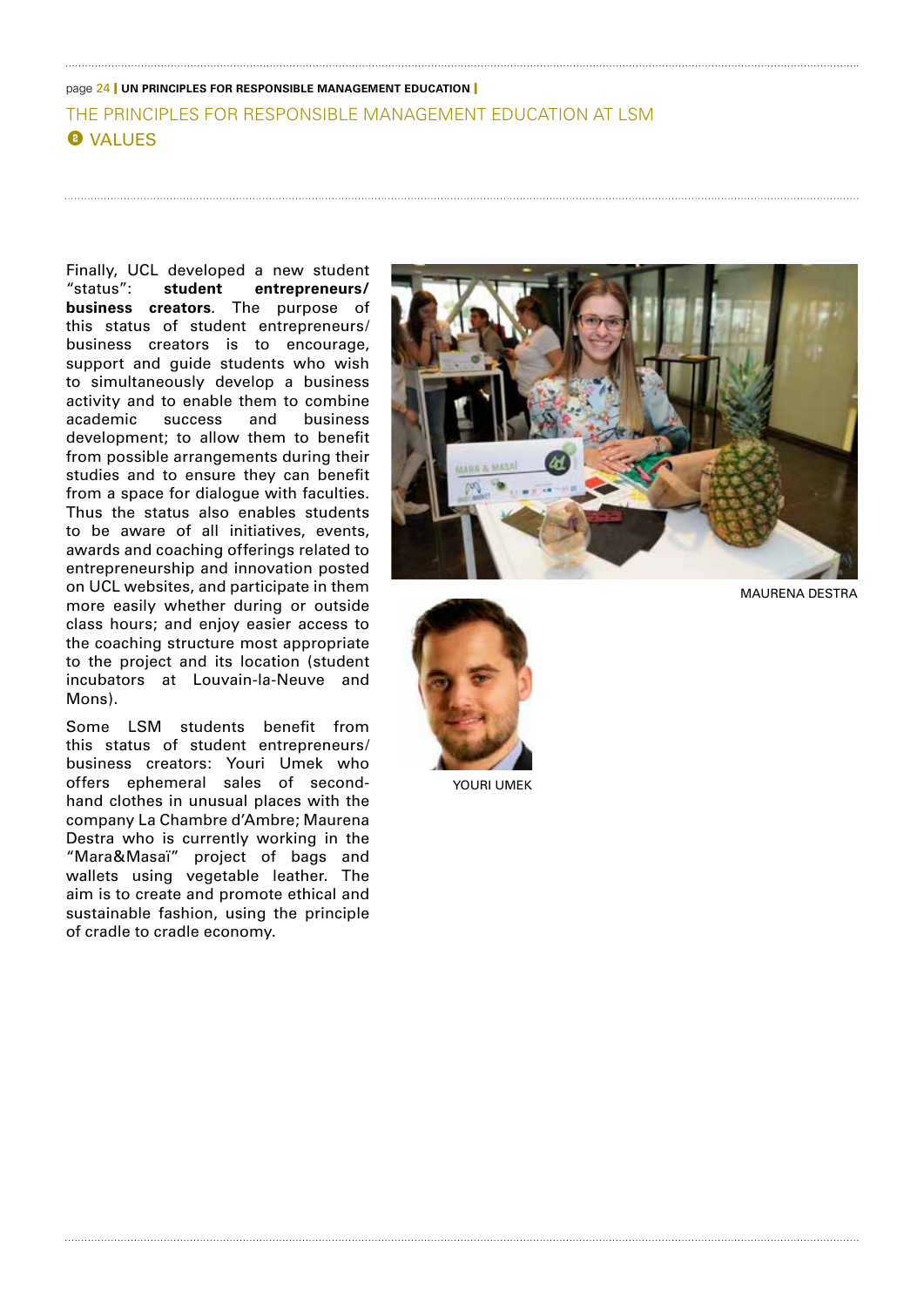The Principles for Responsible Management Education at LSM **<sup>2</sup>** VALUES

# **2. Leaders**

LSM aims to train ethical leaders who motivate staff and undertake cultural change for more ethical and sustainable developments. Ethical leaders are honest and trustworthy; they are regarded as principled decision makers who care about people and broader society; and they behave ethically in their personal and professional lives. To be an ethical leader requires making ethics inherent in strategies and behaviour. The decisions made by ethical leaders rely on both awareness of principles and regulations and personal consciences. Many decisions part of the process. In such situations, students react not only with their rational abilities but with all of their senses and skills (practical, affective, conceptual, imagination), in a *whole person learning* approach.

## **3. Statesmen**

Last but not least, LSM aims to train statespeople willing to adopt roles as concerned citizens and participate in the design of a new political governance. Business leaders must participate actively in research about and definitions of the common good, so that they can integrate it into their sphere of activity, even if global governance remains in its infancy. Business leaders should take a greater role in guiding the emergence of a new culture of cooperation and debate what could replace current "lobbying" practices. To their roles of *entrepreneur*  and *ethical leader*, students should add *statesperson,* in the sense of adopting roles as concerned citizens and helping construct new governance forms. To train students, business education at LSM demands capacities to work with internal contradictions and value conflicts, while sustaining relationships with those engaged in the process. To attain this objective, LSM encourages students to attend various conferences around ethical issues in business, in particular those organized by the Hoover Chair in political and social ethics, which feature prominent debates of key societal issues. Finally, LSM's participation in different international networks (e.g., Globally Responsible Leadership Initiative [GRLI], UN Principles for Responsible Management Education [PRME], European Foundation for Management development [EFMD]) reinforces this mission.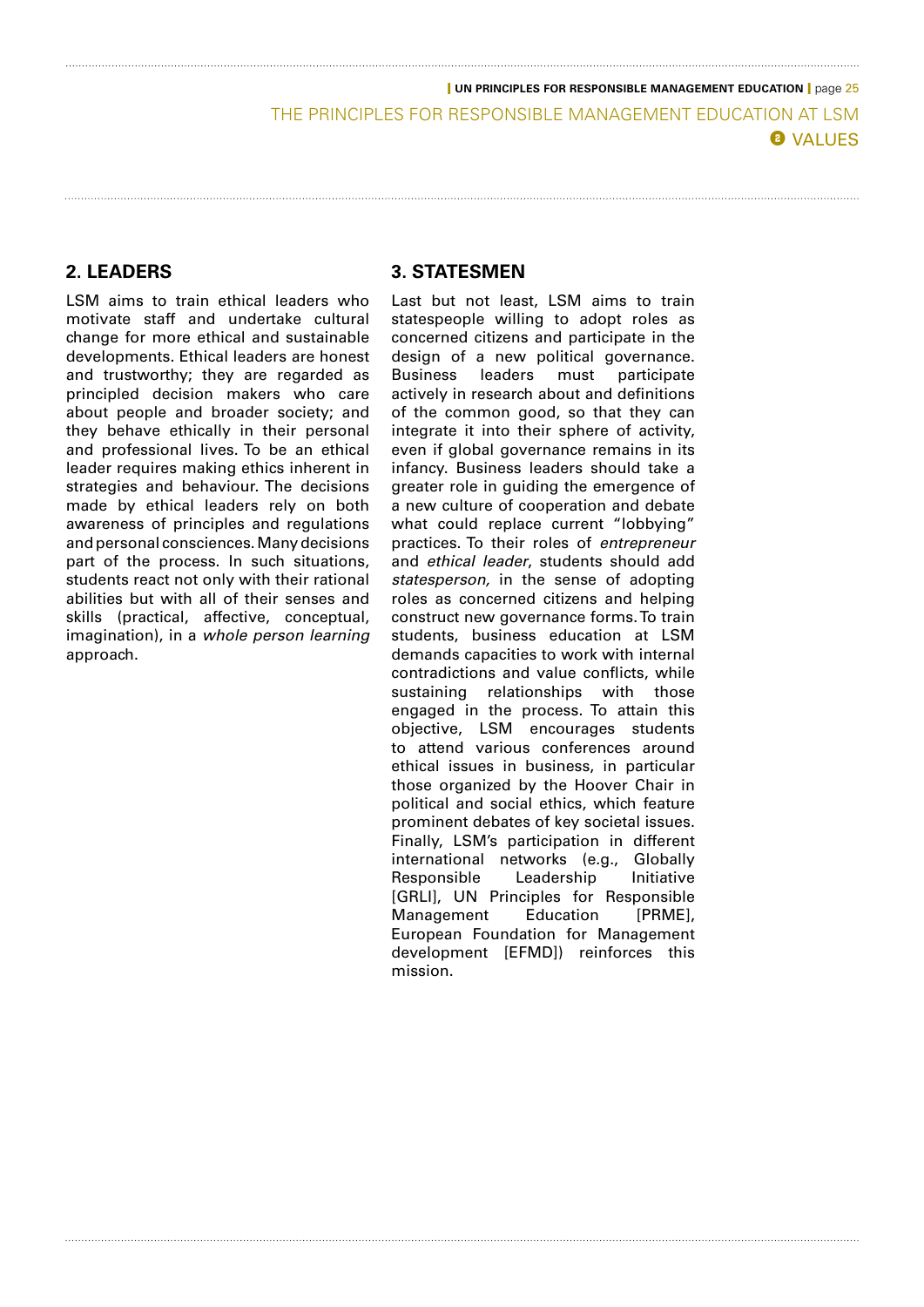The Principles for Responsible Management Education at LSM **<sup>3</sup>** METHOD

#### PRINCIPLE <sup>O</sup> METHOD: **We create educational frameworks, materials, processes, and environments that enable effective learning experiences for responsible leadership.**

The LSM promotes student work (courses, theses, internships, associative projects, etc.) on subjects related to ethics, social responsibility and sustainability (see also activities detailed under principle 1).

Since September 2017, students registered to the CSR class in Louvainla-Neuve are invited to participate to **the Sustainability Literacy Test** (Sulitest) as an opportunity to raise their awareness to the multiple challenges linked to sustainability. With the Sulitest, we can convey an understanding of the role of the sustainable development goals (SDG) as a business enabler. We can open their appetite for the complexity and the huge business opportunities lying ahead of them in that area. The feedback has been quite positive (and even enthusiastic) from the students. So we decided to pursue the experience in the next academic year.

#### The Sustainability Literacy Test (Sultitest)

The Sulitest was created following the United Nations Conference on Sustainable Development, RIO + 20 (Article 47 of the final document "Assess and Report"). Easy to use, on-line, multiple choice question format, this test consists of an international set of questions identical for all users throughout the world, and other specialized modules of local questions that take into account national, regional and cultural specificities (environment, laws, and practices). This test, led by an independent NGO, is supported by some forty international institutions and networks such as UNESCO, UNEP, UNGC PRME, GRLI, IAU or UNDESA. Recognized as one of the 17 featured initiatives on United Nations partnerships for Sustainable Development Goals (SDGs), Sulitest is now one of the tools for measuring and monitoring the SDGs. Each Sulitest question is aligned with one or more goal of the Global Agenda signed by 193 States, creating the largest database on citizens' awareness and understanding to SDGs. Sulitest has presented its annual report to the High-Level Political Forum (HLPF) held at UN Headquarters in July 2017. A specific module on SDGs carried out by UNDESA has also been launched and modules on every SDG are following in 2018.

> Additionally, we decided to have a deep review of that experience to learn how to use it to its full potential as a learning tool. Juliette Mabardi, a Master student at LSM, realized that study as part of her Master thesis. The goals of her thesis was to collect the students' feedback about the Sulitest, to suggest improvements in the way we will use the Sulitest in the future; and to suggest recommendations for improvement for the test based on the students' experience.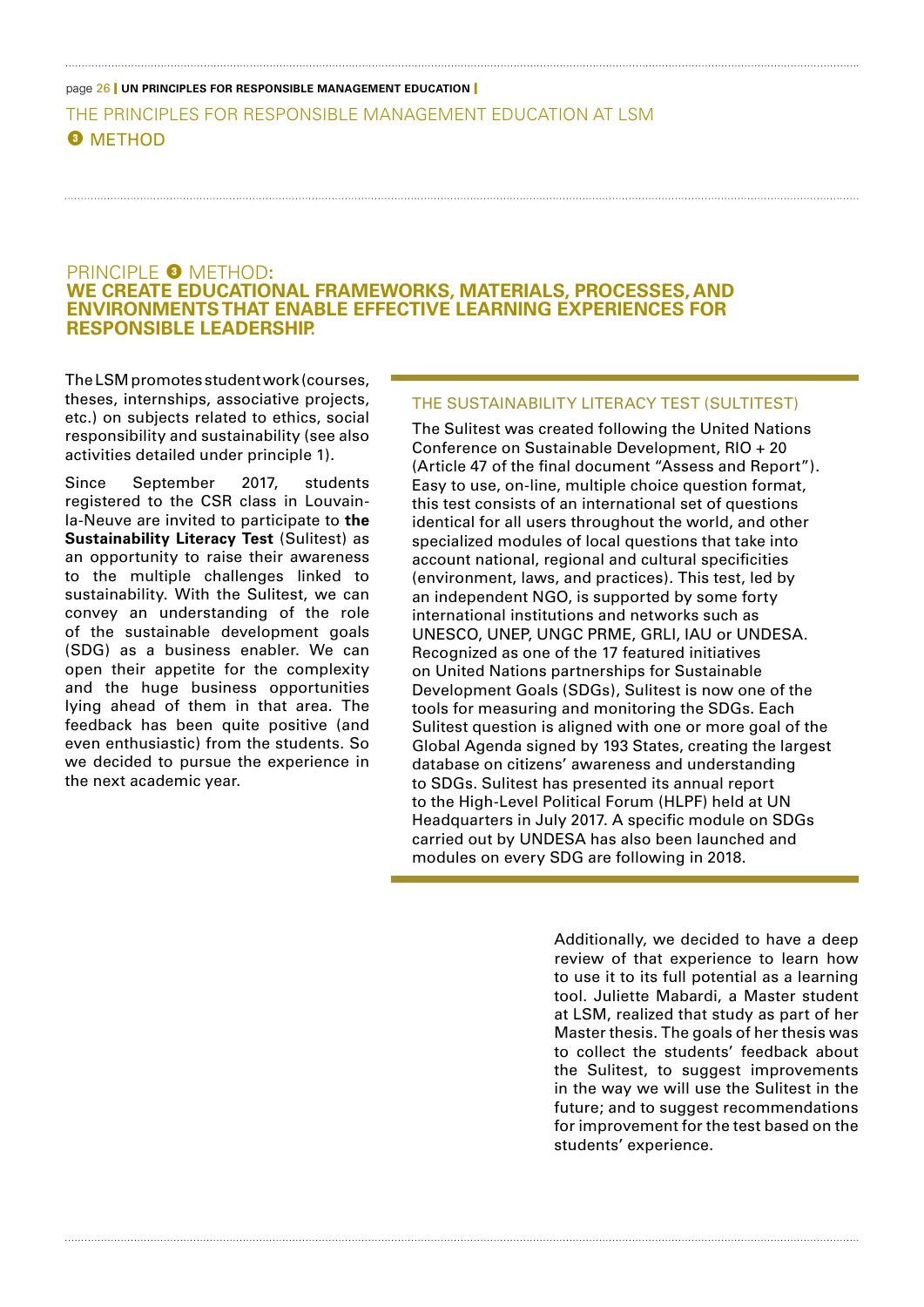The Principles for Responsible Management Education at LSM **8 METHOD** 

#### LEARNINGS FROM THE MASTER THESIS BY JULIETTE Mabardi (LSM) on the use of the Sulitest in the CSR course in Louvain-la-Neuve



The students registered to the CSR course in Louvain-la-Neuve had to take the test twice. Once at the beginning of the course, in October 2017, and once at the end of the course, in November 2017. We used the international module

and the UN DESA SDG's module. The course written exam contained one open question: *On a scale from 1 to 5, how would you rate your learning experience of the test? 1 being "very poor" and 5 "very high".* A total of 400 students took part to this experience. 52.5% of the students rated their learning experience as a 4/5 or more. Only 8% of them rated their experience as less than 3/5.

We could see a clear progress in the results to the second test, taken at the end of the course. The means to the international module and the SDG module increased respectively by 8% (56% - 64%) and 16% (42% - 58%). Moreover, we analyzed the students' qualitative comments about the Sulitest, its impact on students; and its use as a pedagogical tool in the CSR course. In general, students were quite positive about the test and its added value; they particularly appreciated the explanations given after each question. Most of them acknowledged an increased awareness on the topic of sustainability due to this test; some even expressed a growing interest in sustainable development and CSR thanks to it. Finally, students would like to see better and stronger links between the Sultitest and the different course sessions. This is why in September 2018, we will organize discussion sessions about the Sulitest questions to give students the possibility to exchange their opinions

LSM also invested in the development of various **Massive Open Online Courses** *(MOOC),* such as "Principles of Finance", "Principles of Marketing", "Principles of Management", "Fundamentals of business strategy", and "Communicating Corporate Social Responsibility" (for more details about this later course, see under Principle 1). Through its contribution to the development of MOOCs, LSM aims to actively explore this new form of teaching and learning, and to spread high quality knowledge on an international and national level, through a new academic approach. Our LSM students really appreciated to be immersed in an international community of participants, highly motivated and interested in the topics of the courses. It gives them the opportunity to raise fundamental questions, share personal experiences, challenge other students, and respond to inquiries... This is a wave of motivation that energizes the entire learning community.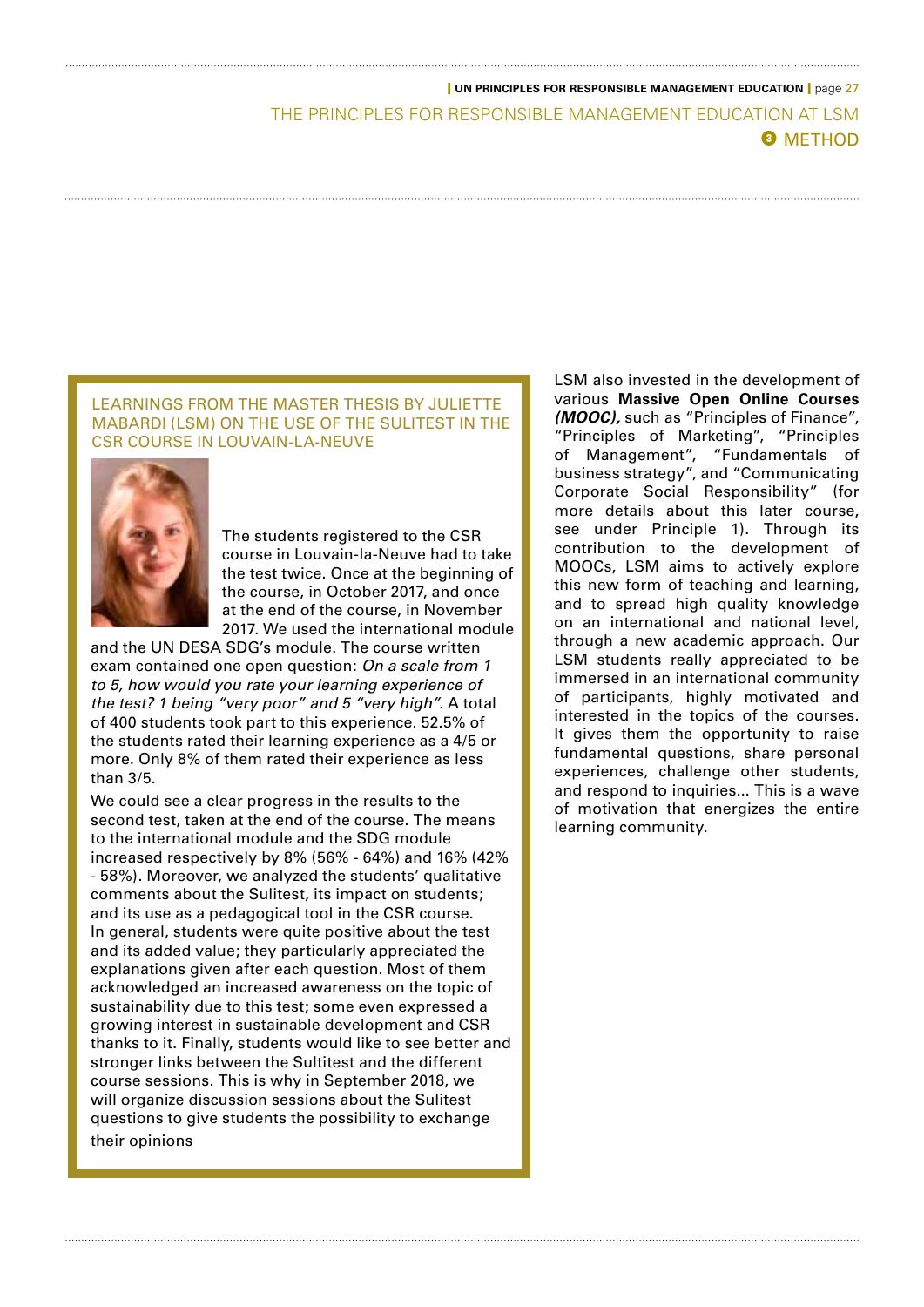The Principles for Responsible Management Education at LSM **O** RESEARCH

#### PRINCIPLE **O** RESEARCH: **We engage in conceptual and empirical research that advances our understanding of the role, dynamics, and impact of corporations in the creation of sustainable social, environmental, and economic value.**

UCL distinguishes at the organizational level between "schools" which deliver programmes at the university and "institutes" which organize research in a specific domain. In reality, the teaching and research spheres constantly interact at LSM, not least because most of the people are the same. Every faculty member and research assistant, in addition to his or her disciplinary department, also belongs to a research institute. Our core faculty constantly link their research and teaching activities. To enrich course contents, they transform fundamental research into theory, applied research into practice, and service activities into case studies. Thus our master's courses (especially the specialized tracks) and executive education programmes directly benefit from research activities.

The professors of the LSM are members of one of these research institute, in which ethics, responsibility and sustainability are significant areas of research focus:

- The **Louvain Research Institute in Management and Organizations (LouRIM)** is devoted to theoretical and applied, empirical and experimental studies of management of private and public organizations, including but not limited to research on internal and external functional management processes that are present in all enterprises and organizations.
- The **Institute for Multidisciplinary Research in Quantitative Modelling and Analysis (IMMAQ)**  which combines fundamental and applied research, relevant in order to target and answer questions as they arise in the public and in the private sector of society – at a regional, national and international scale. More than 200 researchers and consultants, of about 15 different nationalities, contribute to the productivity of this unit. Its common denominator is the use of a coherent set of tools and methods for quantitative modeling and analysis.
- The **Institute for the Analysis of Change in Contemporary and Historical societies (IACCHOS)** focuses on the analysis of change in human societies and on the historical angle that allows to approach contemporary reality.
- The **Institute of information and communication technologies, electronics, and applied mathematics (ICTeam)** develops both basic and applied research in key fields of information and communication technologies, electronics, computer science and applied mathematics.

In addition, the **Louvain CSR Network** gathers and supports researchers and practitioners who seek to put responsible leadership and sustainable production and consumption at the heart of their research and strategy. Members of the Louvain CSR Network come from disciplines as varied as human resources management, marketing, company law, social law, economic and social ethics, philosophy or sociology of organizations. In the Louvain CSR network, the research projects are mainly oriented toward (1) the development of the theoretical background behind CSR by using a multi-disciplinary approach (stakeholder management, modes of governance, nature and importance of new values in business…); (2) the study of the corporate culture and the different tools (reports, labels, norms, certifications…) used by companies to demonstrate the importance they attach to CSR, and the analysis of the applicability of those tools in different countries; and (3) the empirical analysis of the CSR integration in corporate strategy (best practices, communication strategy…). Some current research projects are briefly summarized in appendix 4.

In particular, we developed in 2018 the *Belgian Sustainable Development Goals barometer* with the Antwerp Management School, the University of Antwerp, the LSM, the IFDD, The Shift, and CIFAl Flanders, with the support of ING Belgium, FEB-VBO, VOKA, UWE, Agoria, Febelfin, essenscia and Fevia.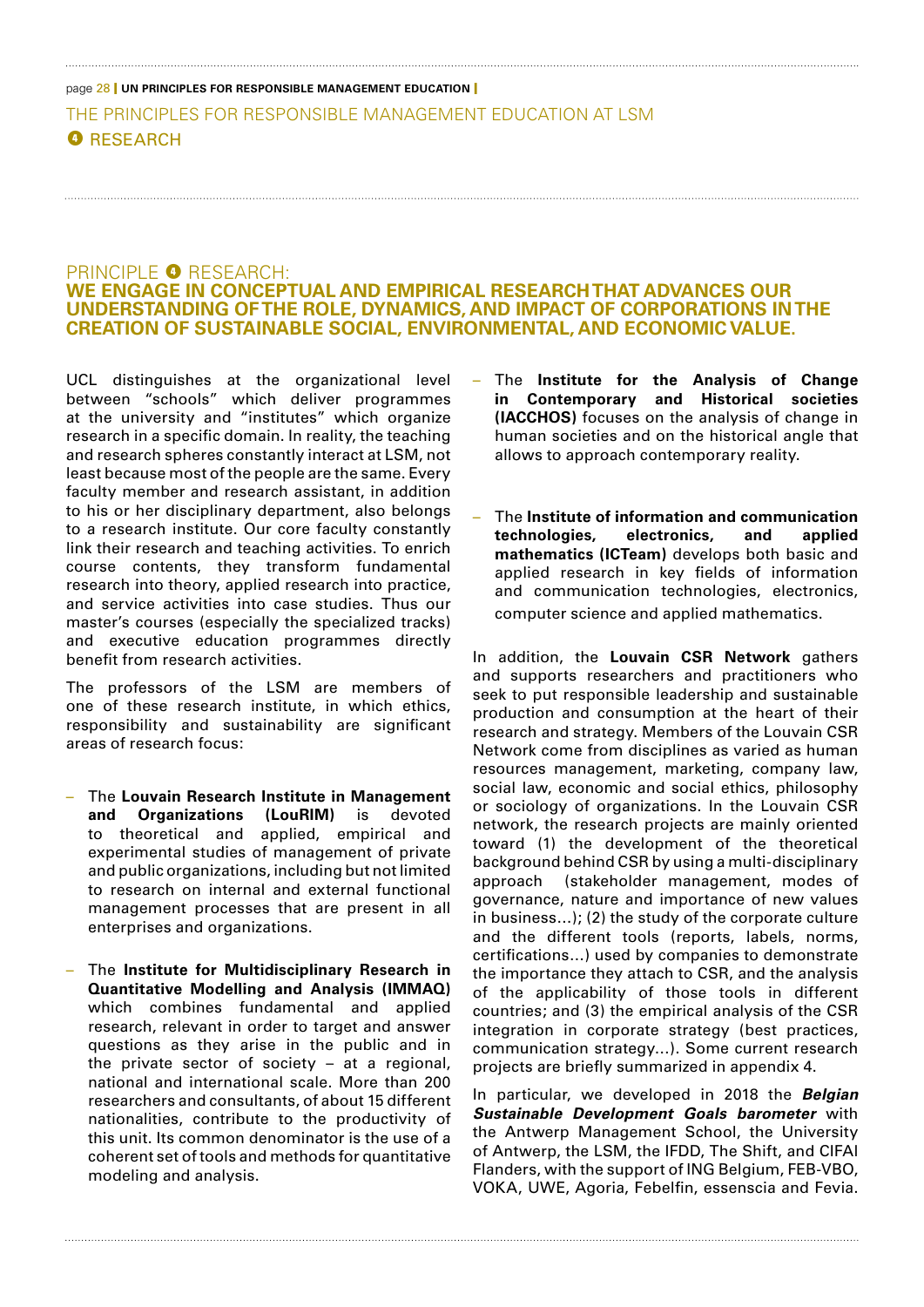The Principles for Responsible Management Education at LSM **O** RESEARCH

Built as a follow-up of the Corporate Responsibility Barometer that we carried out in 2011 and 2015, this is the first Belgian scientific survey that maps the implementation of the Sustainable Development Goals (SDGs) within Belgian organizations. Since their launch in 2015, the 17 SDGs have become increasingly integrated. But what about their application in Belgium? This survey is the starting point for a scientific analysis, which will serve as a basis for dialogue and recommendations for both private and public organizations. At the same time, participants will be able to benchmark and analyze how their sector is performing relative to other relevant sectors. The results of this survey will be presented next October during a dedicated event.

Moreover, at LSM, a growing number of **PhD students and master students** are willing to develop their research on topics linked to CSR and sustainability. Appendix 5 and 6 give an overview of current PhD. Projects and Master theses in this field, respectively.

To fund some of our research projects, we collaborate with companies by developing **corporate chairs.**  For instance, the **Kronos Group Chair in Strategic Sourcing and Procurement** is focusing at two major research, one of them being ethical procurement and sourcing. The chair holder, Prof. Constantin BLOME, has published extensively on the criteria, prevalence and strategic consequences of ethical considerations in international sourcing of products and services. The specialization in Sourcing and Procurement by the Kronos Group Chair devotes part of the course work in the course of International Supply Chain Management to ethical considerations, including a case involving the distribution policy for vaccines.

In March 2017, **essenscia**, the Belgian association for chemistry and life sciences, also signed a 3-year partnership with the LSM to support CSR (Corporate Social Responsibility) activities organized at UCL. The main objectives of this partnership are (1) to develop education to responsible management; (2) develop specific research projects related to sustainability; and (3) contribute to society, via awareness campaigns, and organization of workshops with students, managers, and academics. As part of this collaboration, Valérie Swaen (Professor, LSM) carried out a survey to determine how the public perceives the contribution of the sector to sustainable development. A special focus on young people was requested as the ageing of the sector's workforce coupled with its steady growth means there is a constant need for junior talents with

a scientific or technical higher-level degree. Better understanding the perception of the young public will thus help the sector shape its activities to raise young people's awareness of the importance of choosing to study Science, Technology, Engineering and Mathematics (STEM subjects).

> *Some research projects, PhD. projects and master theses are listed in appendices 4, 5 and 6*

Finally, LSM researchers regularly **participate in dedicated tracks and divisions of conferences**, such as those of the Academy of Management (AoM); European Academy of Management (EURAM); European Marketing Academy (EMAC); Academy of Marketing Science (AMS); and European Group for Organizational Studies (EGOS). They also **chaired conference tracks** related to CSR and sustainability for different conferences (for instance, the social responsibility, ethics and consumer protection track of the European Marketing Academy conference in 2016 and in 2017; the Green Marketing/Sustainability and Bottom-of-the-Pyramid Marketing track of the 2018 Academy of Marketing Science World Marketing Congress).

Some LSM researchers also sit in **editorial boards of journals**. They also serve as **reviewers** for international conferences and journals. Next to their reviewing activities for generalist journals, the School's researchers regularly review articles for ethics- or social responsibility- oriented journals such as *Business & Society*; *Business & Society Review*; *Corporate Reputation Review*; *Journal of Business Ethics* and *Sustainability.* 

LSM also **organizes debates, seminars, conferences** with regards to CSR, sustainability and ethics; hosts foreign scholars; and participates in initiatives organized by other institutions, both in Belgium and abroad. More specifically, LSM organizes an annual *Business and Society Seminar* together with other business schools. This seminar gathers internationally recognized scholars with publishing experience in top journal, from various fields (management, law, sociology, philosophy, economics, political science, social psychology, etc.) who share a common interest in the study of the relationships between business and society.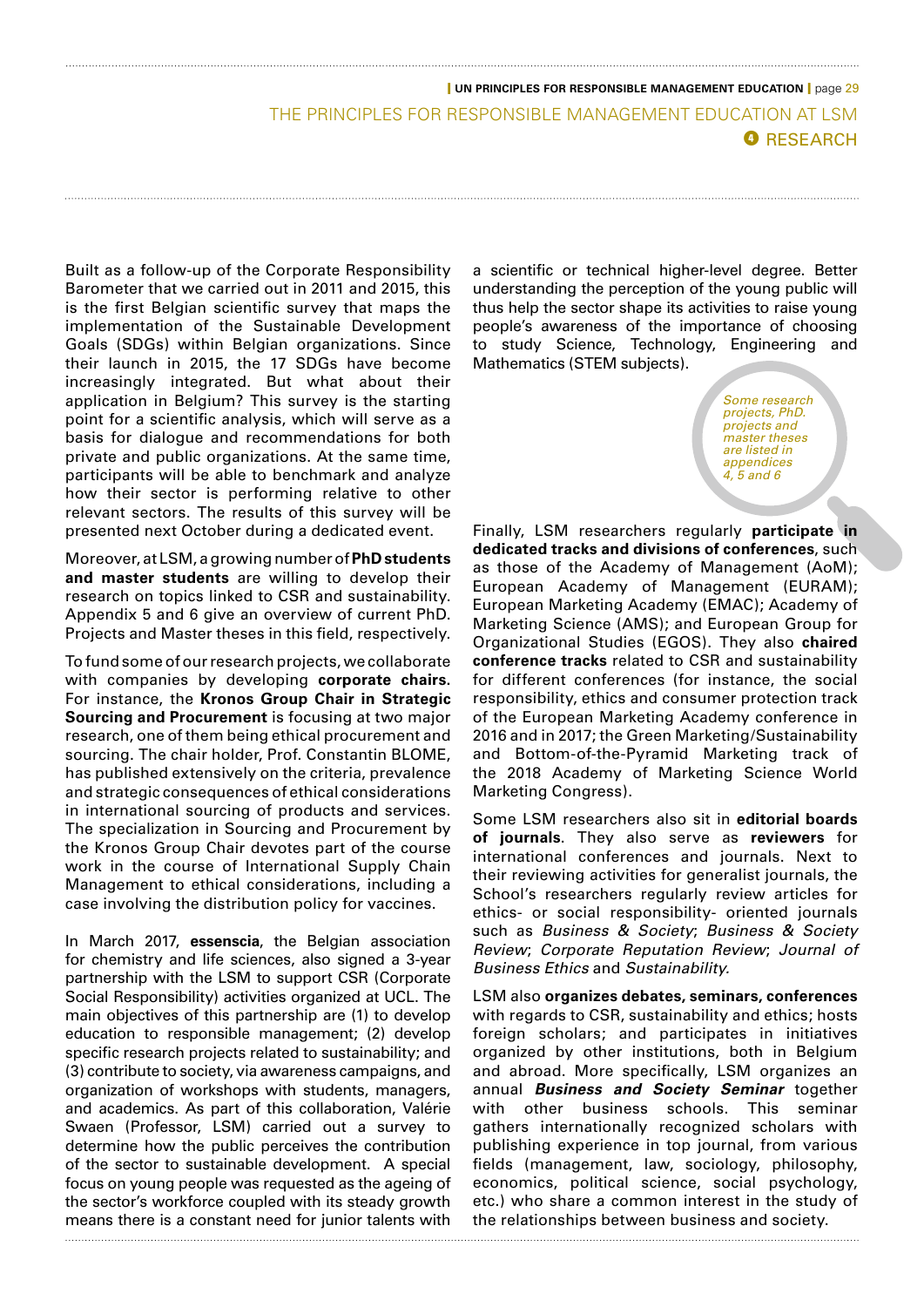# page 30 **I UN Principles for Responsible Management education I** THE PRINCIPLES FOR RESPONSIBLE MANAGEMENT EDUCATION AT LSM **4 RESEARCH**



Business and Society Seminar 2017 Business and Society Seminar 2018



#### The annual Business and Society Seminar

The **2017 seminar** was organized in Lille (France) with University of Namur (Belgium), ICHEC Brussels Management School (Belgium), IESEG School of Management (France), and Audencia Business School (France), with the financial support of the LEM-CNRS, FNRS and LouRIM. The topic of the 2017 edition was *"Corporate Social Responsibility in Uncertain Time".* The keynote speaker was *Jeremy Moon* (Velux Professor of Corporate Sustainability at the Copenhagen Business School Centre for Corporate Social Responsibility).

The **2018 seminar** was organized in Mannheim (Germany) with University of Namur (Belgium), ICHEC Brussels Management School (Belgium), IESEG School of Management (France), Audencia Business School (France) and University of Mannheim (Germany), with the financial support of the FNRS and LouRIM. The topic of the 2018 edition was *"The Transformation towards Sustainable Business: Empowering Stakeholders for Sustainable Innovation, Production, and Consumption".* This year's keynote speakers were *Andrew Crane*, Professor of Business and Society as well as Director of the Center for Business Organizations and Society at the University of Bath School of Management, *Sankar Sen*, Lawrence and Carol Zicklin Professor of Corporate Integrity and Governance at Baruch College, and *CB Bhattacharya*, Zoffer Chair of Sustainability and Ethics at the Katz Graduate School of Business and College of Business Administration, University of Pittsburgh (USA).

The **2019 seminar** will be held on June, 2019 in Amsterdam with the collaboration of Christophe Wickert and Koen van Bommel (Vrije Universiteit Amsterdam).

For more information about the previous editions of the Business and Society Seminar, visit our website **www.uclouvain.be/csr-network.**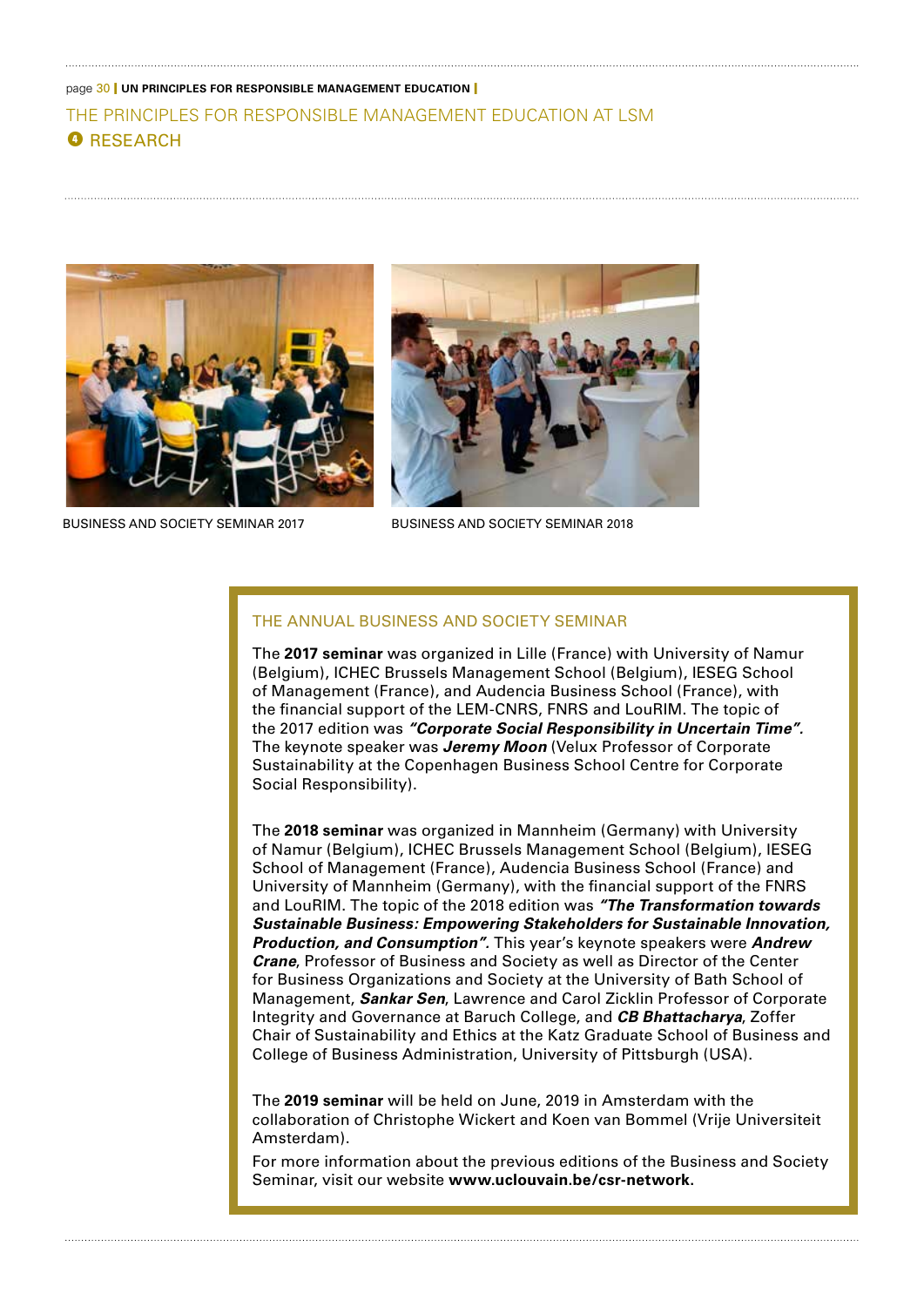THE PRINCIPLES FOR RESPONSIBLE MANAGEMENT EDUCATION AT LSM **6 PARTNERSHIP** 

#### Principle 5 Partnership: **We interact with managers of business corporations to extend our knowledge of the challenges they face to meet social and environmental responsibilities and to explore jointly effective approaches to address those challenges.**

LSM's members strongly believe that they cannot succeed in isolation; they must collaborate, with one another and with proactive companies, to develop and participate in the most advanced networks with respect to CSR, entrepreneurship, globally responsible leadership, and sustainable development. Some of LSM's important partners in the CSR realm include (by alphabetical order):

- *CSR Europe*: a network of companies that are in a process of mainstreaming CSR in their management processes and functions and a privileged interlocutor of EU institutions.
- *Globally Responsible Leadership Initiative (GRLI)*: an incubator for innovation and new practice in business schools and for collaboration with business in the space of ethics, responsibility and sustainability that was co-founded by the UN Global Compact and the EFMD.
- *Hoover Chair in Political and Social Ethics* (UCL).
- *IESEG Centre for Organizational Responsibility (ICOR)*, founded in 2014 at IESEG School of Management in Lille and Paris, France.
- *Mind & Market*: that is the result of a collaboration between UCL and non-profit local business association Alliance Centre BW. Projects originate from both academic and business backgrounds in Wallonia. Innovation is meant in the broad sense and comprises all kinds of innovations – in products, services and processes – and all sorts of activities – e.g. health, ICT, engineering, chemicals, food,

marketing, management, sustainable development and so on. In short, Mind & Market brings together project owners and skilled entrepreneurs, experts, coaches, companies and supporting organizations. The latter surround project owners with their abilities, experience and knowledge of the market; acting as catalysts for the realization of the project owner's ideas, accelerating their development and supporting them throughout the first steps following the creation of a start-up.

- **OPENHUB:** an open innovation laboratory that crosses the expertise of three key partners: UCL; the business and innovation center of Louvain-La-Neuve (CIS) and the federation for the technology industry (Agoria). OPENHUB collaborates with thirty members of public, private and voluntary sectors with the aim of creating a networking logic that energizes innovation in the territory of the Walloon Brabant. The OPENHUB's ambition is to build high-value practical solutions for tomorrow's society.
- *The Shift*: the Belgian meeting point for sustainability, bringing together some 350 companies, NGOs, and other organizations to stimulate partnerships and help co-create sustainable business models.
- Yncubator: the Yncubator targets young people in higher education before graduation or newly graduates who have a business project and desire sustained support for the development of these new projects.













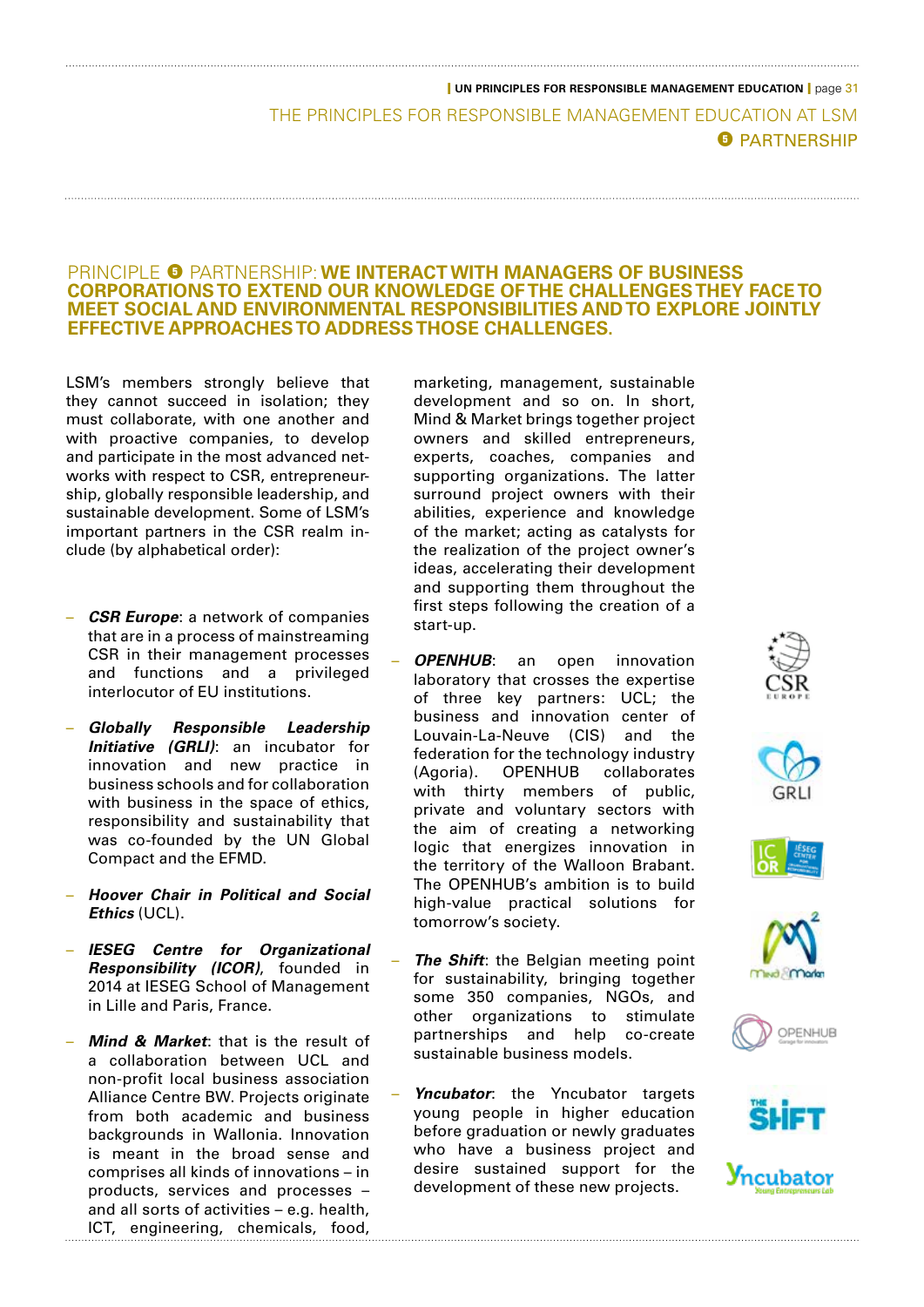#### page 32 **I UN Principles for Responsible Management education I**

# THE PRINCIPLES FOR RESPONSIBLE MANAGEMENT EDUCATION AT LSM **6 PARTNERSHIP**

Because the LSM wants to give each student an opportunity to develop and participate in a rich social and cultural life, it encourages students to develop their extra-curricular activities and deepen their managerial skills, including leadership, a sense of responsibility, and project and people management, while contributing to the development of a better society. Students accordingly participate in various student associations, including (by alphabetical order):

- *The Academics for Development* is a student organization multidisciplinary whose mission is to contribute to the training of university students through consulting projects and entrepreneurship with social impact developed in partnership with NGOs and companies active in South countries.
- The *AIESEC Louvain-la-Neuve*, a non-political, non-profit, student-run, independent organization that enables young people to explore and develop their leadership potential and thus exert a positive impact on society. The platform supports working abroad, learning networks, leadership experiences, and conferences.
- The *CEMS club*, which groups Belgian and foreign students to facilitate interactions among CEMS students, as well as between CEMS students and CEMS corporate partners.
- The *Club LSM*, a non-profit organization that brings together students from throughout the school by developing activities for them, their schools, companies, and other student organizations from Belgium and abroad.
- The *Fucam Junior Consulting* (FJC) is the junior company of the Mons campus. The «junior companies» are non-profit associations (ASBL) which consist of students from the different faculties in Mons (Science in Management, Engineering Management, Political Science,

Public Administration, Social Sciences, Information and Communication). On April 28, 2018 the FJC organized a Business Day on the campus of Mons. The aim was to offer students a unique experience for a day where they can be challenged Accenture or follow workshops and take the place of an IT consultant with Delaware. The Business Game was developed by FJC with the help of Outside The Box and Accenture.

- The *General Assembly of students* from Louvain, the student organization in charge of representing students' interests for the University and on our campus.
- The *(Louvain-la-Neuve) LSM conseil*, a "junior enterprise" affiliated with the Belgian federation of junior companies. It offers consulting services in marketing, strategy, and entrepreneurship, together with training sessions and various conferences.
- The *UStart Belgium*, the national entrepreneurs' students network founded in January 2014 by some entrepreneurs' students. This network gathers every year 100 new stemming members from the 5 French speakers campus on whom the Association currently operates (i.e. Université libre de Bruxelles, Université catholique de Louvain, ICHEC Brussels Management School, University of Namur and the University of Saint-Louis). Today, UStart became an independent entity which proposes an innovative concept in terms of support for the entrepreneurs' students.

Beyond this, students also frequently engage in *kot-à-projets (theme-based shared flat)*. Initiated by UCL in the 1970s, the kot-à-projet system enables students to devote their attention to a dedicated project (e.g., social/environmental cause, cultural project, promotion of their passions). The success of the program has led other universities to copy the experience.

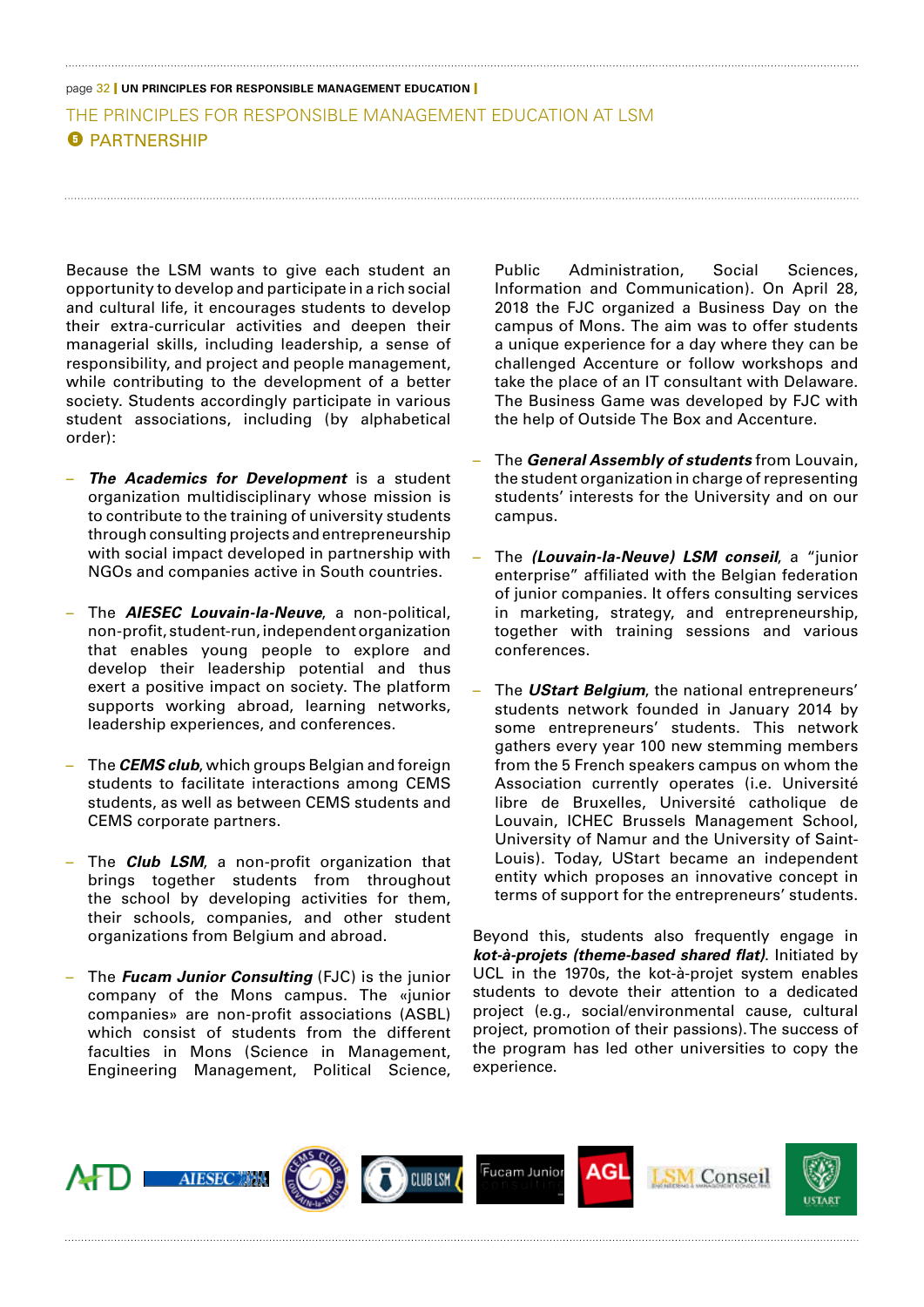The Principles for Responsible Management Education at LSM **6 DIALOGUE** 

#### Principle 6 Dialogue**: We facilitate and support dialog and debate among educators, students, business, government, consumers, media, civil society, organizations, and other interested groups and stakeholders on critical issues related to global social responsibility and sustainability.**

LSM is active in initiatives to *stimulate dialogue and debate* among educators, researchers, students, business, and civil society. Our CSR courses are a good starting point for students who seek to initiate discussions with organizations, business, and civil society. In all these ways, the School seeks to build partnerships, networks and communities of CSR committed people and institutions, to help leaders and staff gradually evolve their values, strategy and behaviours in this field by sharing best practices and creating synergies. Here we give several examples.

LSM *faculty members regularly speak on CSR* at broader events and forums or contribute to different jurys and panels, for instance:

– Prof. Carlos Desmet and Valérie Swaen (LSM) participated to the launch meeting of the France-Benelux PRME Chapter, hosted by Antwerp Management School in November 2017. The meeting lay the foundations for coming up with a vision and mission for the Chapter as well as objectives and activities. Prof. Carlos Desmet also attended the second France Benelux PRME Chapter meeting in Marseille (Kedge) last May.



Prof. Carlos Desmet (LSM) atthe UNODC Group Meeting

Prof. Carlos Desmet (LSM) took part in the meeting of the UNODC International Expert Group Meeting: Teaching on Integrity and Ethics. In November 2017, UNODC (United Nations) held an International Expert Group Meeting in Athens on the topic "Teaching on Integrity and Ethics". Part of the Education for Justice (E4J) initiative, the two-day meeting brought together academic experts from various parts of the world to review and validate draft university modules on integrity and ethics as well as related interactive tools and resources. Once launched, the modules and supporting materials will be used by academics who teach – or wish to teach – university courses for both undergraduate and graduate students in the area of integrity and ethics.

- Prof. Valérie Swaen was part of the judging panel for the Sustainable Partnership Award, organised by The Shift (2017) and of the jury of the *Walloon Brabant province* for sustainable development initiatives within the province (2017);
- Prof. Carlos Desmet was a member of an expert committee working on the implementation of the Sulitest to the Belgian case, in collaboration with the NGO "Générations Futures";
- Prof. Laurent Taskin has spoken at many seminars, events and panels on HR issues.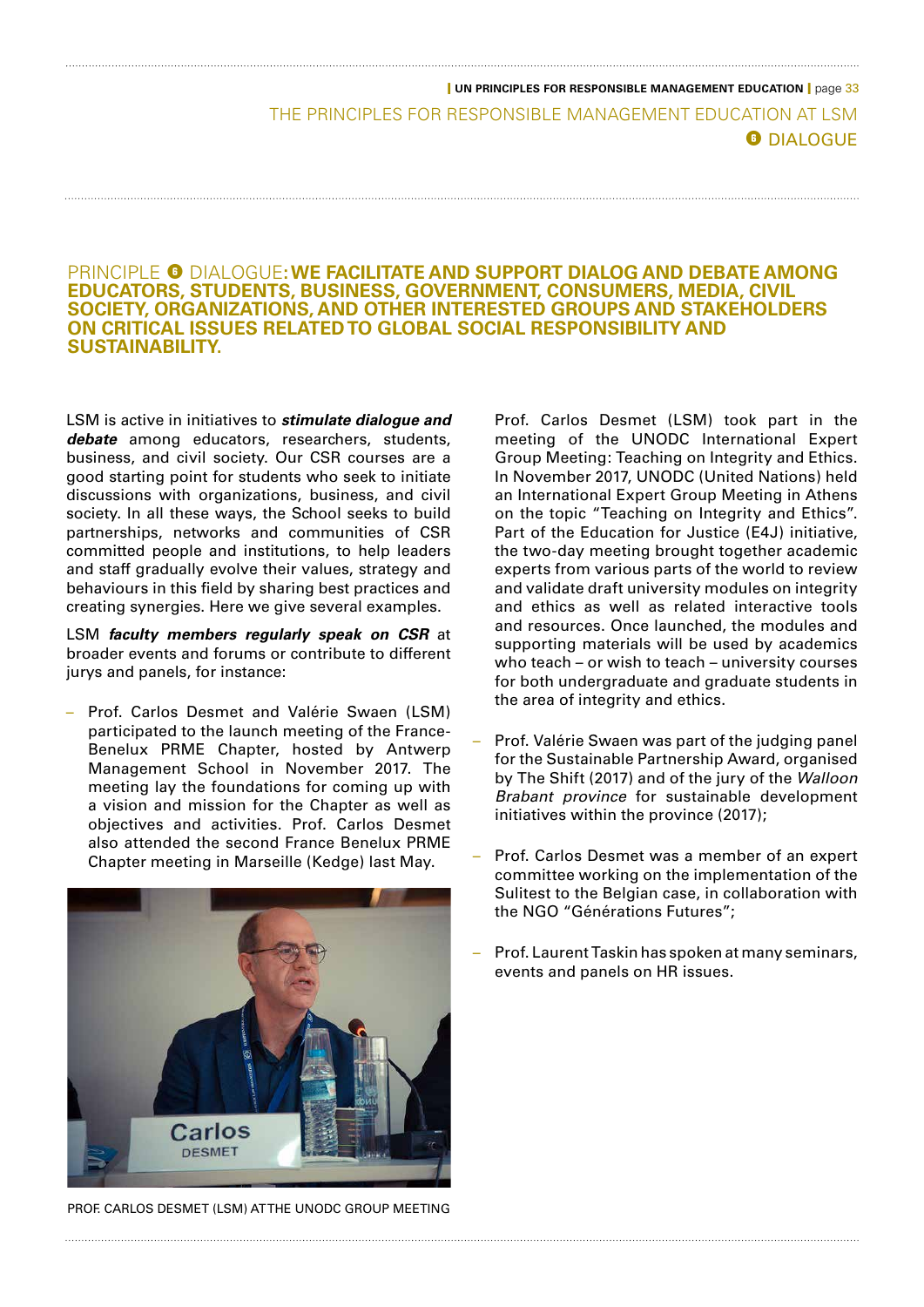#### page 34 **I UN Principles for Responsible Management education I**

The Principles for Responsible Management Education at LSM **<sup>6</sup>** DIALOGUE

LSM also organizes *multiple events* (e.g., Philippe de Woot Award, Business and society research seminar, CSR workshop) to stimulate dialogue and debates among educators, researchers, students, business, and civil society. For instance, the *Phillipe de Woot Award*, initiated by UCL, jointly granted every 2 years for a master thesis from any university or business school in the world, which constitutes an original contribution to the understanding and thinking about CSR or sustainability.

*Further information about the nominees' master theses in appendix 7*

#### Tribute to Philippe de Woot and 5th edition of the Philippe de Woot Award

The 5<sup>th</sup> edition of the Philippe de Woot award ceremony took place on March 28, 2018 at Louvain-la-Neuve. This 5th edition was special because it was the first year that the prize was awarded in the absence of Professor Philippe de Woot (deceased in 2016). Part of the ceremony was dedicated to a tribute to the professor's career. To this end, the auditorium Doyen 21, located in the building of the Louvain School of Management, has been renovated and now bears the name of Professor Philippe de Woot.

This did not prevent the ceremony from being turned towards tomorrow, with the presence of Cyril Dion in keynote speaker who had for reflection «What must we do now to change things tomorrow?». Cyril Dion is the author and co-producer of the documentary film "DeMAIN" with Mélanie Laurent. DeMAIN won the Cesar award for Best Documentary in 2016 and has been seen by over one million people in France. It is now released in over 30 countries and cited by many French people as the trigger for a new kind of engagement in the coming years.



The academic and stakeholder jury of the Philippe de Woot award selected three nominees from the 46 master theses sent by students from 21 countries

- Jeanne Cassiers & Audrey Herbeuval (Louvain School of Management, UCL, Belgium) - "Why do consumers buy brands they do not find ethical? A study on the ambivalence towards Coca-Cola, Inc. and Ferrero, S.p.A."
- Kristina Feldt & Judith Klein (Copenhagen Business School, Denmark) - "Made in Ethiopia – The Potential for Social Upgrading in the Ethiopian Textile Industry".
- Anthony Simonofski (UNamur and KULeuven, Belgium) - "Citizen Participation in Smart Cities".



During the ceremony, **the prize was awarded to Kristina Feldt and Judith Klein** who received 3000 euros, half of which went to an environmental or social project. They chose to contribute to the Ethiopian NGO WISE, Organization for Women in Self Employment.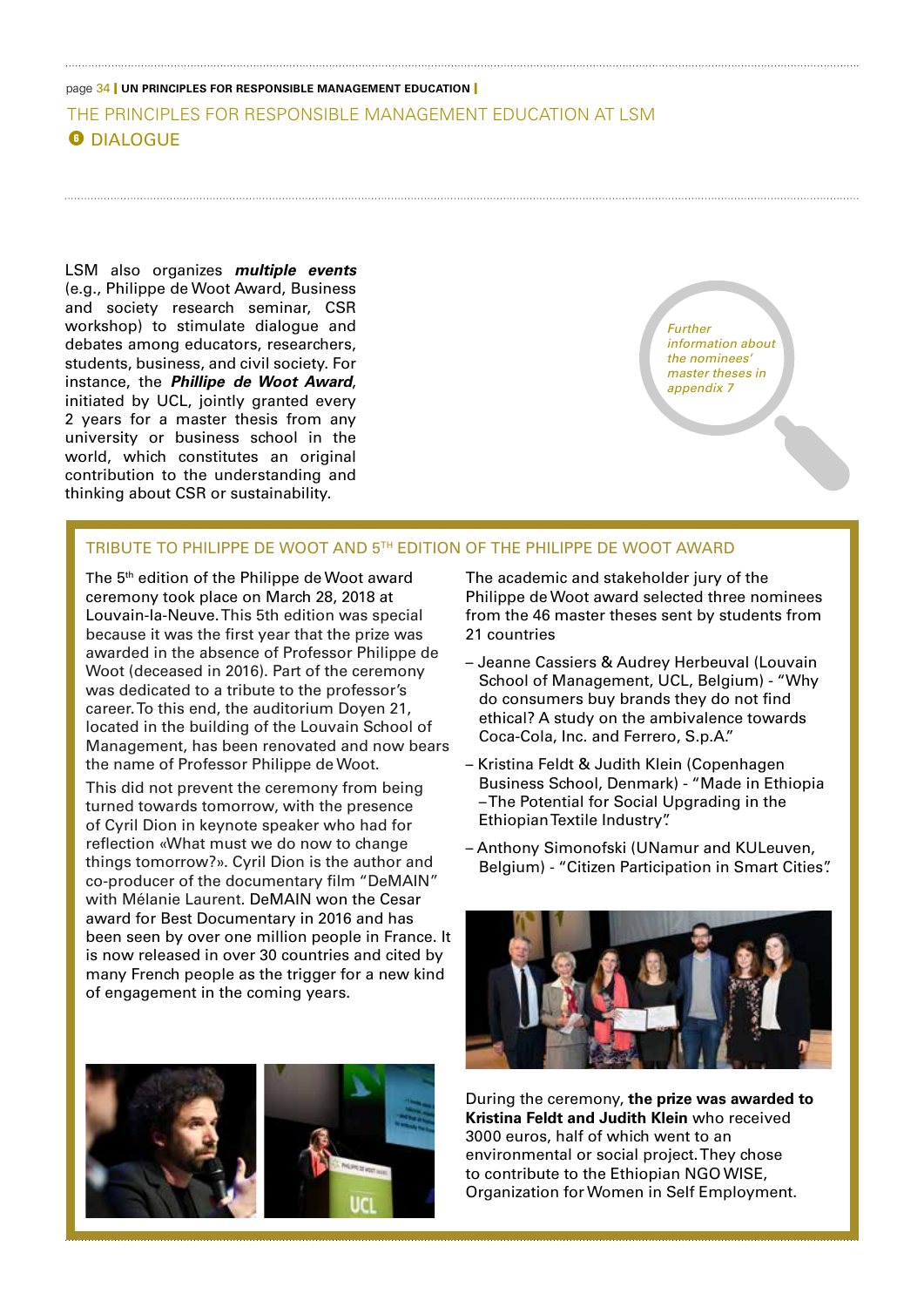#### The road ahead

**LSM has engaged in a continuous process aiming at advancing the CSR-related values, actions and initiatives. Yet, some important challenges remain with respect to teaching, research, operations and dialogue, different challenges that LSM will embrace in the next coming years.** 

**First, we have to FIND MORE FINANCIAL** RESOURCES to support our initiatives in teaching, research and services. We are currently exploring the possibility to fund some of our teaching and service activities via a multi-company chair – the Philippe de Woot chair in Corporate Sustainability Management. This chair has a triple aim: 1) expanding the International Philippe de Woot Award; 2) supporting the Philippe de Woot major in Corporate Sustainable Management at the LSM; and 3) developing Massive Open Online Courses.

*Expanding the International Philippe de Woot Award:* Created in 2009 at the Belgian level, the award has become international since 2014 through collaboration with CEMS (The Global Alliance in Management Education). In 2018, we received 46 applications from students from 21 different countries. Through this Chair, our desire is to continue the international development of this award and make it sustainable.

*Supporting the Philippe de Woot major in Corporate Sustainable Management:* The purpose of this major (see Principle 1 for more details) is to develop learners' capacities to be (future) creators of sustainable value for business and society and to work for an inclusive and sustainable global economy. Launched in September 2017, this major was a great success with students. Through this Chair, our desire is to continue the development of the major, through the implementation of innovative teaching practices and / or the development of new course content. We want to encourage students' commitment and involvement in their learning, as well as to enable them to link and make sense of the knowledge acquired in the courses, through visits to companies, individual and group activities (e.g. flipped classrooms, co-construction of course content between academics, managers and students).

*Developing new MOOCs (Massive Open Online Courses):* UCL, and in particular LSM, has embarked on a major project to develop online courses open to all and explore new forms of online and campus education. In 2016, we developed a MOOC entitled "Communicating Corporate Social Responsibility" (see Principle 1 for more details), taught in English, which from its first edition brought together more than 4200 learners from more than 150 countries. This MOOC is also available in French since September 2017. Next September, we will launch the fifth edition of this MOOC in English and the third edition in French. Through this Chair, we intend to continue the updates of the two existing MOOCs on the communication of corporate social responsibility, as well as develop the offer of MOOCs in Corporate Sustainable Management. Ultimately, our aim is to create a coherent portfolio of courses for young talents, employees or managers wishing to reorient their professional career in this field.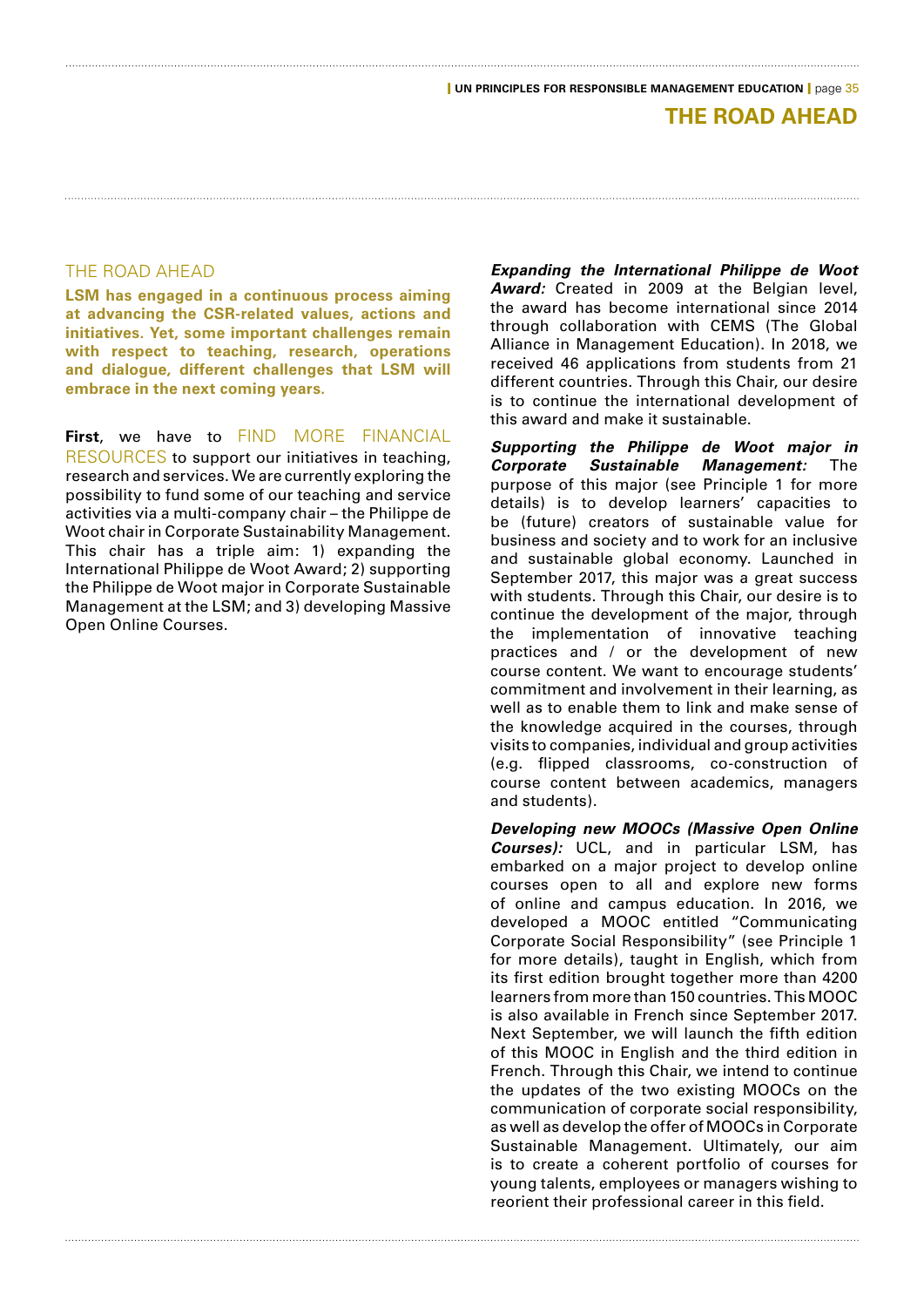**Second**, we would like to PURSUE THE development of our network of academic partners around SUSTAINABILITY ISSUES. We are currently exploring the potential for organizing *double degree* with some well-known universities and business schools in Europe. Moreover, we will continue to *support the creation of the France-Benelux PRME Chapter* whose envisions to transform the mindset of business and society, in the region, by making ethics, sustainability, and responsible management education the norm. This France-Benelux PRME Chapter aims to embrace, engage and achieve our vision in cooperation with all relevant stakeholders, and through a proactive co-creation of solutions by steering an agenda for impact by going above and beyond the achievement of the SDGs through developing joint research and educational projects. The next few months will see these projects coming into live. The next meeting will be on January 30-February 1, 2019 and hosted by one of the Dutch PRME members.

**Third**, in terms of RESEARCH, the School (via its collaboration with the various research institutes of UCL) focuses on developing research directly addressing ethics and CSR issues as a core focus, but also continues to support the development of research projects in all management fields that have clear contributions to society. Efforts by the School to recruit and reinforce the presence of specialists in ethics and social responsibility across all departments should in this perspective be maintained. Moreover, the School encourages more interdisciplinary research around sustainable development issues. These efforts should lead in the coming years to enhancing relevant and serious research efforts, both from an academic perspective and from a societal perspective.

**Finally**, with respect to **DIALOGUE**, the School should pursue its efforts in raising stakeholder awareness about its PRME-related initiatives and its contributions to society, particularly when it comes to staff members, students, and corporate partners, in order to contribute to the development of their own responsible behaviors. The development of existing dialogue with these key actors is thus logically a continuous concern for the School.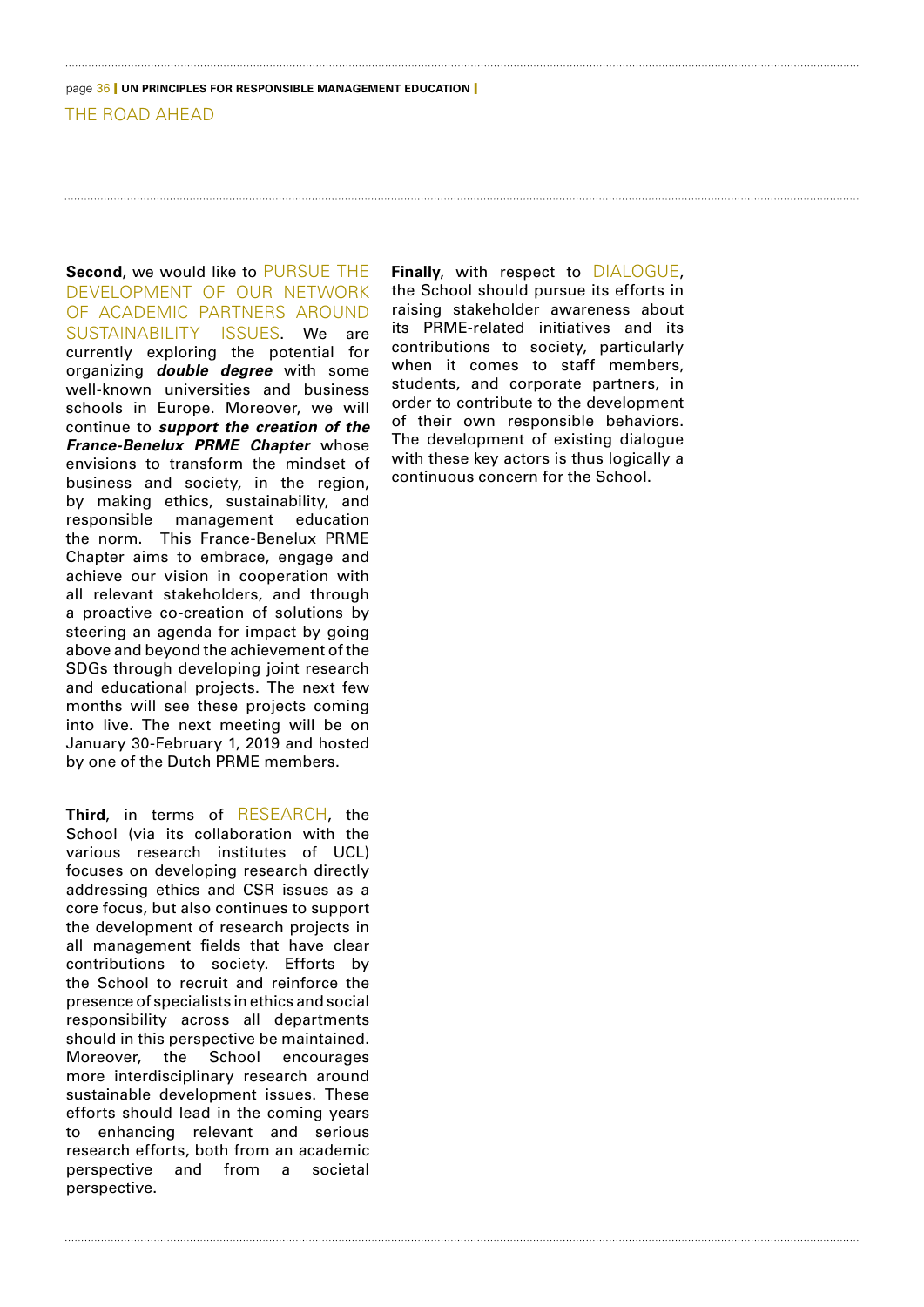# **Contact information**

#### Contact information

#### **LSM in Louvain-la-Neuve LSM in Mons**  LSM in Mons



Louvain School of Management (LSM) Louvain-la-Neuve campus Place des Doyens, 1 1348 Louvain-la-Neuve **Belgium** Phone: +32 (0) 10 47 83 26 Email: secretariat-lsmlln@uclouvain.be



Louvain School of Management (LSM) Mons campus Chaussée de Binche, 151 7000 Mons **Belgium** Phone : +32 (0) 65 32 32 11 Email: safi@uclouvain.be



Valérie Swaen *has a PhD in Economics and Management Sciences from the Université catholique de Louvain (UCL) and is a Professor of Marketing and Corporate Social Responsibility (CSR) at the Louvain School of Management (UCL, Belgium) and at IESEG School of Management (France). She studied corporate social responsibility from different fields of management, even if her main research interest concerns stakeholders' reactions to CSR communication. She is leading the Louvain CSR Network that gathers and supports researchers and practitioners who seek to put responsible leadership and sustainable production and consumption at the heart of their research and strategy (for more* 

*information, refer to https://uclouvain.be/en/faculties/ lsm/csr-network.html). At UCL, she held different corporate chairs in CSR (with Belgacom, 2009-2012; with GDF SUEZ, 2007-2012; with the Solvay group, 2016-2017). She currently holds a chair with essenscia (2017-2020) as well as the multi-company Philippe de Woot chair in Corporate Sustainability (2018-2021).*

Email: valerie.swaen@uclouvain.be Phone +32 (0)10 47 91 56 http://www.uclouvain.be/valerie.swaen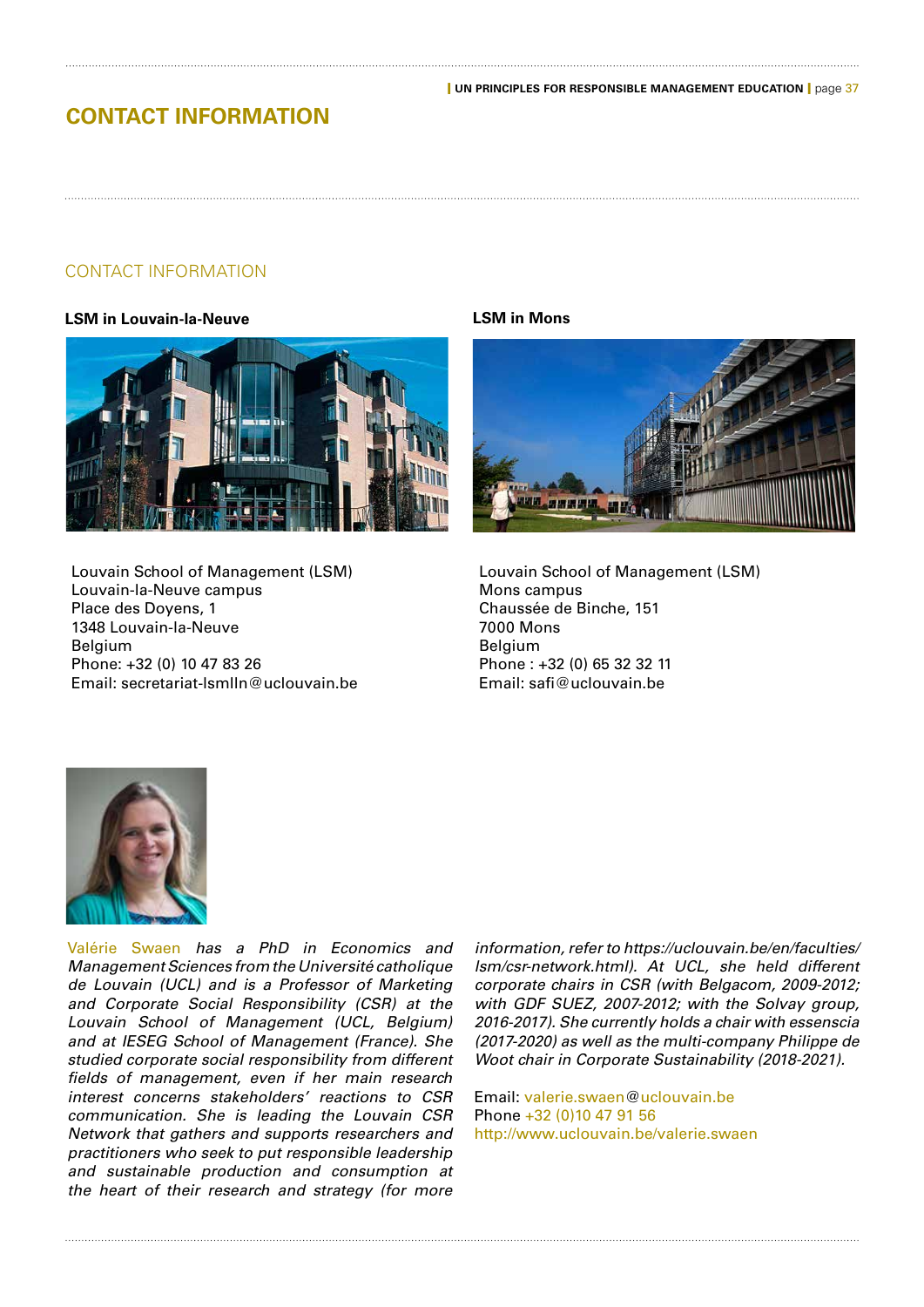page 38 **I UN Principles for Responsible Management education I**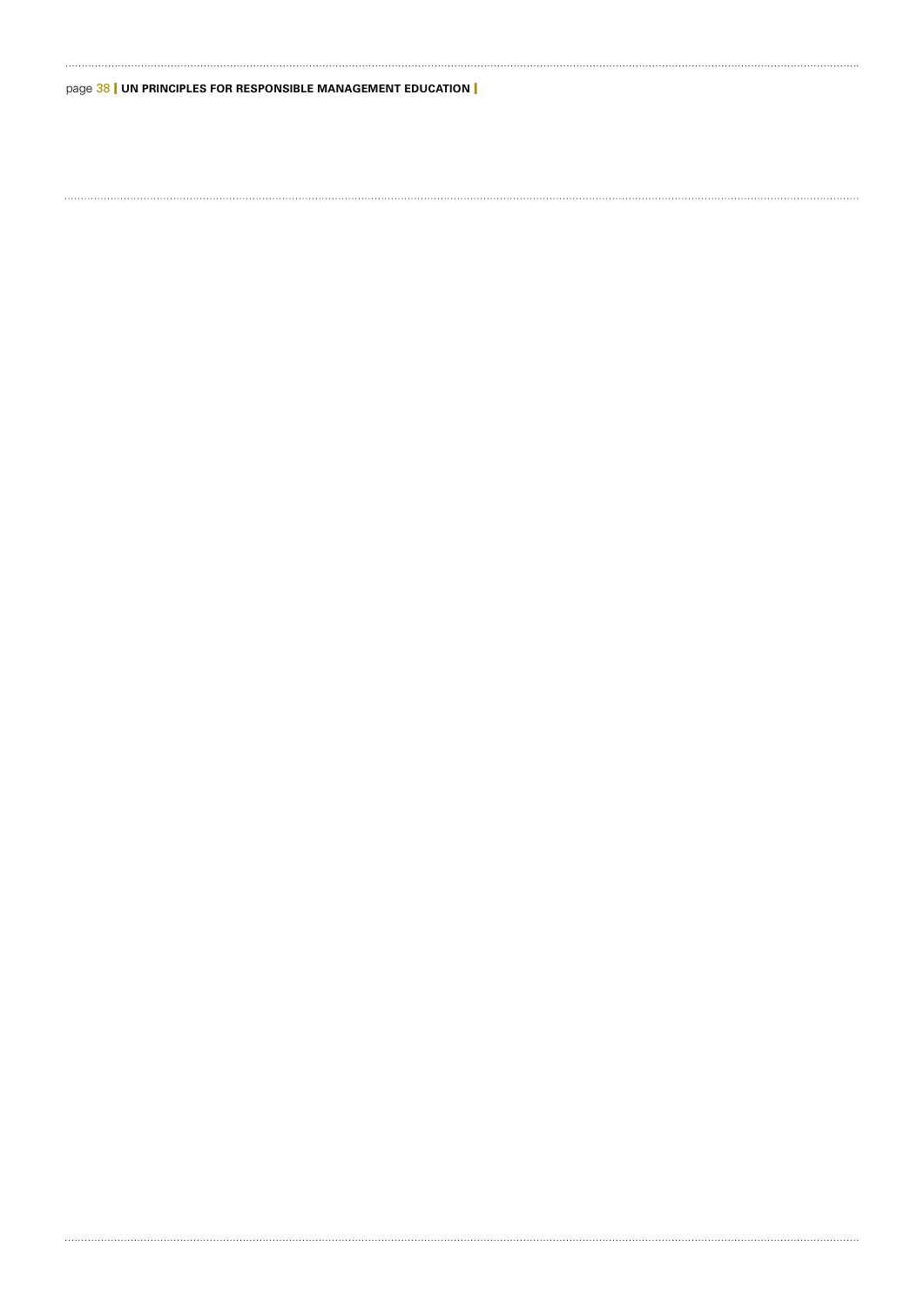# List of appendices

| Appendix 1<br>The Philippe de Woot Major                                                                                              |    |
|---------------------------------------------------------------------------------------------------------------------------------------|----|
| in Corporate Sustainable Management                                                                                                   | 40 |
| Appendix 2<br>The MOOC on "Communicating Corporate Social Responsibility"                                                             | 42 |
| Appendix 3<br>Certificate programme<br>in Business Ethics and Compliance Management                                                   | 43 |
| Appendix 4<br>Examples of current research projects related to sustainability<br>and CSR, carried out at LSM during the review period | 45 |
| Appendix 5<br>Examples of PhD. Projects related to sustainability and CSR,<br>carried out at LSM during the review period             | 46 |
| Appendix 6<br>Examples of Master Theses related to sustainability and CSR,<br>carried out at LSM during the review period             | 48 |
| Appendix 7<br>The Philippe de Woot Award:<br>Abstracts of the nominees' master theses                                                 | 49 |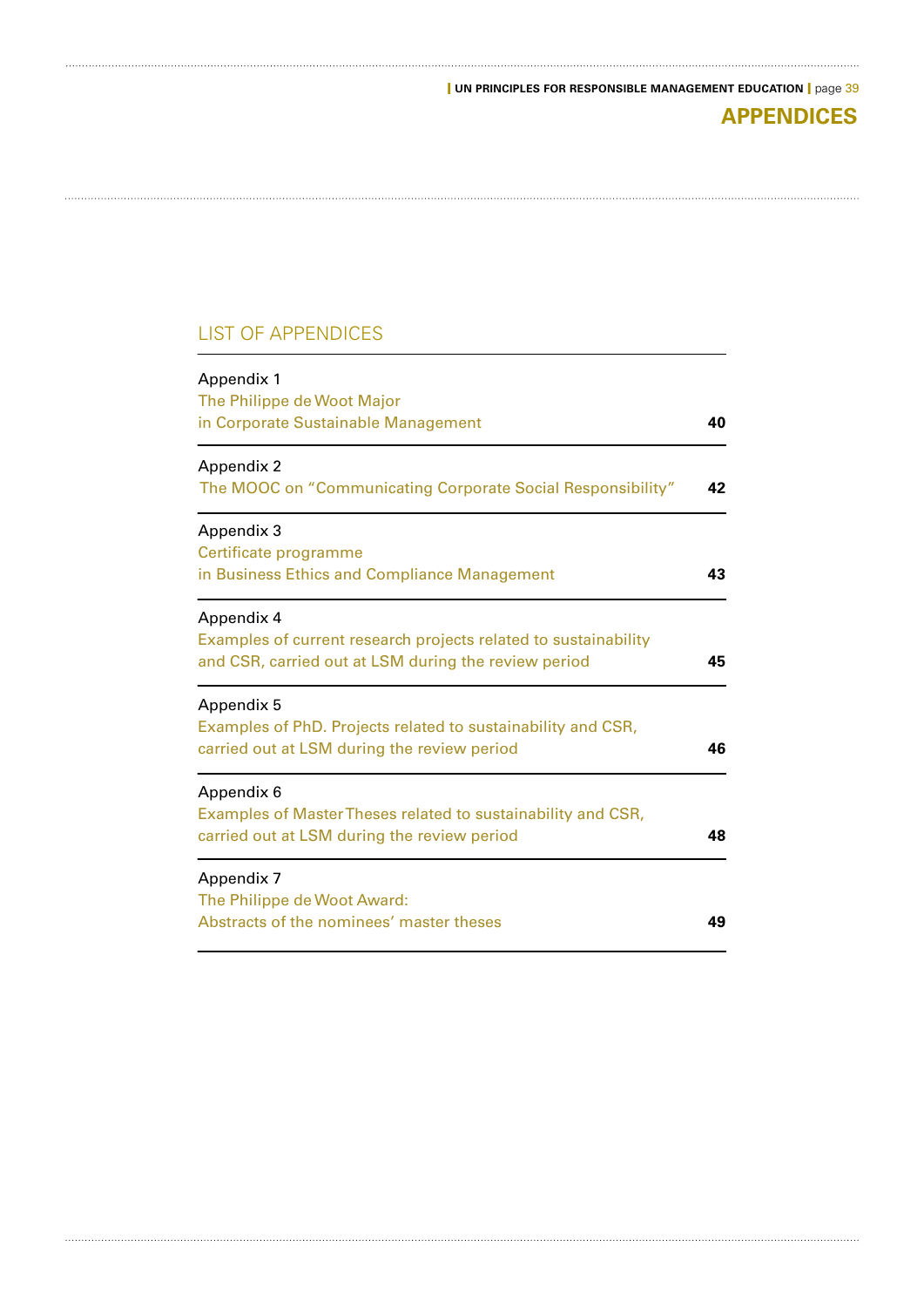# APPENDIX <sup>0</sup>

The Philippe de Woot Major in Corporate Sustainable Management

#### **1. Business Ethics and Compliance Management**

Business Ethics and Compliance management are key elements that define modern business competitiveness, and companies are actively seeking professionals and future business leaders to join their Ethics and Compliance functions. This course aims to provide future leaders and professionals with a solid understanding of the complex dilemmas and the managerial tools to allow them to operate and implement effective business ethics and compliance programs in their company or join a team in that fast growing segment of activities. Upon completion of the course, the student is able to (1) grasp the multidisciplinary components of an integrity and compliance strategy; (2) understand the key building blocks for establishing an ethics and compliance programme, including the international aspects of it; (3) identify, measure and manage significant integrity and regulatory risks and design strategy to turn them into added value for the corporation; (4) develop monitoring and audit mechanisms to create a continuous improvement loop; and (5) frame and report meaningful dashboards to key internal and external stakeholders.

#### **2. Sustainable Management & Value Chains**

This course addresses environmental, social and ethical risks, and new business opportunities arising from managing the natural environment with a particular focus on the supply chain. This course looks at responses at a strategic and operational level: sustainable innovation and green supply chain management, environmental management systems and certification (ISO 14001, EMAS, etc.), supplier code of conducts, sustainable supplier selection and supplier development, waste reduction, ecoefficiency, greenwashing, child labour and labour safety. Upon completion of the course, the student is able to (1) describe the relevant sustainability and ethical issues and challenges in the Global Value Chain; (2) explain and summarize specific issues that Multinational Companies are confronted with when developing their global value chain; (3) have

knowledge about the variety of solutions companies develop in order to handle the issues they are confronted with, (4) identify the right management tools for sustainable management at the firm's and value chain's levels (ISO, EMAS and GRI tools, life-cycle analysis, ecological footprint, KPI in environmental and social performance…), and (5) synthesize, apply and communicate sustainability knowledge to solve environmental or social problems.

#### **3. Finance & Responsible Investment Practices**

This course gives an overview of Socially Responsible Investments. After an introduction on basic investment knowledge such as Risk/ Return, Stock and Bond valuation and Portfolio construction, we discuss the motivation to invest in a socially responsible manner and attitudes towards corporate social responsibility. We discuss the key issues surrounding the ESG/SRI investments. Then we analyse the SRI approaches and portfolio construction. Finally, we assess the historical evidence of socially responsible investment returns and the compounding theories in explaining underand outperformance of SRI funds. In Dec. 2017, students had the opportunity to follow a training by Prof. Claudio Vescovo on "Investing on Renewable Energy".

#### **4. Sustainable Human Resource Management & Leadership**

This course is divided into two parts. The sustainable human resource management part intends to replace human resource management in a broader context: mismatch between available skills and skills companies need, ageing population in western countries, and physical and psychological risks at work. This part deals with how to rethink human resource management so that it can become intrinsically sustainable such as by developing policies and practices aiming to develop individual – outside of and inside the organization – skills (Employability) and by ensuring a workplace that reduces physical and psychological risks for employees (Workability). This part also deals with the contribution of human resource management to the sustainable agenda of the company by analyzing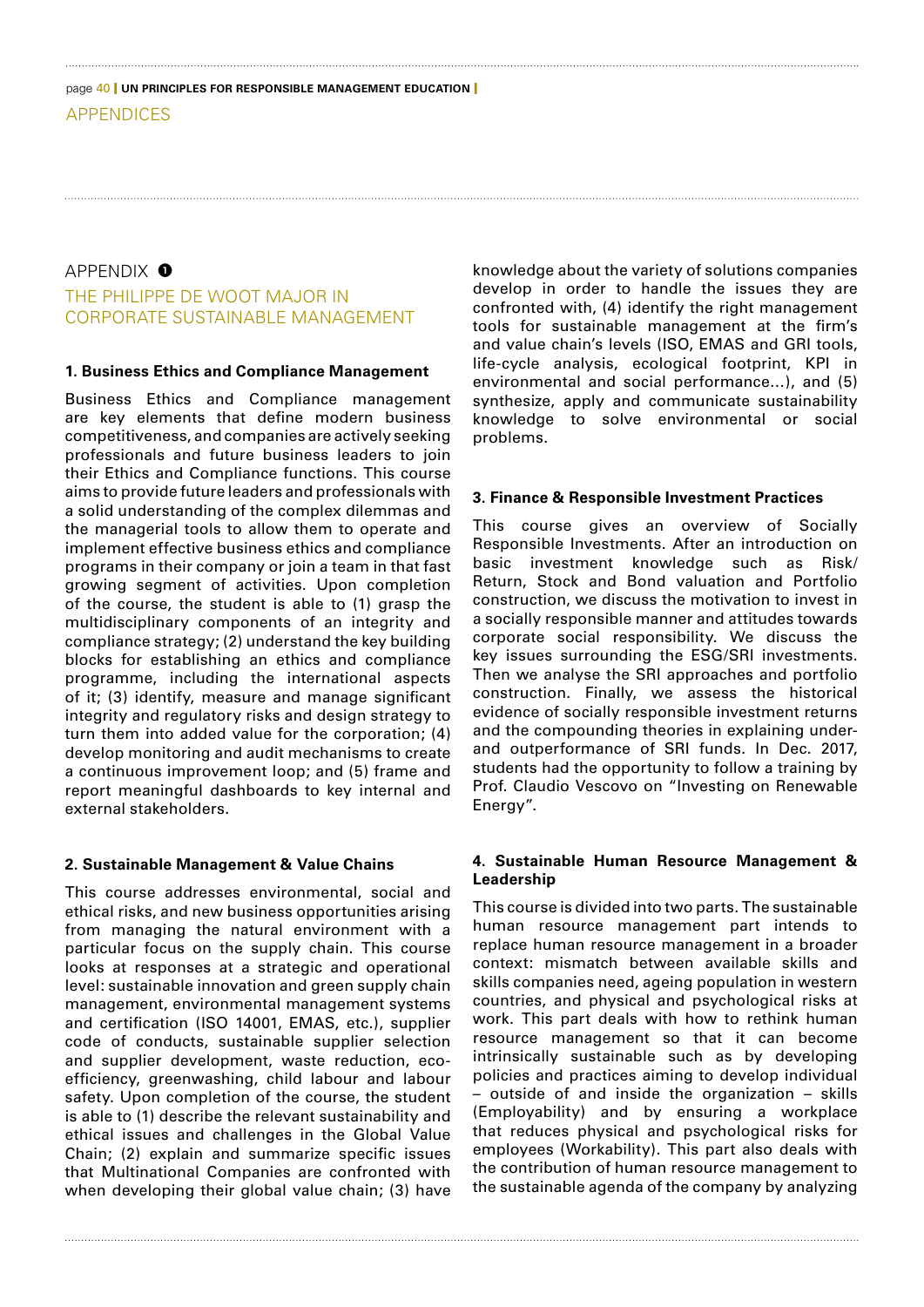how human resource management can develop employee behaviors that will support its sustainable agenda.

The sustainable leadership part is practice-based thanks to two guest lecturers who bring their management expertise. During practical sessions, students are invited to act as managers to solve issues by relying on alternative management methods, but also to reflect on what Engagement and Success mean to them, and how to reach their objectives in life.

#### **5. Corporate Sustainability Reporting & Marketing Strategy**

This course provides an overview of trends and best practices in corporate communications related to sustainability, with a particular focus on global sustainability reporting frameworks and responsible marketing communications. This implies understanding the marketplace, consumers, the nature and purpose of products and services, as well as, reporting and communication strategies. Attitudes and behaviors around sustainable consumption will be explored, as well as, when, if, and how sustainability aspects should be communicated to consumers. Sustainable marketing decisions should be guided by sustainable business practices which ultimately are the only way to resolve the tensions between consumers' wants and long term interests, companies' requirements, society's long run interest and the need for environmental balance. Sustainable marketing is thus the next evolution after being market-oriented, and requires an adaptation to a) the information used to make decisions, b) the criteria used to measure performance and c) the company's values, mission and vision statements with which marketing objectives must fit. Moreover, removing the barriers for consumers to engage in beneficial behaviors requires adopting a broader social marketing approach that we will investigate more specifically. Upon completion of the course, the student is able to (1) understand the differences between a stand-alone report, a combined report and an integrated report; (2) assess the quality of a stand-alone/combined/integrated report; (3) reconcile multiple stakeholders' interests (and understand the importance of doing so), into a clear, persuasive, smart action and communication plan; (4) recognize the risks associated to greenwashing, as well as the opportunities related to a strong

communication strategy; and (5) adopt a critical perspective on managerial communication and reporting practices related to social issues.

#### **6. Social and sustainable entrepreneurship**

To some people, social and sustainable entrepreneurship have become buzzwords that are merely putting trendy words on activities that have been pursued by charities for a long time. To others, these are important movements that are fundamentally changing the way to approach the creation of (shared) social value. In this course, we aim to acknowledge the diversity of views on social and sustainable entrepreneurship and to develop a critical understanding of the phenomenon. Although there are numerous definitions of social and sustainable entrepreneurship, most seem to agree on the following elements: 1) the social/ environmental aim has primacy – i.e. profit is considered a means to an end and the focus is on value creation instead of value capture; 2) an entrepreneurial activity that is translated by market orientation, and often innovation and creativity. Taking this into consideration, this course intends to provide you with in-depth insights on the ideas, opportunities, processes, challenges, and strategies at work in creating and developing social ventures. Through lectures, class discussions, case studies, and field work, students have the opportunity to learn to think strategically about social, environmental, and economic value creation.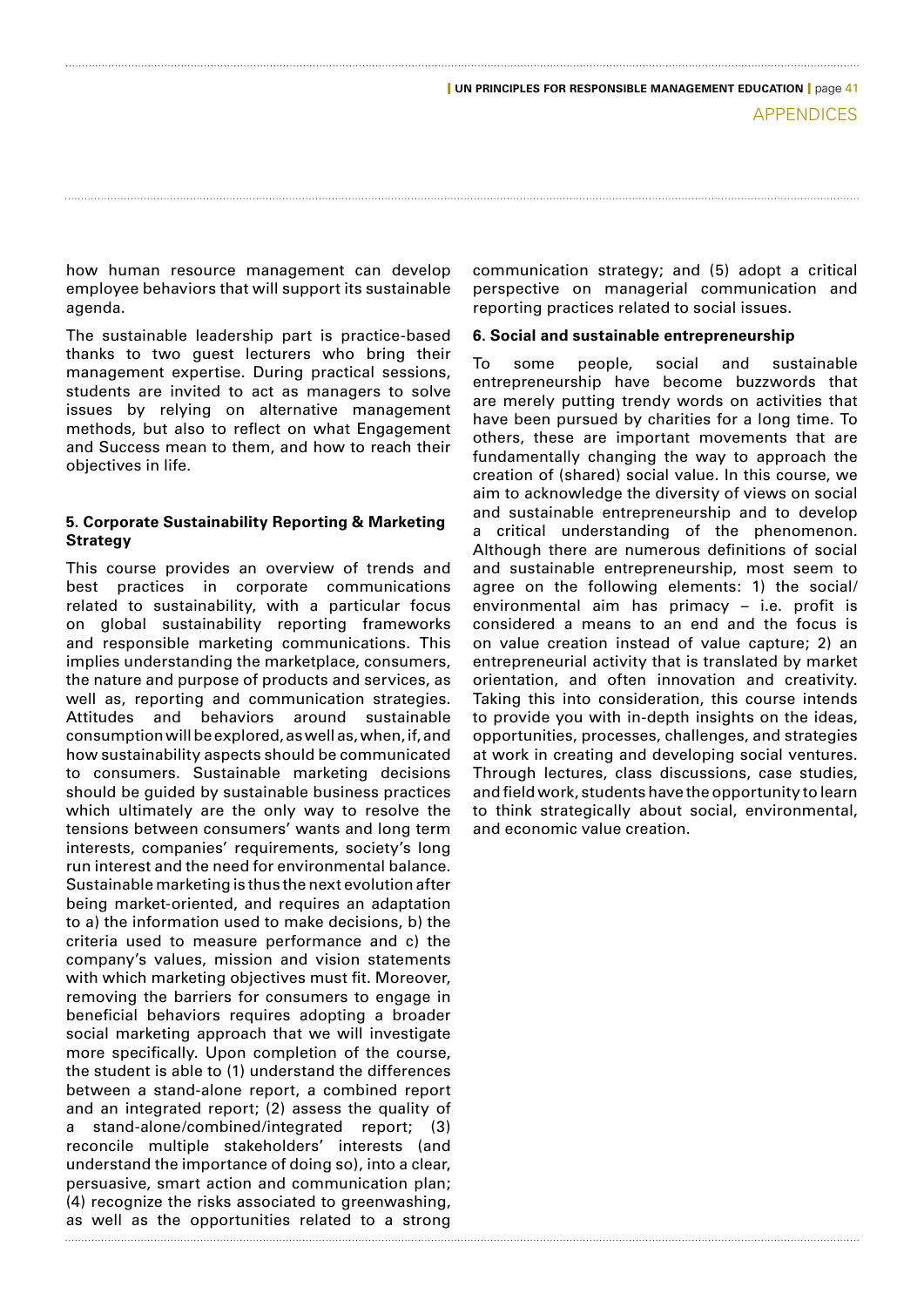# APPENDIX <sup>0</sup>

# MOOC on "Communicating Corporate Social Responsibility"

Driven by global crises in financial, economic, and governance systems, companies all over the world devote massive resources to their corporate social responsibility (CSR). But what is CSR? What does it mean, and what does it involve? Do stakeholders really care, and if they do, how should companies communicate with them? In uncertain modern climates, CSR is a crucial driving force of a (r)evolution in business.

This course is especially relevant for industry, public policy, and academic professionals working on CSR, as well as students following a traditional business curriculum who are interested in key value questions. The content is also accessible for consumers who are curious about how to make informed decisions while pursuing their own well-defined, longterm, responsible consumption goals.

To help participants manage and communicate about CSR with various internal and external stakeholders, this course seeks to (1) Support current and future business leaders in their efforts to make responsible leadership, sustainable production, and consumption central to their corporate vision; (2) Help citizens to function more effectively as informed watchdogs and responsible consumers.

Upon completing this MOOC, participants will be able to (1) understand the multidimensional nature and content of corporate social responsibility; (2) adopt a critical perspective on managerial practices related to societal issues; (3) stimulate and manage impactful changes in organizations, toward more responsible postures; (4) reconcile multiple stakeholders' interests (and understand the importance of doing so), into a clear, persuasive, smart action and communication plan; and (5) recognize the risks of CSR washing, as well as the opportunities related to a strong CSR communication strategy.

The main following topics are covered:

#### *1. Becoming familiar with CSR:*

- What is the purpose of a company?
- What is CSR?
- What are the differences between CSR and the concept of shared value creation?
- Who are stakeholders?
- How can we identify relevant stakeholders and their expectations?
- What are some criticisms of CSR?

#### *2. Implementing CSR*

- How should companies implement CSR? What are some success factors and obstacles to CSR implementation?
- What is the role of stakeholder dialogue?
- What is the value of CSR for business?

#### *3. Communicating CSR*

- Why, or why not, should companies communicate about their CSR?
- Which channels of communication should they use?
- When should they communicate?
- What are some recommendations about the content of the CSR message?
- What is CSR-washing?
- Which recommendations exist for a credible CSR communication?

#### *4. Reporting CSR*

- What are the frameworks available in terms of CSR reporting?
- What is the current state of legislation?
- How can we assess the quality of a CSR report?

#### *5. Impacting consumers*

- In what conditions does CSR affect consumers?
- Who are the "responsible" consumers?
- What are the barriers to responsible consumption?
- What drives responsible consumption?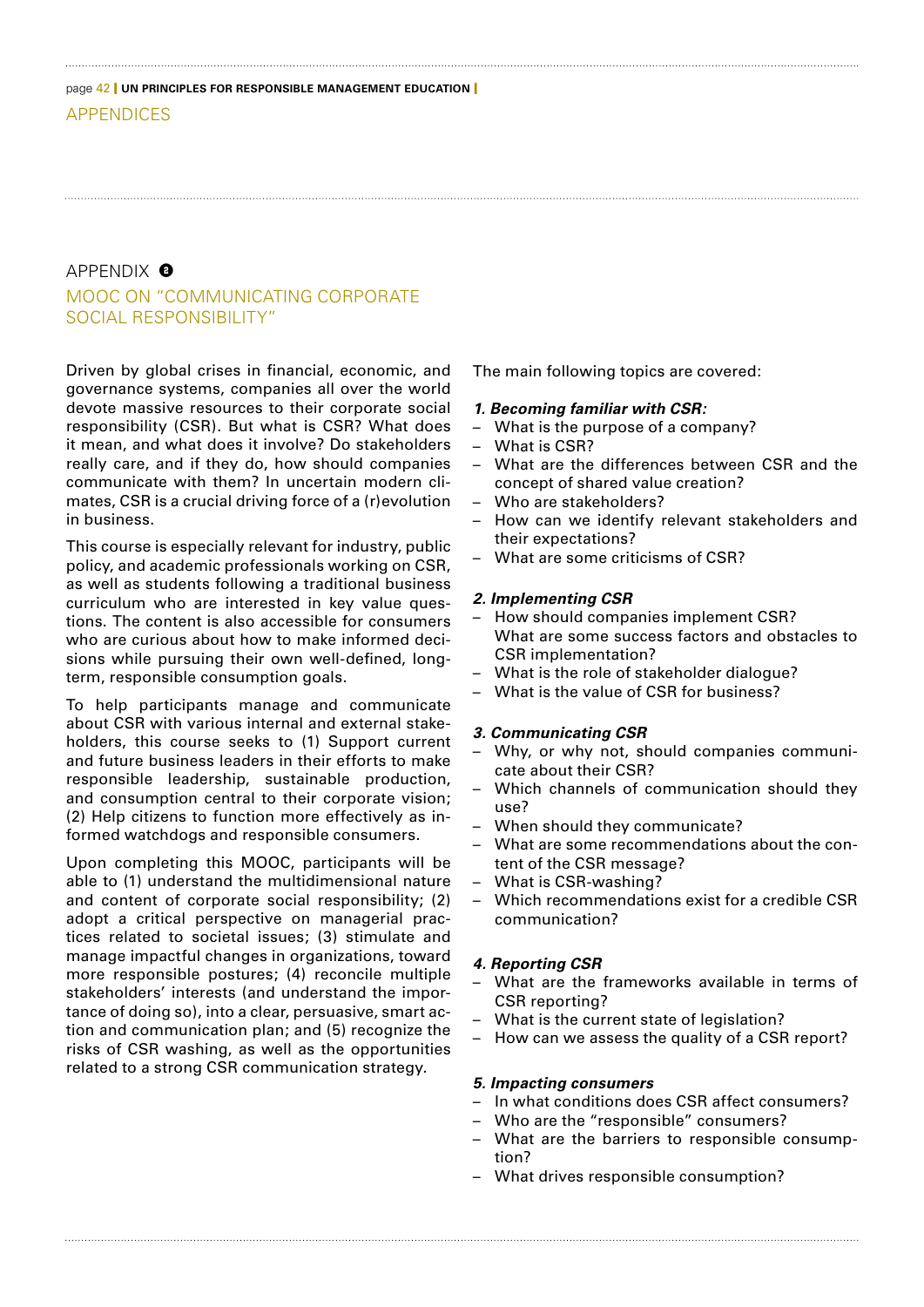# APPENDIX <sup>0</sup>

# Executive programme in Business Ethics and Compliance Management

Business ethics, compliance and corporate responsibility are key elements that define modern business competitiveness. Leading companies set the standards of performance and behaviour and are clear about what they aspire to be. However, they also operate in a complex, fast changing and competitive business environment. Based on LSM values of excellence and ethics, this certificate aims to provide professionals and leaders with tools to manage those complex dilemmas and implement effective, agile and appropriate cultures and programmes throughout their business.

Upon completion of this programme, the participants are able to (1) master the multidisciplinary components of an integrity and compliance strategy; (2) understand the key success factors for establishing an ethics and compliance programme, including the international aspects relevant for their company; (3) identify, measure and manage the significant integrity and compliance risks that may affect their business operations; (4) establish control and prevention mechanisms to mitigate ethical and compliance risks for business activities; (5) develop monitoring and audit mechanisms for the ethical and compliance programme and thus ensure that the programme remains fit for its purpose; and (6) create a learning loop to ensure continuous improvement.

#### *Teaching approach and assessment*

The teaching method combines theory and practical experimentations through case studies. In thematic conferences, recognized field experts share their experiences (successes and failures), discuss specific ethics and compliance risks and conduct vigorous discussions with participants about how to articulate ethics and management in their companies. Participants integrate the knowledge they have acquired in a team analysis of a complex case study, involving critical debates that encourage practice with group-based analyses. A final personal paper also is required. This paper either develop a concrete plan pertaining to one of the course topics or else describe the implementation of a certain number of aspects studied in a specific case chosen

by the student (e.g., his or her own company). It is presented in front of a jury of experts and other participants.

#### *Key programme benefits*

- Expert professors from a leading management school together with international field experts with real-world experience;
- Deeply anchored in professional practice, with highly interactive, practical cases studies;
- Concrete tools, directly applicable in participants' daily professional activities;
- Tools for strengthening and challenging participants' general management skills by introducing ethical leadership and sustainability into decision making;
- Opportunities to build valuable networks with other participants and industry representatives;
- A schedule compatible with professional commitments;
- Accredited by professional bodies (FMSA) and recommended by partner companies and organizations (ICC Belgium).

#### *Programme content*

The 158-hour programme is built on six pillars:

#### **Module 1: Compliance Toolkit**

Managing business ethics and compliance

- Fundamentals of business ethics and compliance management
- Governance models, in a multidisciplinary approach
- Risk management: mapping, review and reporting
- Codes of conduct, education, whistleblowing Embedding controls in business activities

#### **Module 2: Culture and Corporate Social Responsibility**

Organizational culture, ethical leadership, and CSR management

- Key components and tools to establish a responsible culture
- Understanding CSR theories and stakeholder approaches
- Mechanisms to foster ethical performance
- Growing an ethical culture with employees
- Artificial intelligence and Ethics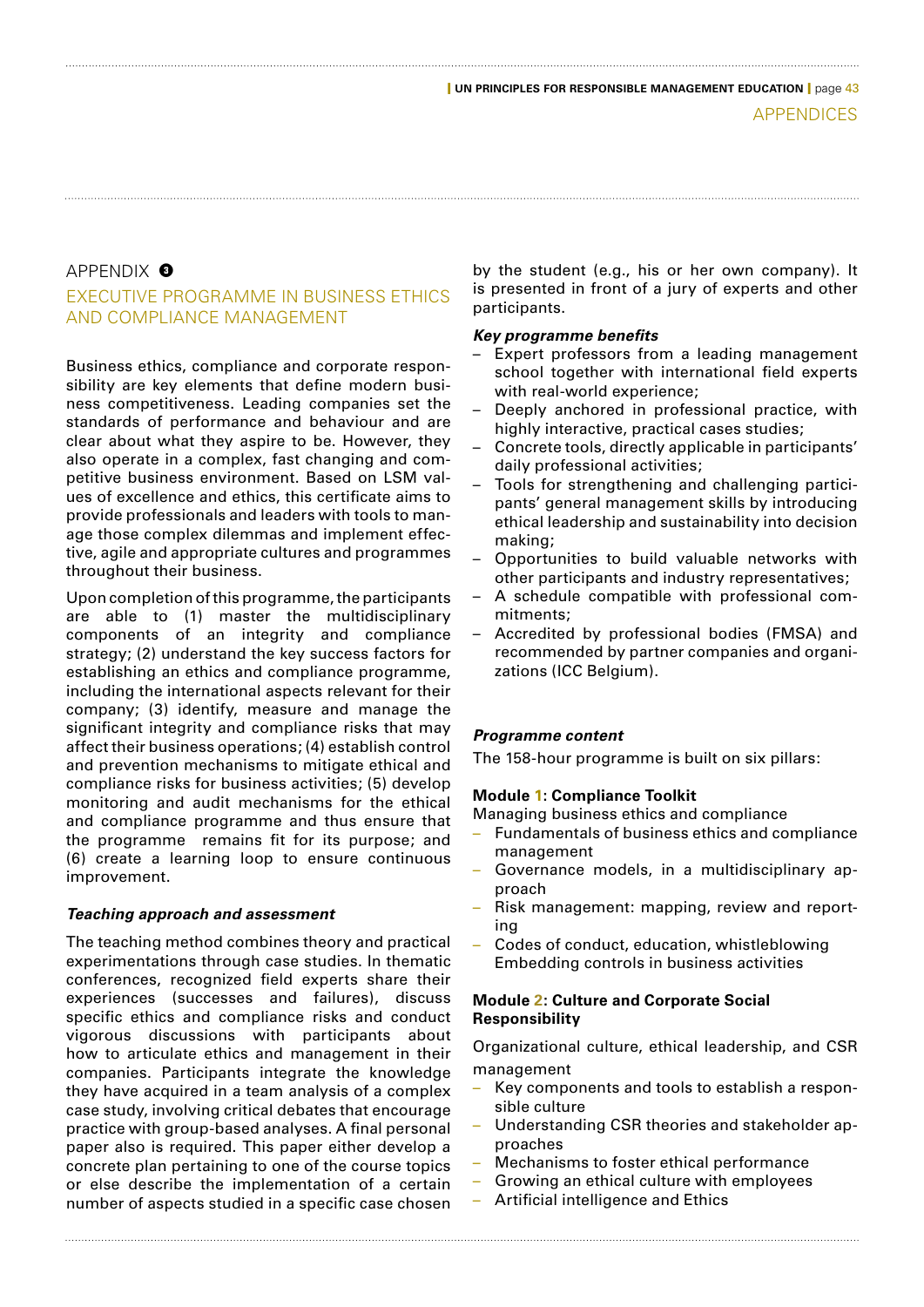# **APPENDICES**

#### **Module 3: Monitoring and Audit**

Monitoring, Audit, Internal and external investigations

- Knowing what to do if the company is subject to external investigations by regulators
- Leading internal investigations, reporting, credibility and continuous improvement
- Embedding ethics and compliance in the audit programme
- Managing interfaces with management, audit and other functions
- Monitoring business partners (joint ventures, supply chains)

#### **Module 4: Regulatory Compliance**

Conferences and seminars on regulatory compliance topics

- Accountability of the compliance function
- Anticorruption, Conflicts of Interests, Money Laundering
- Competition laws (Antitrust), Export control
- Human Rights, Data privacy

#### **Module 5: Case Studies**

Resolving complex business dilemmas

- Case studies to be prepared and solved in small teams
- Resolution of critical business decisions
- Dealing with multiple and sometime conflicting stakeholder decisions
- Each team will prepare a four-hour session to present lessons learned from previous modules

#### **Module 6: Individual Paper**

Final paper and certification

- Based on in-depth company observations and/or interviews with key informants
- Each paper will deal with a challenging business decision or the implementation of one of the frameworks learned.
- An alternative approach may feature an in-depth analysis of a specific ethical dilemma.
- A paper of about 30 pages is expected and will lead to the final certification.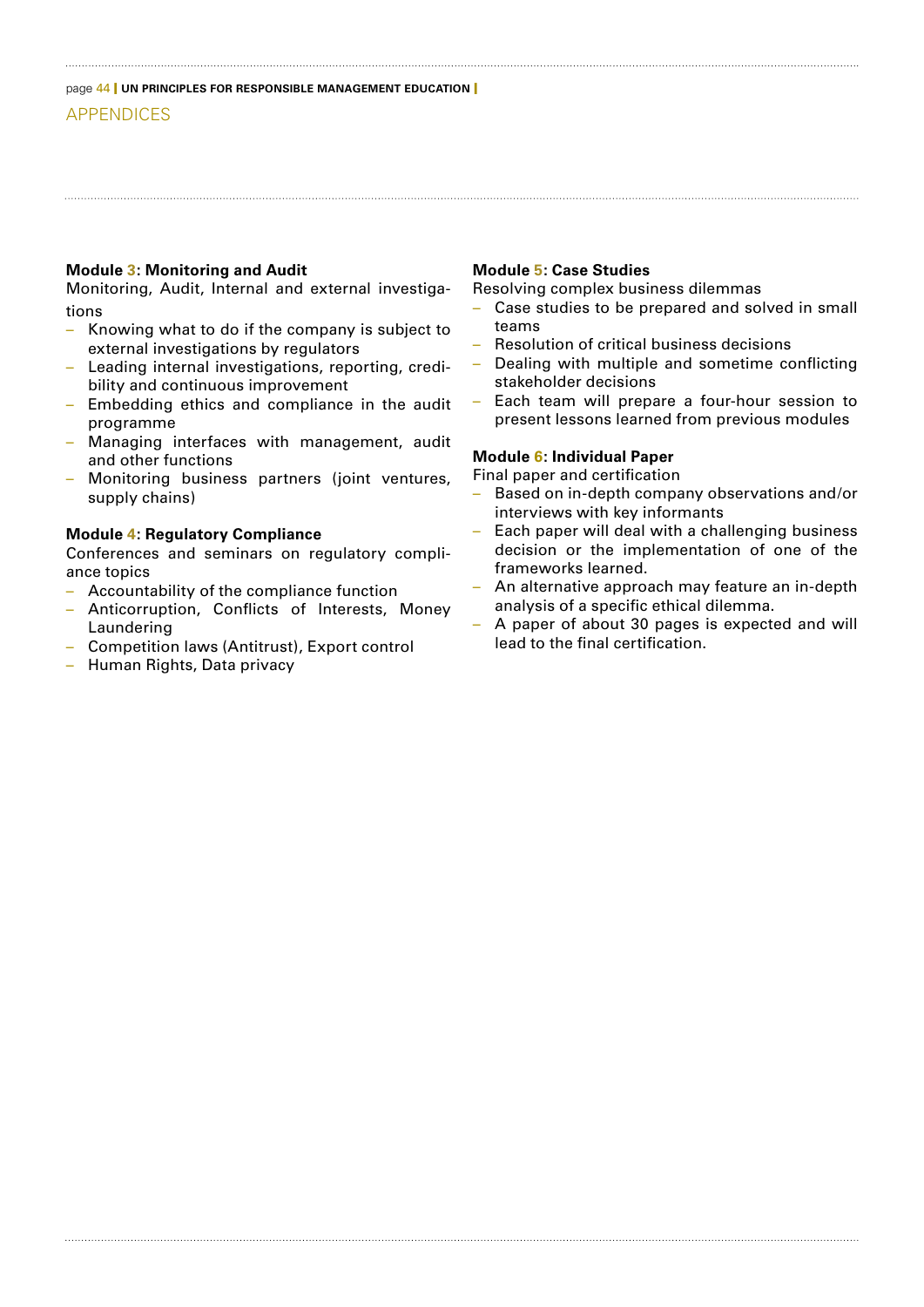# APPENDIX <sup>0</sup>

# Examples of current research projects related to sustainability and CSR, carried out at LSM during the review period

**Development of a platform of resources and exchanges of best practices to support the sustainable development of teleworking in SMEs:** The project is framed in the prospect of a professionalization of the management modes of the SME to avoid the risk being left behind of large companies regarding remote work. The project will allow the identification of the conditions at which remote work can be a source of social innovation. It aims at stimulating new forms of employment answering the specific needs of SMEs. It will also allow us to estimate the impacts of these experiences on several dimensions: environmental protection and sustainable development, quality of life at work, the collaboration, the safety of the exchanges, the authenticity of the data, the portability of the applications, the division of platforms and remote access, telepresence, etc.

#### **Communication of Corporate Social Responsibility:**

The objective is to analyze the factors that lend credibility to CSR communication for consumers that are increasingly skeptical yet continue to seek information in the matter. This research axis will aim to (1) analyze advertising effectiveness based on the content, form and tone used among different product categories; (2) analyze how consumers perceive and react to businesses' greenwashing attempts; (3) identify risks and opportunities (as well as related success factors) posed by Web 2.0 in terms of communication of CSR activities and dialogue with stakeholders.

**Impact of Corporate Social Responsibility and Irresponsibility on customers:** Despite businesses' heavy investment in social and environmental programmes, the world has been victim to some serious cases of businesses acting irresponsibly. In this context, consumers receive a set of positive and negative information on CSR and corporate irresponsibility. The objective of this research is to better understand how consumers' perceptions of CSR and corporate irresponsibility interact with one another to influence consumers' attitudes and behaviours.

**Optimized management of the means of flexibility, storage and production of industrial sites:** Industore addresses the various branches of industry having a significant consumption of electricity, which are flexible in their processes and organization of storable and have storable co-products that are convertible into electricity. In Europe, these sectors are mainly the steel industry, the chemistry and the petro chemistry, the production of paper and cardboard, the wood industry as well as the foodprocessing industry. The number and the relevant characteristics of the target industrial sites, by sector in Europe, is difficult to estimate and will be a key stage of this project. Then, the processes will be modelled to determine the necessary characteristics from which to extract the flexibility. The objective is to establish methods of automatic calibration of the models thanks to the moderate data. The following stage will consist in designing a software general enough to be able to represent the most wide-spread industrial processes and their interconnections within a site. This stage will be accompanied with a study and an implementation of the algorithmic solutions allowing us to effectively solve the encountered problems in a strong way.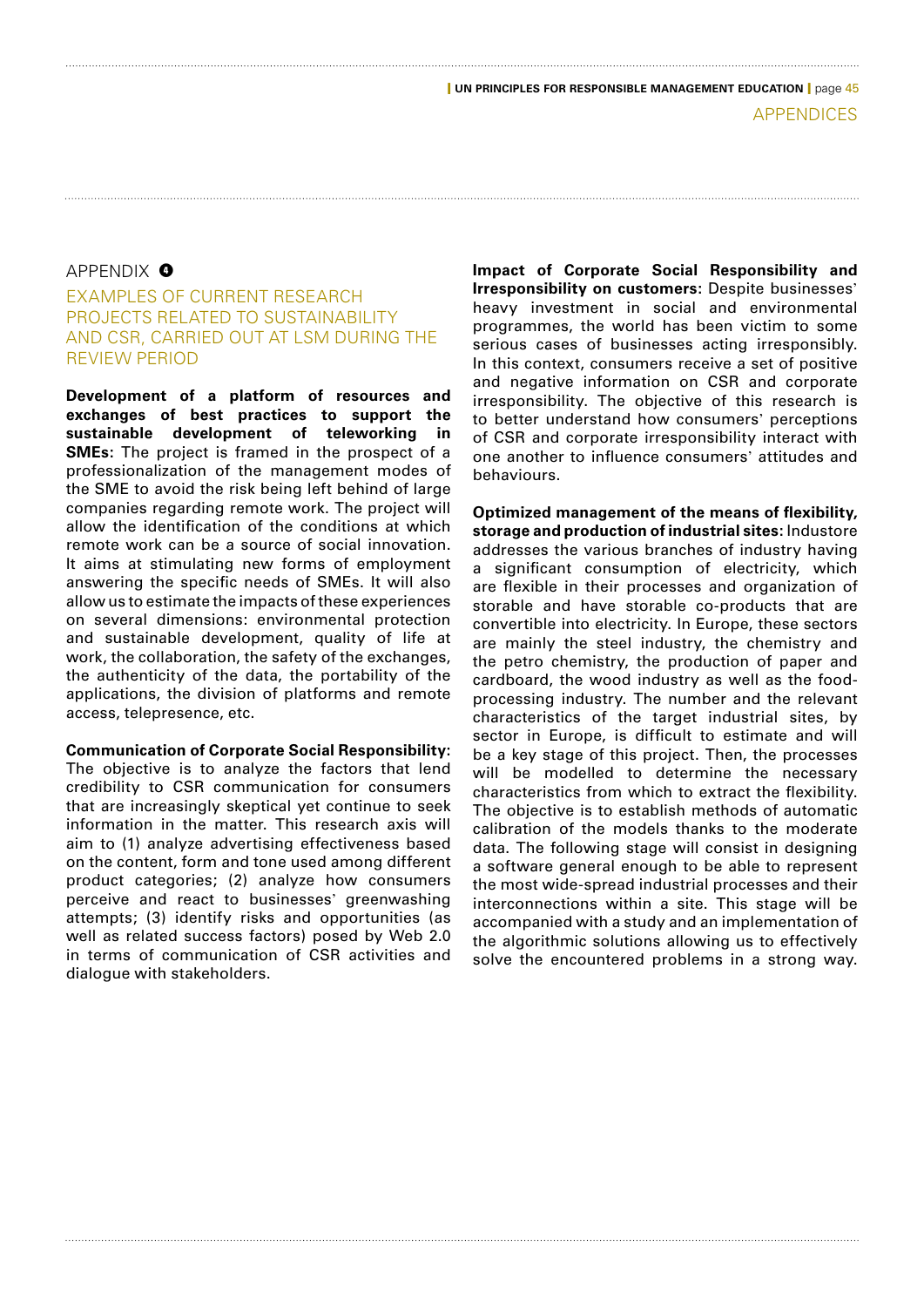# APPENDIX <sup>O</sup>

# Examples of PhD. Projects related to sustainability and CSR, carried out at LSM during the review period

#### **Organizational determinants of organizational citizenship behavior toward the environment (Corentin Hericher, Co-supervisors: Ina Aust and Valérie Swaen)**

Research investigating micro levels CSR increased over the past few years. In his doctoral dissertation, Corentin investigates organizational determinants of organizational citizenship behavior toward the environment (OCBE). OCBE is a behavior that is discretionary by nature, that is not explicitly required nor formally rewarded by the company, toward the environmental performance of the company, and toward, directly of eventually, the natural environment. He relies on the deontic model of organizational justice and on attribution theory to understand how perceptions of CSR activities and attributions of motives underlying CSR practices will affect employee moral emotions and attitudes that will turn into fostering OCBE. According to the deontic model of organizational justice, employees are likely to react to CSR actions of their company, through fairness judgements targeting company's activities outside of the organization. Further, he also intends to investigate the dark-sides of microlevels CSR by researching how CSR activities can decrease OCBE.

#### **Understanding the decision-making process of donators in the non-profit sector: The attitude towards charitable giving among the 18-25 yearolds (Etienne Denis, Supervisors: Claude Pecheux and Per Agrell)**

The present research project consists in essays on the prosocial dimension of charitable donations. More specifically, we focus on the self-interested determinants driving people's donations to charity. After a first exploratory phase aiming at conceptualizing the decision-making process of generosity, the second and third phases consist in empirical papers adopting experimental designs. The second paper questions the positive role of social recognition by considering the moderating effect of the need for social approval. The third

paper investigates the impact of guilt feelings through the moderating effects of both empathy and perspective-taking. We finally investigate charitable giving as a way to alleviate guilt feelings.

#### **Corporate Social responsibility Development and integration process by sport organizations: the case of Belgian sport federations (Géraldine Zeimers, cosupervisors: Prof. Thierry Zintz and Annick Willem, UGent)**

This research focuses on the concept of corporate social responsibility in a sport-specific context. It specifically intends to examine the CSR construct from a strategic and cognitive perspective throughout a multi-level unit of analysis (individual, organizational and institutional). The first work package consists in a survey research among the entire Belgian sport federations population (121 organizations). This survey was completed by more than 75% and provided insightful information about the contextual background, the CSR practices and policies, the CSR implementation and integration process (organizational level). The second work package is a multiple case study based research that investigates the CSR development from a sense making approach (individual and organizational level). The third work package will provide a more theoretical contribution by reviewing the concept of political CSR within the sport management context (institutional level).

#### **PSS, an integrative typology of value propositions and marketing practices to curb obsolescence practices? Understanding consumers' reactions towards potential solutions (Pauline Munten, Cosupervisors: Prof. Valerie Swaen and Prof., Joëlle Vanhamme, EDHEC)**

Who among us has never replaced a printer because it was not reparable, bought a new phone because our current model broke down just after the quarantee expired, or switched to a new coffee machine that offers an exciting, trendy new option? Many durable products are being replaced and discarded more frequently, because of what we refer to as obsolescence. Obsolescence supports economic growth, by increasing sales and eliminating secondhand markets. Yet it also creates societal concerns (e.g., pollution, waste generation, overconsumption of natural resources, purchase on credit and indebtedness among consumers). The European Economic and Social Committee and environmental campaigners (e.g., Terra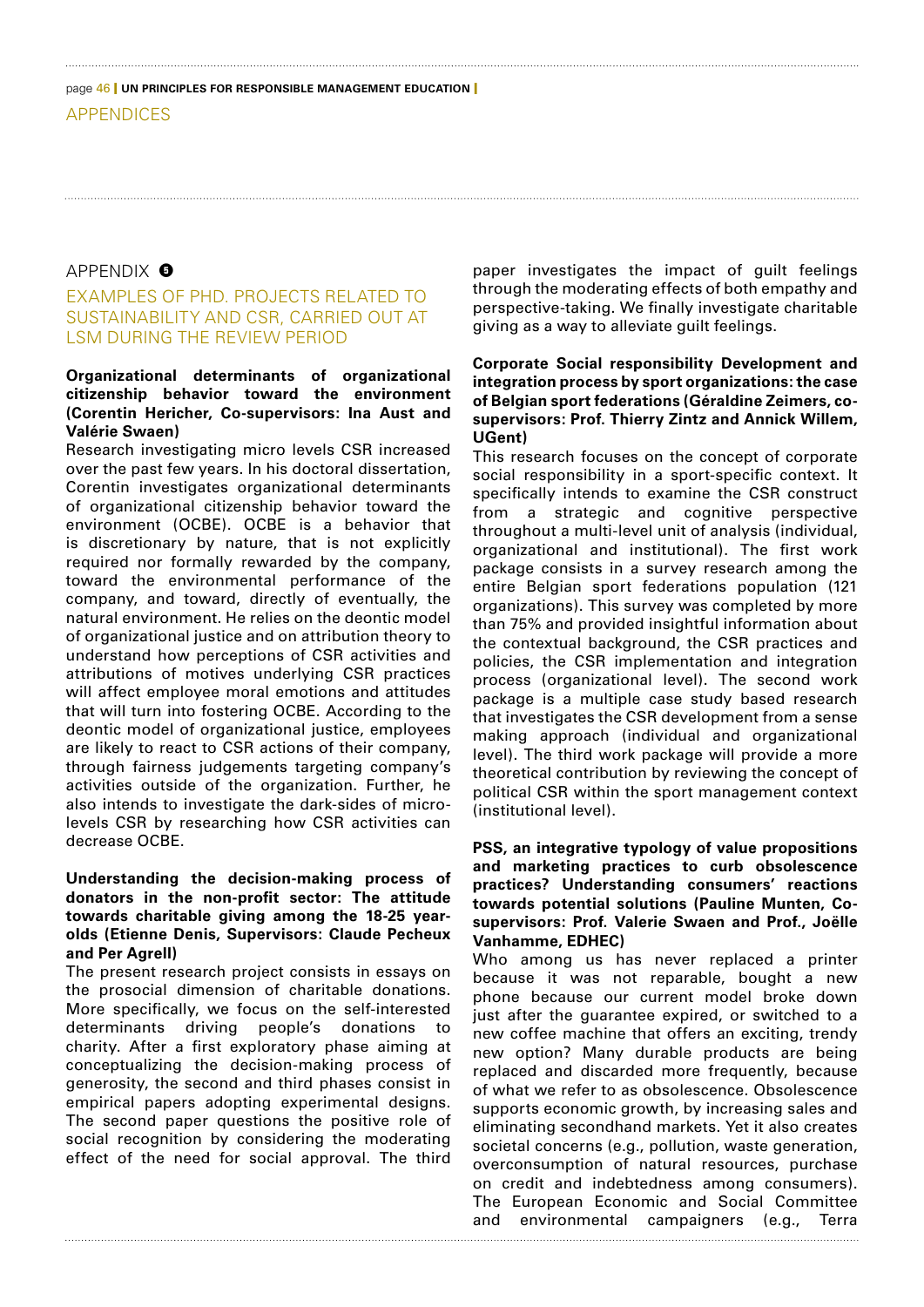Nova; La Fabrique Ecologique) formulated diverse recommendations to mitigate environmental and social consequences of obsolescence, namely increasing product intrinsic durability, adopting longer warranties, facilitating repair, increasing product transparency, and shifting from product sales to service offerings. Yet, a systematic research on the solutions against obsolescence and consumers' reactions towards these solutions is lacking. In this PhD, we suggest that product service-system borrowed from business management, engineering and design literature, is a relevant typology to look at obsolescence and to highlight potential solutions. Besides, we conduct research on a specific solution – displaying product reparability information, and aim to answer the following questions: How, why and under what conditions do product reparability information influence consumers' attitudes and behaviors?

#### **Supply chain management of blood products (Imane Hssini, Supervisor: Nadine Meskens)**

Human blood is a valuable and vital tissue. It is a biological liquid with a complex constitution. It is considered perishable product since its shelf life, outside the human body, is limited. The collected blood called "whole blood" is never transfused as it is; it is decomposed into three products: red cells, platelets and plasma. Each component has proper specifications in terms of conservation, use and shelf life. Factors such as perishability, different storage conditions and the unpredictability of supply and demand make the management of blood products supply chain a challenge faced by the blood bank managers. Indeed, optimizing a supply chain requires the optimization of its different processes including: collection, blood decomposition, biological qualification, storage and distribution. In the case of the supply chain of blood products, this optimization

requires a focus on the storage and distribution processes, which are the most difficult to manage. This is due, on one hand, to the stochasticity of the demand of blood products and on the other hand, to the characteristics of blood products (perishable, different shelf life, different storage and distribution conditions). To this end, the purpose of our research project is the simultaneous optimization of storage and distribution processes of blood products. This optimization will ensure the availability of the right product in the right quantity at the right time, while reducing storage and transportation costs.

#### **Social capital and Community-Based Entrepreneurship in Africa (Laurent Lahaye, Supervisor: Frank Janssen)**

This study investigates the threat of mission drift faced by social enterprises, and the strategies set up by social entrepreneurs in order to maintain their hybridity. One of the specificities of social enterprises is particularly interesting : their hybrid nature (Battilana & Lee, 2014). Social enterprises are hybrids because they are coupling a social mission with an economic activity. There is a need to study the fragile equilibrium of social enterprises maintaining their hybridity. If they focus on the social mission, they may endanger their financial survival. But if social enterprises favor the business objectives at the cost of the social mission, it is called mission drift (Cornforth, 2014; Ebrahim, Battilana, & Mair, 2014). Based on a multilevel analysis of social enterprises, we will investigate the tensions faced by social enterprises at the individual level (motivations of social entrepreneur), at the organizational level (social capital and social networks analysis), and at the societal level (institutional theory).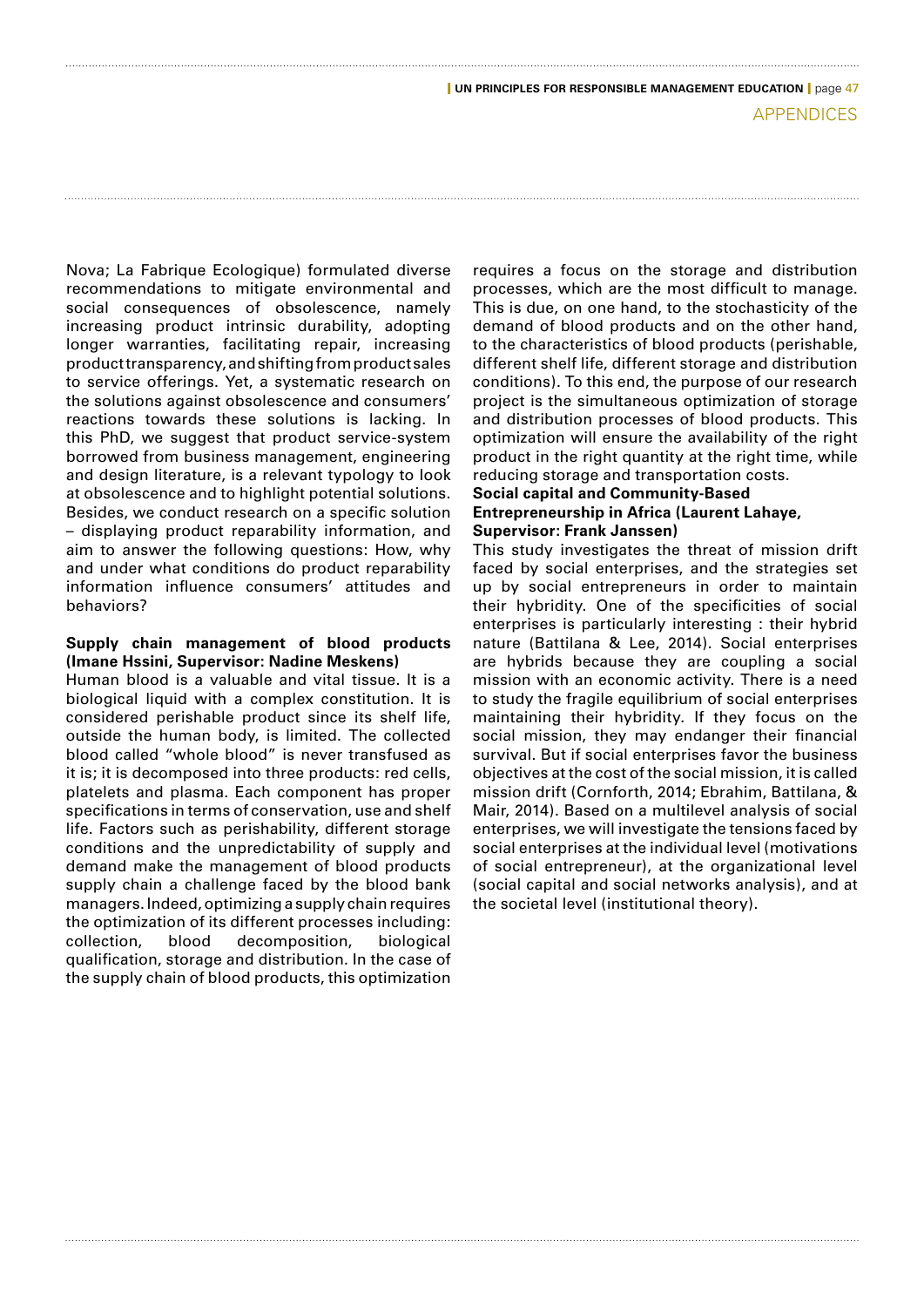# APPENDIX <sup>O</sup>

Examples of Master Theses related to sustainability and CSR, carried out at LSM during the review period

- Analysis of the eco-design concept: The case of Mathy by Bols (Meurice Vincent, Supervisor: Yves De Rongé, 2016)
- Criticism of the concept of "liberated company": Analysis of the Decathlon case (Aguilar Fabrice, Supervisor: de Nanteuil Matthieu, 2016)
- CSR, a competitive advantage at BePark? (de Pret Roose de Calesberg, Aymeric, Supervisor: Thierry Bréchet, 2016)
- Does the autonomous car have the potential to reduce atmospheric emissions? Analysis using different mobility variables (Katanga Valencia, Supervisor: Thierry Bréchet, 2016)
- Integrated reporting and corporate performance measurement (Rouvez Sébastien, Supervisor: Yves De Rongé, 2016)
- Recycling in Wallonia: Why and how to develop the recycling of waste coming from the building sector (Gérard Jean-Philippe and De Brouwer Simon, Supervisor: Thierry Bréchet, 2016)
- SME and CSR evaluation of suppliers: myth or reality? (Tessaro Louise, Supervisor: Carlos Desmet, 2016)
- The implementation process of ISO26000 in corporate strategies: The benefits and limitations for SMEs (Bas Audran, Supervisor: de Nanteuil Matthieu, 2016)
- The link between the different initiatives of sustainable development: The particular case of the circular economy and local currencies (Demoulin Ophélie, Supervisor: de Nanteuil Matthieu, 2016)
- Business model for the SRI fund of Finergie (Mohsine Chahine, Supervisor: Karine Cerrada, 2017)
- Considering suppliers' performances in terms of CSR for supplier selection. Focus on the chemical sector in Belgium and the case of allnex (Schweisthal Alicia, Supervisor: Carlos Desmet, 2017)
- Development of circular economy in the region of Brussels-capital (Smaili Ahmed, Supervisor: Vincent Truyens, 2017)
- Drastic reduction of a company carbon emissions: the Analysis of the key success factors (Hermant Margaux, Supervisor: Thierry Bréchet, 2017)
- Establishment of a model to select CSR indicators adapted to SMEs (Henry Stéphanie, Supervisor: Karine Cerrada, 2017)
- Impact of the social responsibility of food retailers on consumer trust and brand equity (Emma Dumont, Supervisor: Valérie Swaen, 2017)
- Is the Uberized Social Economy desirable? (de Decker de Brandeken, Capucine and Leclerq Lara, Supervisor: Thierry Bréchet, 2017)
- Planned obsolescence: The impact of information about the reparability of the product on purchase behaviors. The case of coffee machines (Aline Van Roye and Virginie Glibert, Supervisor: Valérie Swaen, 2017)
- State-of-the-art on social reporting in the Belgian banking sector (Renié Guillaume, Supervisor: Karine Cerrada, 2017)
- The impact of supplier corporate social irresponsibility on MNEs sales performance : A consumer approach (Nuttens Robin, Supervisor: Vincent Truyens, 2017)
- The organizational justice via CSR implementation: Analysis at Colruyt (Okmen Aryan-Armen, Co-supervisors: de Nanteuil Matthieu and Lé Thi Thu Thao, 2017)
- The socially responsible investments in Belgium: How can BNP Paribas Fortis increase the attractiveness for this type of investment and reinforce current investors' interest? (Daoût Mathilde, Supervisor: Karine Cerrada, 2017)
- To what extent does the institutional context in which a MN is operating influence the quality of its anti-corruption programme? (Deom Sarah, Supervisor: Carlos Desmet, 2017)
- Current and future situation of obsolescence in the automative industry (Vanderseypen Emilie, Supervisor: Valérie Swaen, 2018)
- Sustainable food products: Will consumers translate attitude into purchasing intention? An analysis of personal drivers and barriers in the Belgian consumer market (Victoria Rase, Supervisor: Valérie Swaen, 2018)
- The collaborative consumption: For or against traditional actors? The case study of BePark (de Marnix Isabelle, Supervisor: Karine Cerrada, 2018)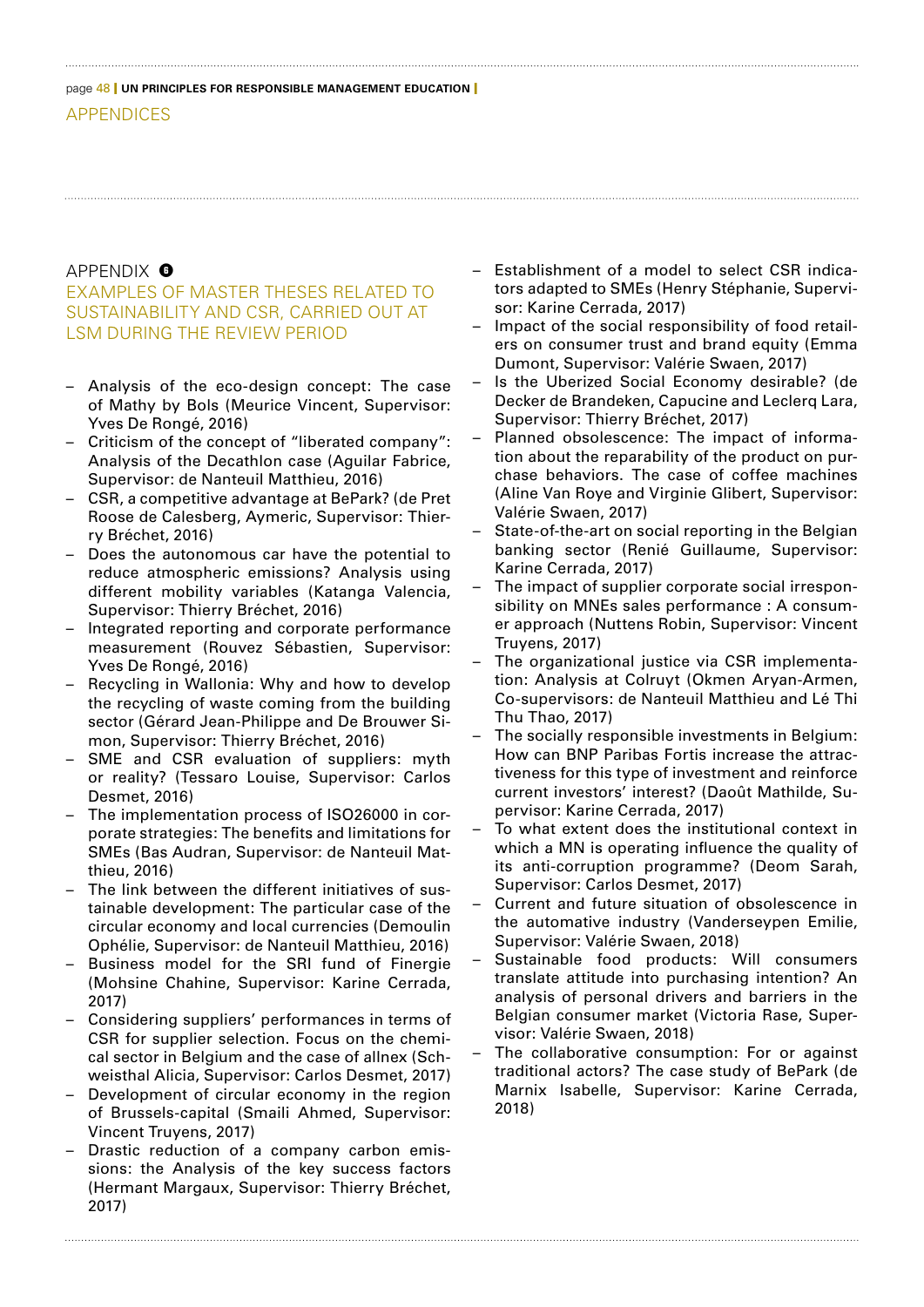**I UN Principles for Responsible Management education I** page 49 **APPENDICES** 

#### APPENDIX <sup>0</sup>

The Philippe de Woot Award: Abstracts of the nominees' master theses



**Jeanne Cassiers & Audrey Herbeuval (Louvain School of Management, UCL, Belgium) - "Why do consumers buy brands they do not find ethical? A study on the ambivalence towards Coca-Cola, Inc. and Ferrero, S.p.A."** When we started this process, we looked at the society around us and saw a compelling paradox: although most consumers appear scandalized by Corporate Social Irresponsibility, they keep on buying these firms' products in spite of such behaviour. Therefore, we engaged on this journey to understand why consumers, including ourselves, bought products from brands they consider unethical. Our problem statement then came about naturally. We wanted to understand if the perceived irresponsibility of a brand led to ambivalent feelings and if these feelings influenced the purchasing decision process. We also looked at customers' personal sense of responsibility. In fact, we think it is partly our responsibility to choose who we give money to and wanted to identify if this notion had an influence or not. By conducting a quantitative survey on Belgian consumers, we obtained very compelling results. CSI is effectively connected with consumer ambivalence, purchasing and buying intention. We also found that a personal sense of responsibility impacts the buying process but is not sufficiently present. Further research on this last subject could be done to find out why it is not more prominent and how to enhance it. We believe that now more than ever, the consumer has a role to play in the pursuit of CSR.



**Kristina Feldt & Judith Klein (Copenhagen Business School, Denmark) - "Made in Ethiopia – The Potential for Social Upgrading in the Ethiopian Textile Industry".** The Ethiopian government vigorously promotes the textile sector, hoping to spur industrialization and social development. This thesis explores how different actors influence social upgrading in the rapidly growing Ethiopian textile industry. To shed light on this uncharted industry, the thesis combines social upgrading theory, global value chain theory, and governance concepts. To the benefit of social upgrading, the findings suggest that "Measurable Standards" are successfully being improved for Ethiopian textile workers. To the detriment of social upgrading, the findings suggest that "Enabling Rights" of workers are not sufficiently promoted nor effectively enforced. The thesis concludes that the potential for social upgrading in the Ethiopian textile industry depends on the ability of all industry actors to collectively take responsibility for promoting workers' Enabling Rights.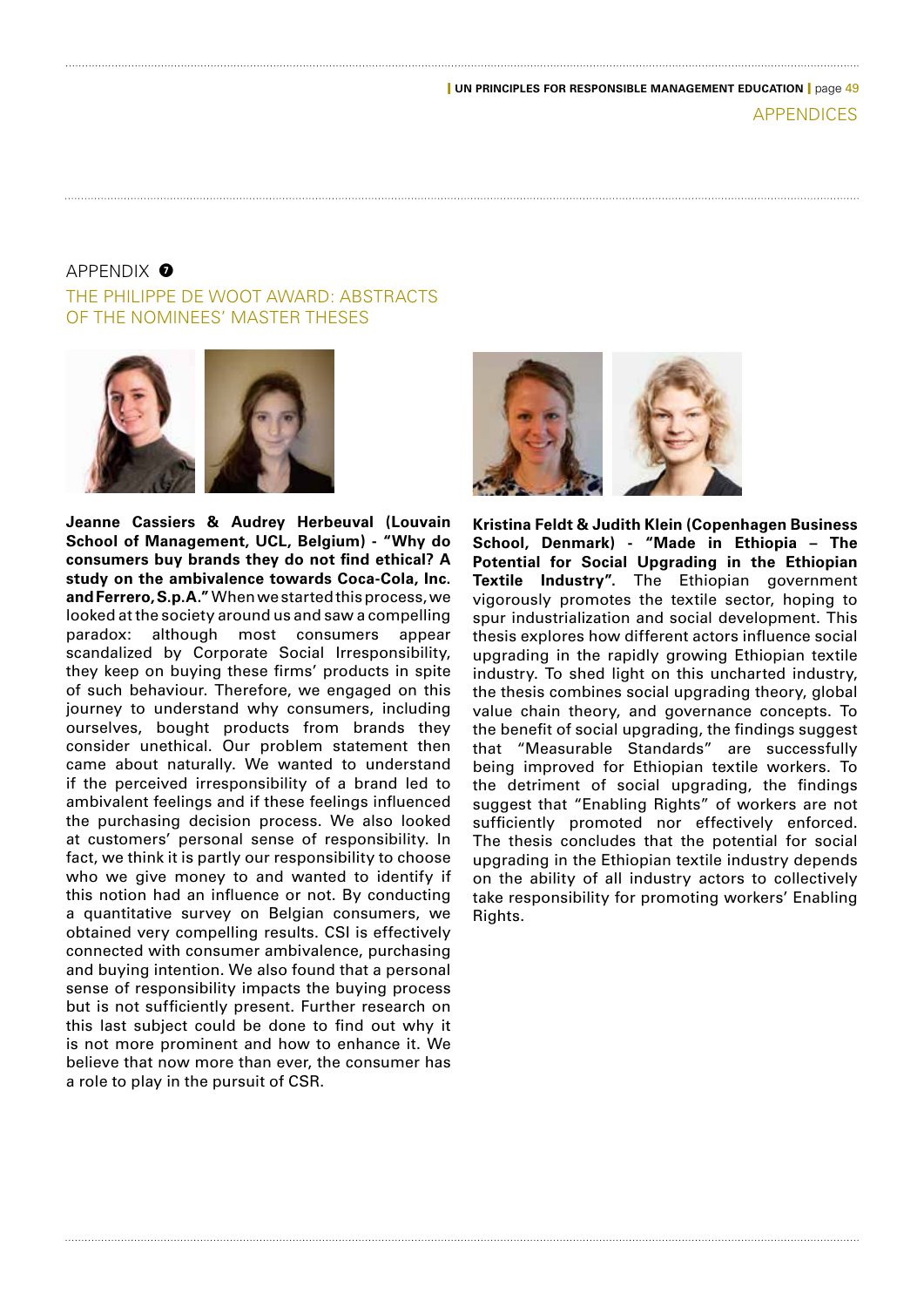page 50 **I UN Principles for Responsible Management education I APPENDICES** 



**Anthony Simonofski (UNamur and KULeuven, Belgium) - "Citizen Participation in Smart Cities".**  Over the past few years, smart cities have attracted considerable attention because they are considered to offer a response to the complex challenges acing modern cities. However, smart cities often fall short of their objectives if citizens and end-users are not involved in their design. The aim of this thesis is to provide a framework to structure and evaluate citizen participation in smart cities. Based on a literature review from different research areas, the relevant enablers of citizen participation are identified and compiled in the proposed framework. Then, following the design science methodology, the framework is validated through its application to various smart cities and through in-depth interviews with key Belgian smart city stakeholders. The framework is then used as an evaluation tool for several Belgian smart cities, enabling the identification and analysis of drawbacks and failings in citizens' participation. We also demonstrate how the framework can act as a governance tool for the ongoing smart city design of Namur (Belgium), by helping to define the citizen participation strategy. Finally, it is used as a comparison and creativity tool to compare several cities and design new means of participation.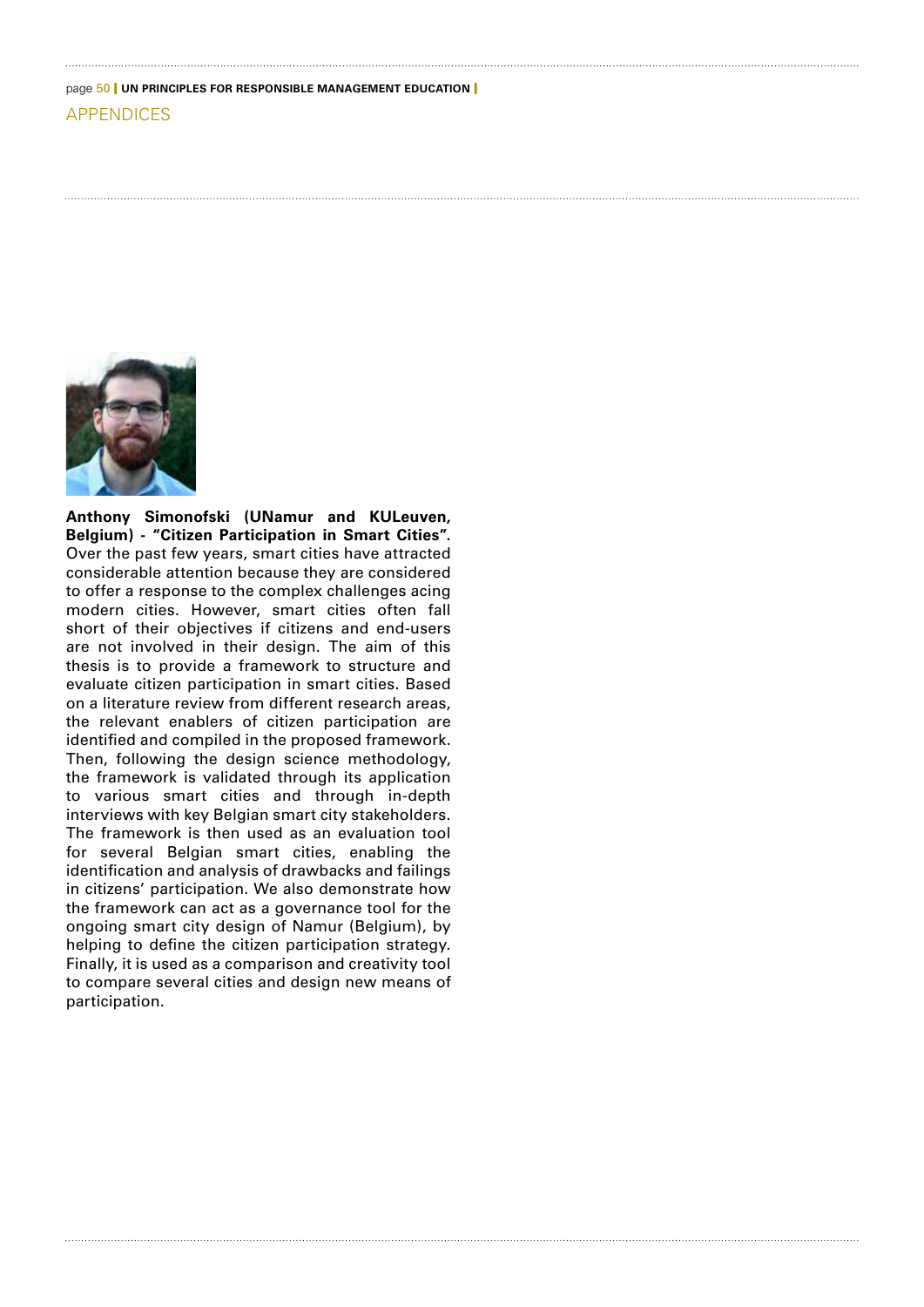Editor Michel De Wolf Louvain School of Management Place des Doyens, 1 1348 Louvain-la-Neuve Belgium © 2018

> Written by Valérie Swaen Place des Doyens 1 1348 Louvain-la-Neuve Belgium

> > Design graphic Isabelle Sion